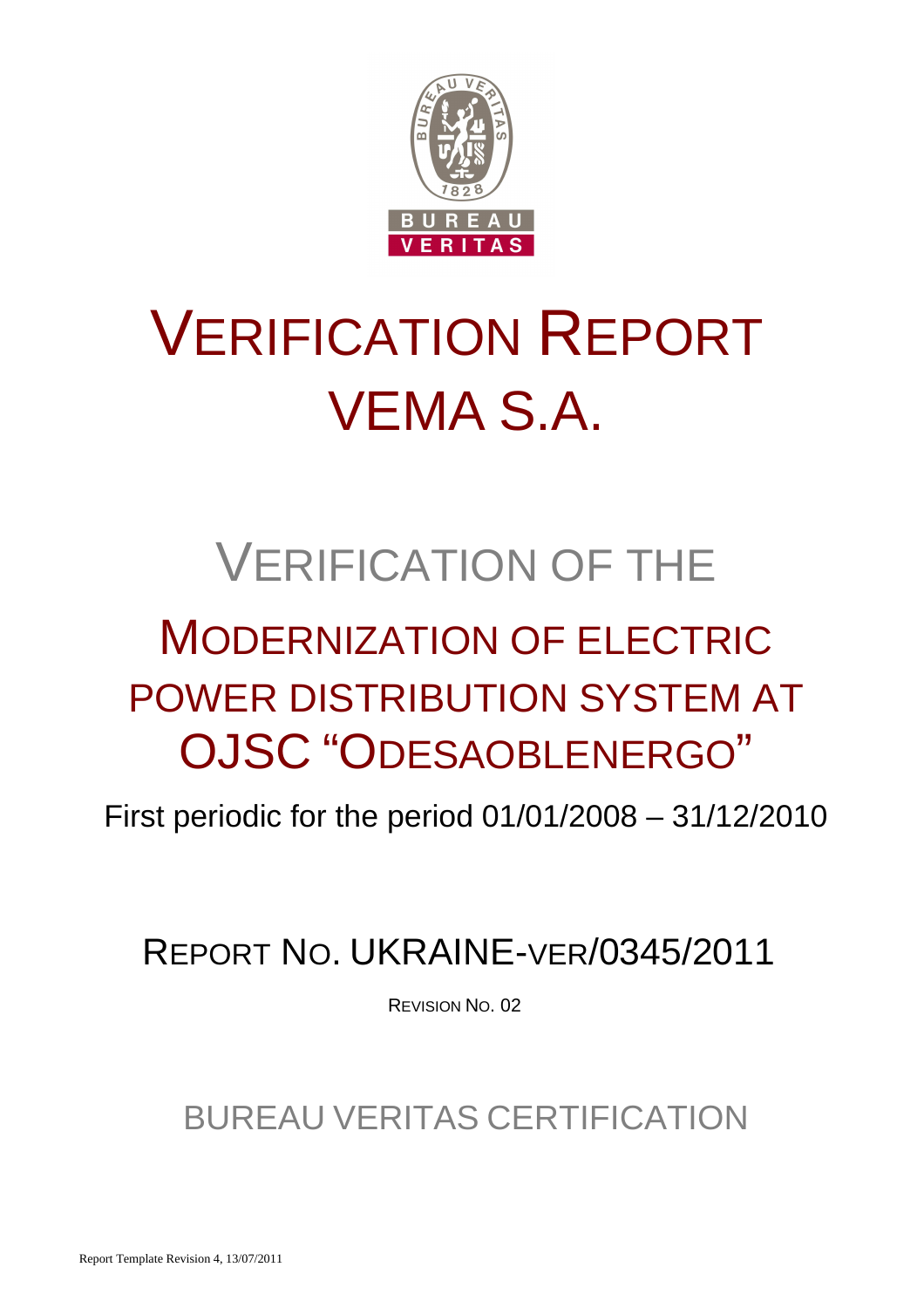

| Date of first issue:<br>16/09/2011                                                                                                                                                                                                                                                                                                                                                                                                                                                                                                                                                                                                                                                                                                                                                                       | Organizational unit:<br><b>Holding SAS</b>    | <b>Bureau Veritas Certification</b> |                           |                                                                                          |
|----------------------------------------------------------------------------------------------------------------------------------------------------------------------------------------------------------------------------------------------------------------------------------------------------------------------------------------------------------------------------------------------------------------------------------------------------------------------------------------------------------------------------------------------------------------------------------------------------------------------------------------------------------------------------------------------------------------------------------------------------------------------------------------------------------|-----------------------------------------------|-------------------------------------|---------------------------|------------------------------------------------------------------------------------------|
| Client:                                                                                                                                                                                                                                                                                                                                                                                                                                                                                                                                                                                                                                                                                                                                                                                                  | Client ref.:                                  |                                     |                           |                                                                                          |
| VEMA S.A.                                                                                                                                                                                                                                                                                                                                                                                                                                                                                                                                                                                                                                                                                                                                                                                                | <b>Fabian Knodel</b>                          |                                     |                           |                                                                                          |
| Summary:<br>Bureau Veritas Certification has made the first periodic verification for the period from 01 January 2008 to 31<br>December 2010 of the "Modernization of electric power distribution system at OJSC "Odesaoblenergo" project<br>of VEMA S.A., located in Odesa region, Ukraine, and applying JI specific approach, on the basis of UNFCCC<br>criteria for the JI, as well as criteria given to provide for consistent project operations, monitoring and reporting.<br>UNFCCC criteria refer to Article 6 of the Kyoto Protocol, the JI rules and modalities and the subsequent<br>decisions by the JI Supervisory Committee, as well as the host country criteria.                                                                                                                         |                                               |                                     |                           |                                                                                          |
| The verification scope is defined as a periodic independent review and ex post determination by the Accredited<br>Entity of the monitored reductions in GHG emissions during defined verification period, and consisted of the<br>following three phases: i) desk review of the project design and the baseline and monitoring plan; ii) follow-up<br>interviews with project stakeholders; iii) resolution of outstanding issues and the issuance of the final<br>verification report and opinion. The overall verification, from Contract Review to Verification Report & Opinion,<br>was conducted using Bureau Veritas Certification internal procedures.                                                                                                                                            |                                               |                                     |                           |                                                                                          |
| The first output of the verification process is a list of Clarification, Corrective Actions Requests, Forward<br>Actions Requests (CL, CAR and FAR), presented in Appendix A.                                                                                                                                                                                                                                                                                                                                                                                                                                                                                                                                                                                                                            |                                               |                                     |                           |                                                                                          |
| In summary, Bureau Veritas Certification confirms that the project is implemented as planned and described in<br>approved project design documents. Installed equipment being essential for generating emission reduction<br>runs reliably and is calibrated appropriately. The monitoring system is in place and the project is generating<br>GHG emission reductions. The GHG emission reduction is calculated accurately and without material errors,<br>omissions, or misstatements, and the emission reductions totalize 1583207 tons of CO2eq for the monitoring<br>period from 01/01/2008 to 31/12/2010 (383181 tons of CO2eq for the period 01/01/2008-31/12/2008, 519035<br>tons of CO2eq for the period 01/01/2009-31/12/2009, 680991 tons of CO2eq for the period 01/01/2010-<br>31/12/2010). |                                               |                                     |                           |                                                                                          |
| Our opinion relates to the project's GHG emissions and resulting GHG emission reductions reported and<br>related to the approved project baseline and monitoring, and its associated documents.                                                                                                                                                                                                                                                                                                                                                                                                                                                                                                                                                                                                          |                                               |                                     |                           |                                                                                          |
| Report No.:<br>UKRAINE-ver/0345/2011                                                                                                                                                                                                                                                                                                                                                                                                                                                                                                                                                                                                                                                                                                                                                                     | Subject Group:<br>JI                          |                                     |                           |                                                                                          |
| Project title:<br>Modernization of electric power distribution<br>system at OJSC "Odesaoblenergo"                                                                                                                                                                                                                                                                                                                                                                                                                                                                                                                                                                                                                                                                                                        |                                               |                                     |                           |                                                                                          |
| Work carried out by:<br>Team Leader, Lead Verifier:<br>Team Member, Lead Verifier.<br>Team Member, Lead Verifier:                                                                                                                                                                                                                                                                                                                                                                                                                                                                                                                                                                                                                                                                                        | Igor Kachan<br>Victoria Legka<br>Oleg Skoblyk |                                     |                           |                                                                                          |
| Work reviewed by:<br>Ivan Sokolov - Internal Technical Reviewer<br>Daniil Ukhanov - Technical Specialist                                                                                                                                                                                                                                                                                                                                                                                                                                                                                                                                                                                                                                                                                                 |                                               | $\bowtie$                           |                           | No distribution without permission from the<br>Client or responsible organizational unit |
| Work approved by:<br>Flavio Gomes - Operational Manager<br>Rev. No.:                                                                                                                                                                                                                                                                                                                                                                                                                                                                                                                                                                                                                                                                                                                                     | Certification<br>$\sim$                       | Limited distribution                |                           |                                                                                          |
| Date of this revision:<br>20/09/2011<br>02                                                                                                                                                                                                                                                                                                                                                                                                                                                                                                                                                                                                                                                                                                                                                               | Number of pages:<br>43                        |                                     | Unrestricted distribution |                                                                                          |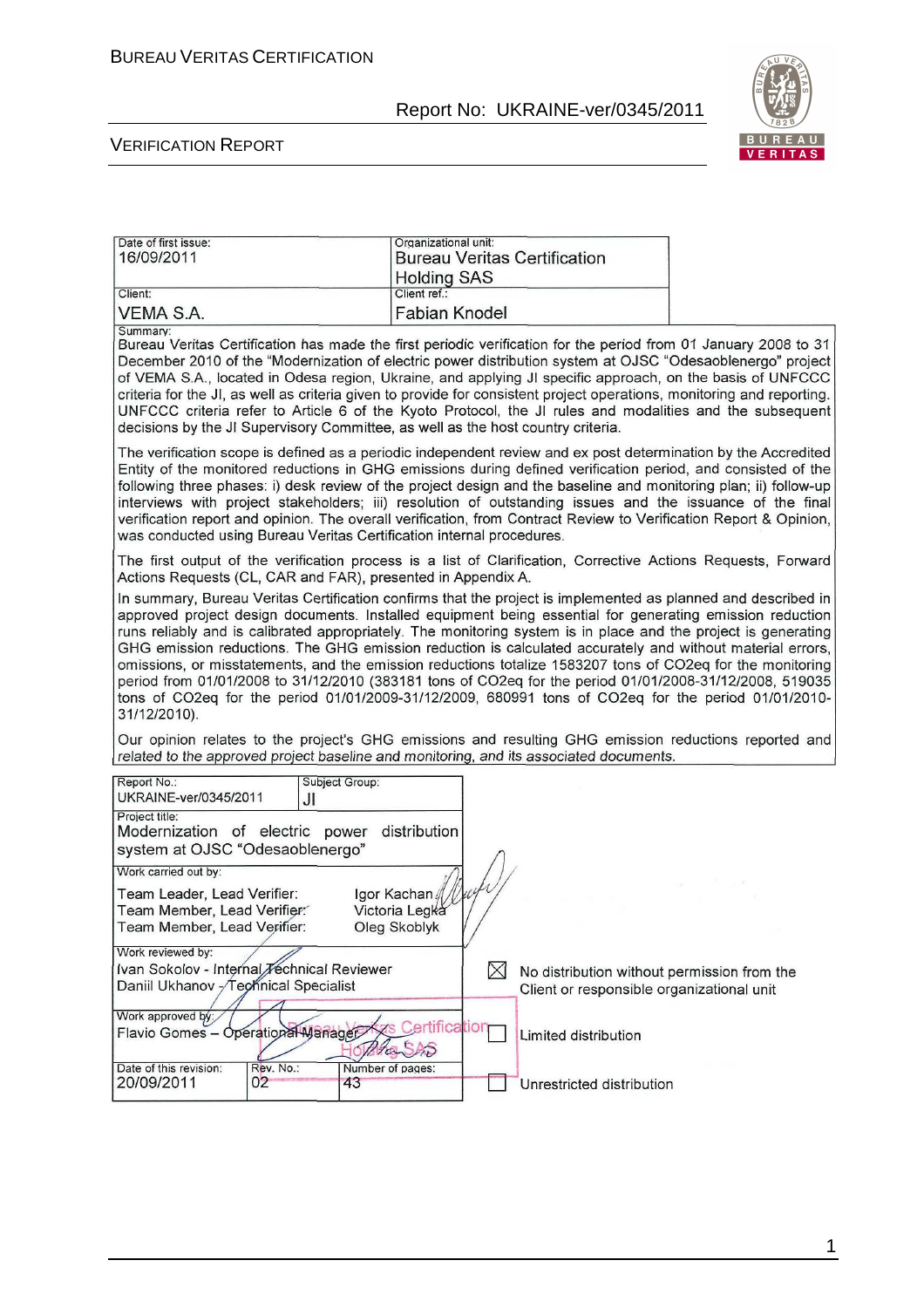

VERIFICATION REPORT

## **Table of Contents Page 2018**

| $\mathbf{1}$<br>1.1<br>1.2<br>1.3 | Objective<br>Scope<br><b>Verification Team</b>                               | $\overline{4}$<br>$\overline{4}$<br>5 |
|-----------------------------------|------------------------------------------------------------------------------|---------------------------------------|
| $\overline{2}$                    |                                                                              |                                       |
| 2.1                               | <b>Review of Documents</b>                                                   | 6                                     |
| 2.2                               | Follow-up Interviews                                                         | 6                                     |
| 2.3                               | Resolution of Clarification, Corrective and Forward Action<br>Requests       | $\overline{7}$                        |
| 3                                 |                                                                              |                                       |
| 3.1                               | Remaining issues and FARs from previous verifications                        | 8                                     |
| 3.2                               | Project approval by Parties involved (90-91)                                 | 8                                     |
| 3.3                               | Project implementation (92-93)                                               | 8                                     |
| 3.4                               | Compliance of the monitoring plan with the monitoring<br>methodology (94-98) | 11                                    |
| 3.5                               | Revision of monitoring plan (99-100)                                         | 12                                    |
| 3.6                               | Data management (101)                                                        | 12                                    |
| 3.7                               | Verification regarding programmes of activities (102-110)                    | 13                                    |
| 4                                 |                                                                              |                                       |
| 5                                 |                                                                              |                                       |
|                                   | APPENDIX A: PROJECT VERIFICATION PROTOCOL  25                                |                                       |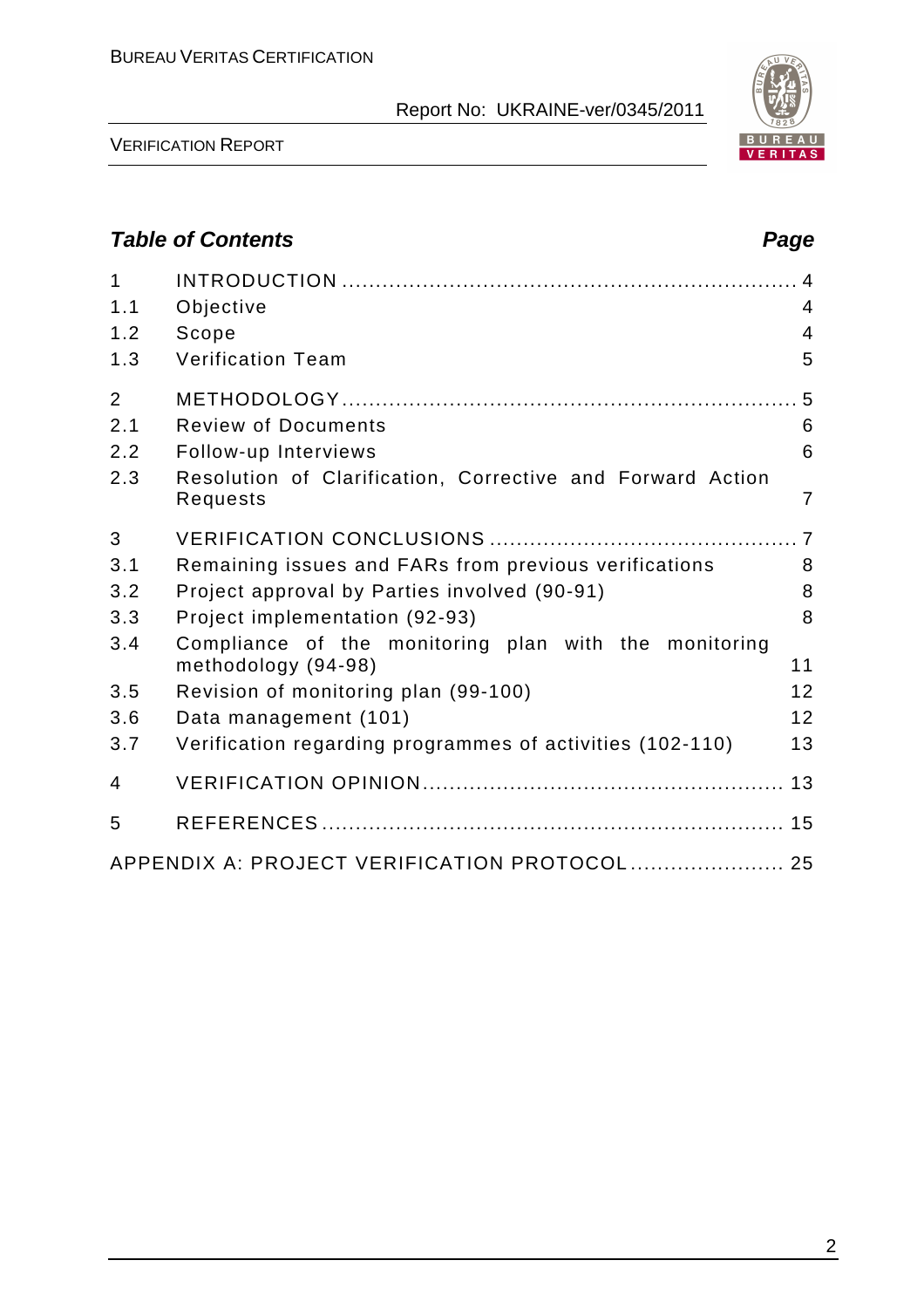

VERIFICATION REPORT

#### **Abbreviations**

| <b>AIE</b>      | <b>Accredited Independent Entity</b>                      |  |  |  |  |  |  |
|-----------------|-----------------------------------------------------------|--|--|--|--|--|--|
| <b>BVC</b>      | <b>Bureau Veritas Certification Holding SAS</b>           |  |  |  |  |  |  |
| <b>CAR</b>      | <b>Corrective Action Request</b>                          |  |  |  |  |  |  |
| <b>CDM</b>      | Clean Development Mechanism                               |  |  |  |  |  |  |
| CL              | <b>Clarification Request</b>                              |  |  |  |  |  |  |
| CO <sub>2</sub> | Carbon Dioxide                                            |  |  |  |  |  |  |
| <b>DFP</b>      | <b>Designated Focal Point</b>                             |  |  |  |  |  |  |
| <b>DVM</b>      | Determination and Verification Manual                     |  |  |  |  |  |  |
| <b>FAR</b>      | <b>Forward Action Request</b>                             |  |  |  |  |  |  |
| <b>GHG</b>      | Green House Gas(es)                                       |  |  |  |  |  |  |
| <b>GWP</b>      | <b>Global Warming Potential</b>                           |  |  |  |  |  |  |
| <b>IPCC</b>     | Intergovernmental Panel on Climate Change                 |  |  |  |  |  |  |
| JI              | Joint Implementation                                      |  |  |  |  |  |  |
| <b>JISC</b>     | Joint Implementation Supervisory Committee                |  |  |  |  |  |  |
| MP.             | <b>Monitoring Plan</b>                                    |  |  |  |  |  |  |
| MR.             | <b>Monitoring Report</b>                                  |  |  |  |  |  |  |
| <b>PDD</b>      | <b>Project Design Document</b>                            |  |  |  |  |  |  |
| <b>UNFCCC</b>   | United Nations Framework Convention for Climate<br>Change |  |  |  |  |  |  |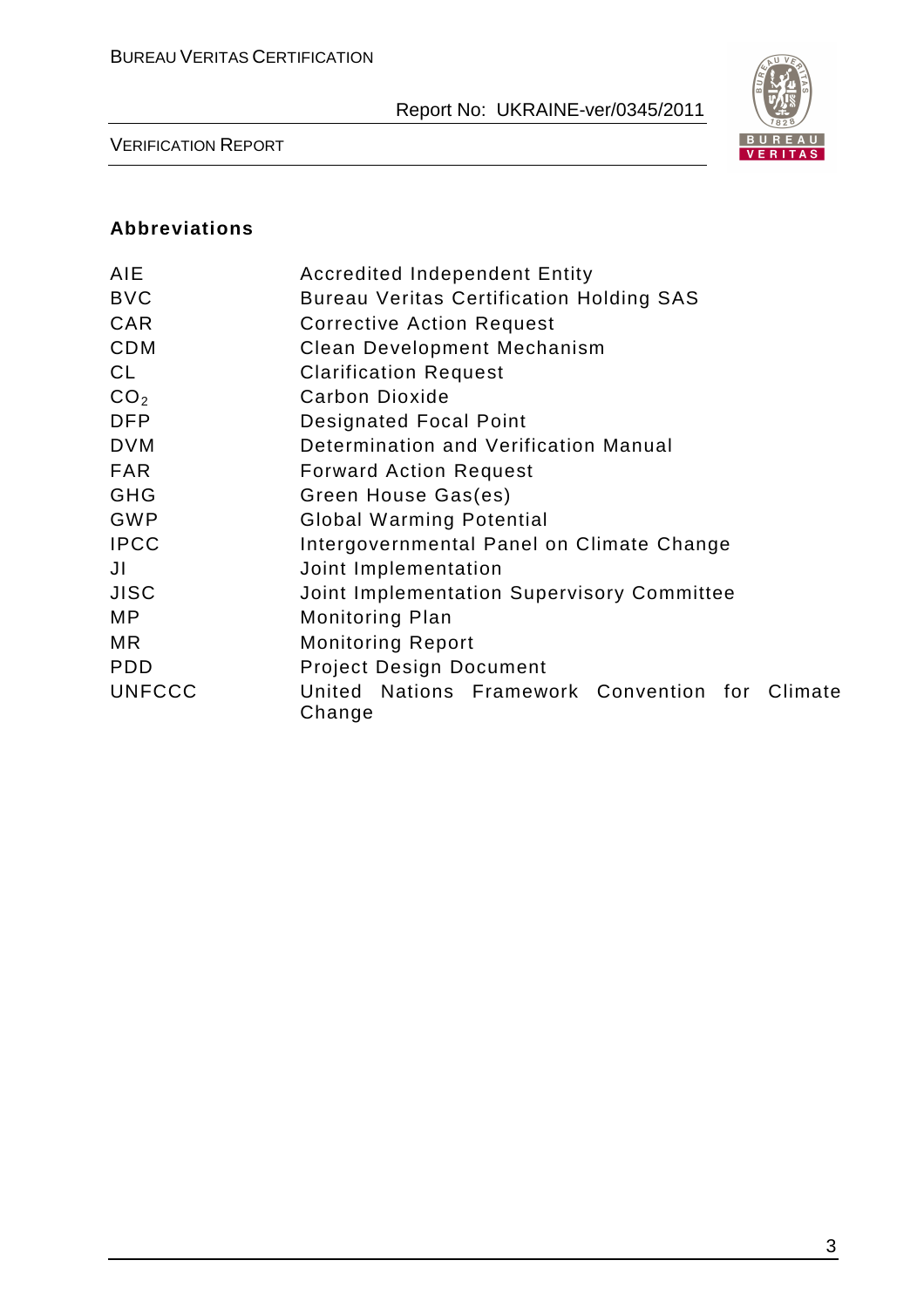

VERIFICATION REPORT

## **1 INTRODUCTION**

VEMA S.A. has commissioned Bureau Veritas Certification to verify the emissions reductions of its JI project "Modernization of electric power distribution system at OJSC "Odesaoblenergo" (hereafter called "the project") located in Odesa region, Ukraine.

This report summarizes the findings of the verification of the project, performed on the basis of UNFCCC criteria, as well as criteria given to provide for consistent project operations, monitoring and reporting.

The verification covers the period from  $1<sup>st</sup>$  January 2008 to  $31<sup>st</sup>$  December 2010.

## **1.1 Objective**

Verification is the periodic independent review and ex post determination by the Accredited Independent Entity (AIE) of the monitored reductions in GHG emissions during defined verification period.

The objective of verification can be divided in Initial Verification and Periodic Verification.

UNFCCC criteria refer to Article 6 of the Kyoto Protocol, the JI rules and modalities and the subsequent decisions by the JI Supervisory Committee, as well as the host country criteria.

### **1.2 Scope**

Verification scope is defined as an independent and objective review and ex post determination by the Accredited Independent Entity of the monitored reductions in GHG emissions. The verification is based on the submitted monitoring report, the determined project design document including the project's baseline study, monitoring plan and other relevant documents. The information in these documents is reviewed against Kyoto Protocol requirements, UNFCCC rules and associated interpretations.

The verification is not meant to provide any consulting towards the Client. However, stated requests for clarifications, corrective and/or forward actions may provide input for improvement of the project monitoring towards reductions in the GHG emissions.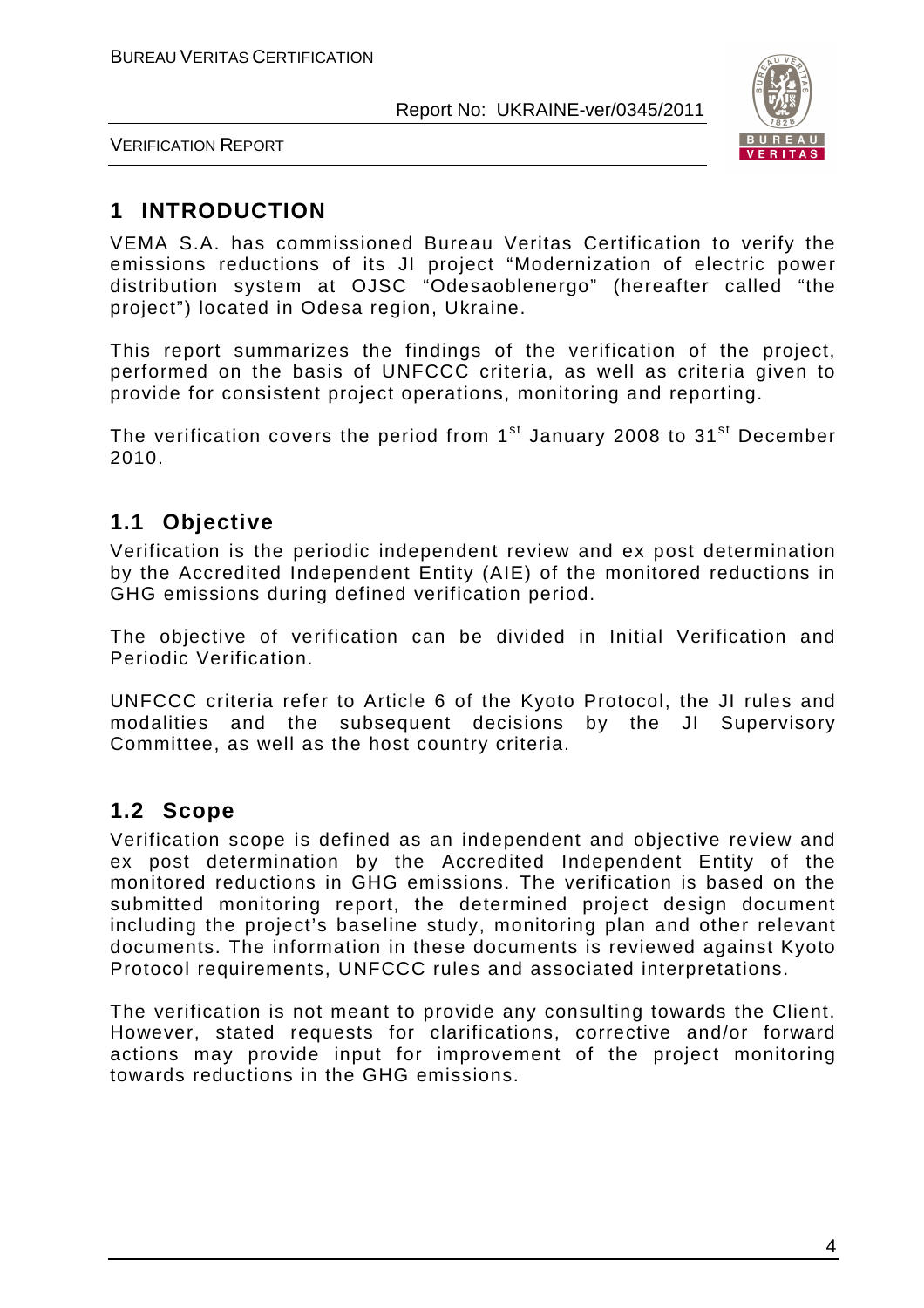

VERIFICATION REPORT

## **1.3 Verification Team**

The verification team consists of the following personnel:

Igor Kachan Team Leader, Bureau Veritas Certification Climate Change Lead Verifier

Victoria Legka Team Member, Bureau Veritas Certification Climate Change Lead Verifier

Oleg Skoblyk Team Member, Bureau Veritas Certification Climate Change Lead Verifier

This verification report was reviewed by:

Ivan Sokolov Bureau Veritas Certification, Internal Technical Reviewer

Daniil Ukhanov Bureau Veritas Certification Technical Specialist

## **2 METHODOLOGY**

The overall verification, from Contract Review to Verification Report & Opinion, was conducted using Bureau Veritas Certification internal procedures.

In order to ensure transparency, a verification protocol was customized for the project, according to the version 01 of the Joint Implementation Determination and Verification Manual, issued by the Joint Implementation Supervisory Committee at its 19 meeting on 04/12/2009. The protocol shows, in a transparent manner, criteria (requirements), means of verification and the results from verifying the identified criteria. The verification protocol serves the following purposes:

- It organizes, details and clarifies the requirements a JI project is expected to meet;
- It ensures a transparent verification process where the verifier will document how a particular requirement has been verified and the result of the verification.

The completed verification protocol is enclosed in Appendix A to this report.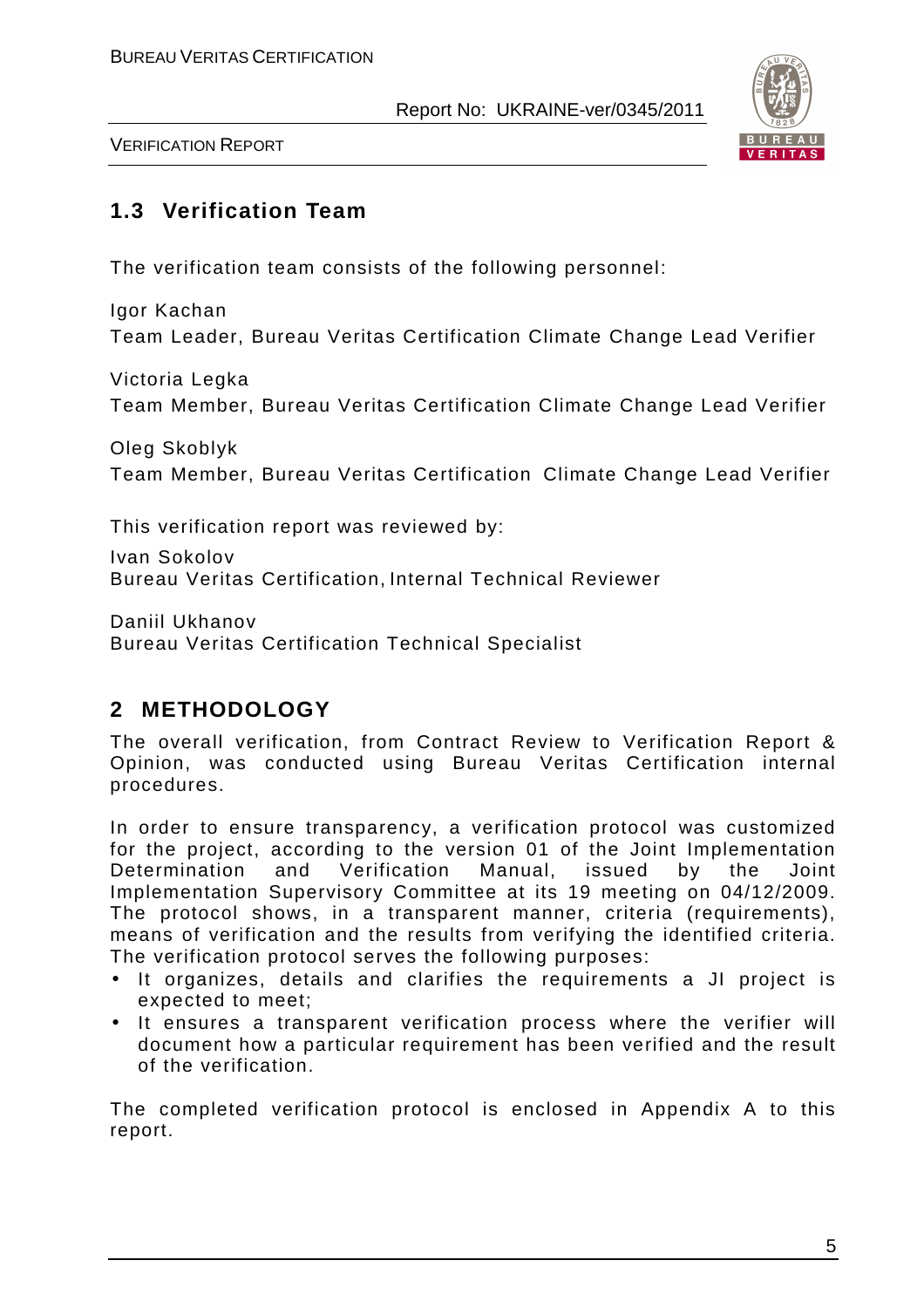

VERIFICATION REPORT

## **2.1 Review of Documents**

The Monitoring Report (MR) submitted by VEMA S.A. and additional background documents related to the project design, baseline, and monitoring plan, i.e. country Law, Project Design Document (PDD), Guidance on criteria for baseline setting and monitoring, Host party criteria, Kyoto Protocol, Clarifications on Verification Requirements to be Checked by an Accredited Independent Entity were reviewed.

The verification findings presented in this report relate to the Monitoring Report version 01 of 18 August 2011 and version 02 dated 16 September 2011, and project as described in the determined PDD.

### **2.2 Follow-up Interviews**

On 26/08/2011 Bureau Veritas Certification verification team conducted a visit to the project site, OJSC "Odesaoblenergo", and performed (on-site) interviews with project stakeholders to confirm selected information and to resolve issues identified in the document review. Representatives of VEMA S.A. and OJSC "Odesaoblenergo" were interviewed (see References). The main topics of the interviews are summarized in Table 1.

| <b>Interviewed</b><br>organization | <b>Interview topics</b>                                          |
|------------------------------------|------------------------------------------------------------------|
| <b>OJSC</b>                        | Organizational structure                                         |
| "Odesaoblenergo"                   | Responsibilities and authorities                                 |
|                                    | Roles and responsibilities for data collection and<br>processing |
|                                    | Installation of equipment                                        |
|                                    | Data logging, archiving, and reporting                           |
|                                    | Metering equipment control                                       |
|                                    | Metering record keeping system, database                         |
|                                    | IT management                                                    |
|                                    | Training of personnel                                            |
|                                    | Quality management procedures and technology                     |
|                                    | Internal audits and check-ups                                    |
| Consultant:                        | Baseline methodology                                             |
| VEMA S.A.                          | Monitoring plan                                                  |
|                                    | Monitoring report                                                |
|                                    | Deviations from PDD.                                             |

**Table 1 Interview topics**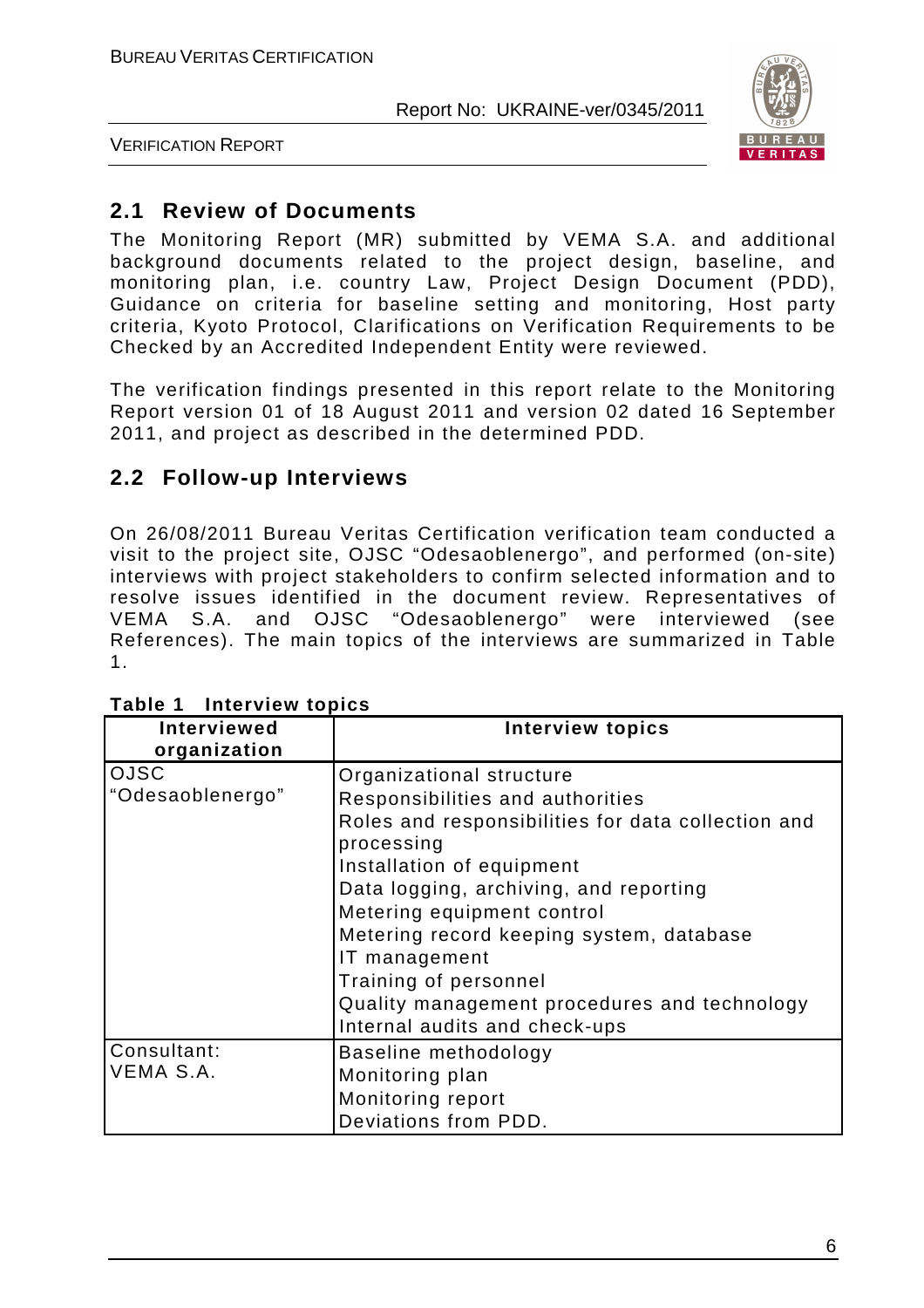

VERIFICATION REPORT

#### **2.3 Resolution of Clarification, Corrective and Forward Action Requests**

The objective of this phase of the verification is to raise the requests for corrective actions and clarification and any other outstanding issues that needed to be clarified for Bureau Veritas Certification positive conclusion on the GHG emission reduction calculation.

If the Verification Team, in assessing the monitoring report and supporting documents, identifies issues that need to be corrected, clarified or improved with regard to the monitoring requirements, it should raise these issues and inform the project participants of these issues in the form of:

(a) Corrective action request (CAR), requesting the project participants to correct a mistake that is not in accordance with the monitoring plan;

(b) Clarification request (CL), requesting the project participants to provide additional information for the Verification Team to assess compliance with the monitoring plan;

(c) Forward action request (FAR), informing the project participants of an issue, relating to the monitoring that needs to be reviewed during the next verification period.

The Verification Team will make an objective assessment as to whether the actions taken by the project participants, if any, satisfactorily resolve the issues raised, if any, and should conclude its findings of the verification.

To guarantee the transparency of the verification process, the concerns raised are documented in more detail in the verification protocol in Appendix A.

## **3 VERIFICATION CONCLUSIONS**

In the following sections, the conclusions of the verification are stated.

The findings from the desk review of the original monitoring documents and the findings from interviews during the follow up visit are described in the Verification Protocol in Appendix A.

The Clarification, Corrective and Forward Action Requests are documented in the Verification Protocol in Appendix A. The verification of the Project resulted in 12 Corrective Action Requests and 2 Clarification Requests.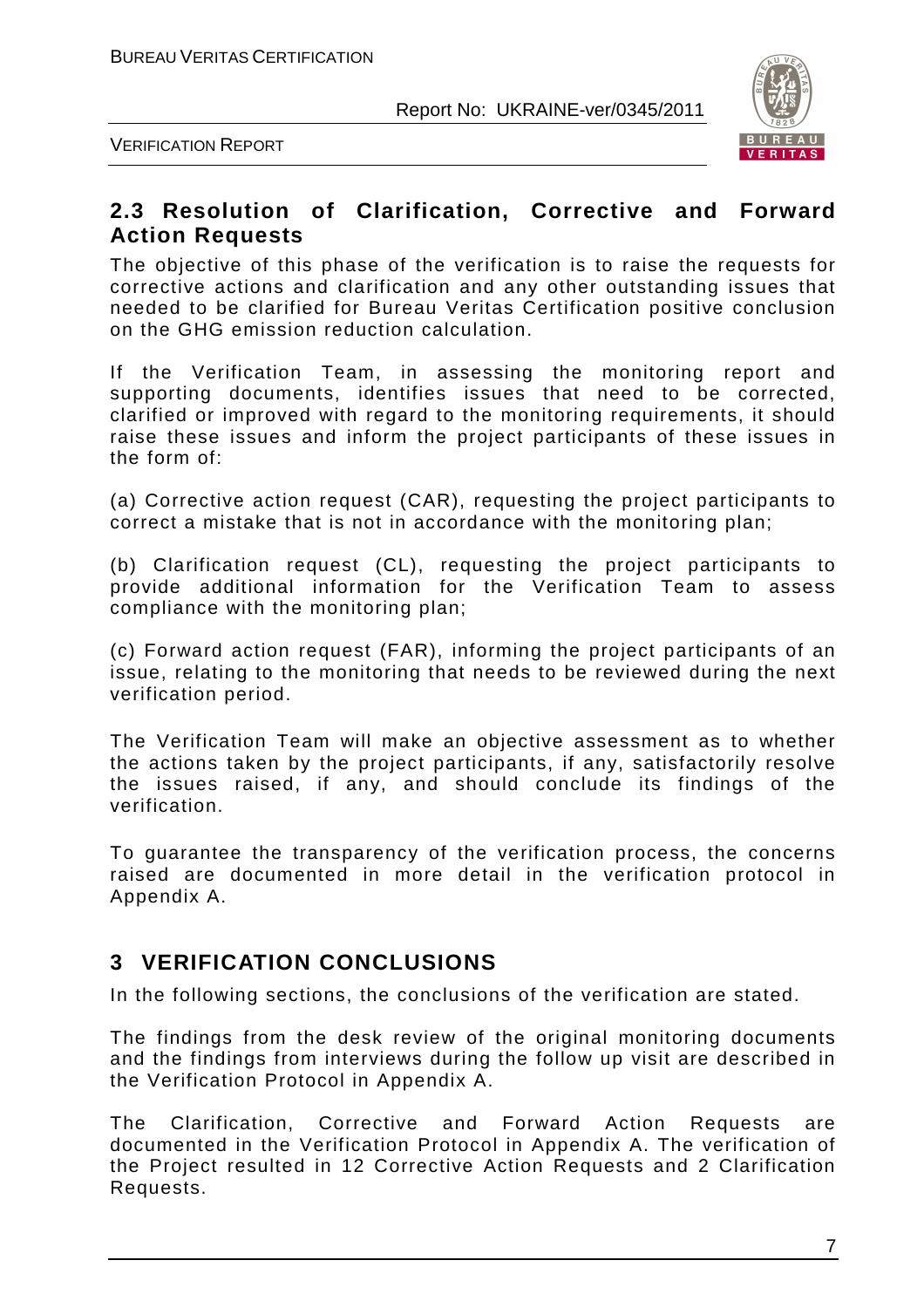

VERIFICATION REPORT

The number between brackets at the end of each section corresponds to the DVM paragraph.

### **3.1 Remaining issues and FARs from previous verifications**

During the determination process conducted by AIE Bureau Veritas Certification one Forward Action Request was issued (refer to the Determination Report No.UKRAINE-det/0270/2011, rev.02 of 01/07/2011):

FAR01. Please, submit any documented instruction indicating that the data monitored are to be kept for two years after last ERUs transfer as per JI determination and verification manual.

In course of the current verification the Clarification Request 02 was raised by the Verification Team in order to clarify how the FAR had been addressed. As a response the project participants provided the Order on storage of data collected within the project's monitoring process. The Order prescribes keeping of data monitored and required for verification for two years after the last transfer of emission reduction units for the project. Therefore, based of the submitted documentation the FAR is considered to be closed.

## **3.2 Project approval by Parties involved (90-91)**

The project was approved by the host Party, Ukraine, which is confirmed by the Letter of Approval No. 2484/23/7 dated 12/09/2011 issued by State Environmental Investment Agency of Ukraine. The written project approval by Switzerland, the other Party involved, has also been issued by the DFP of that Party (Letter of Approval #J294-0485 issued by the Federal Office for the Environment FOEN of Switzerland dated 28/06/2011).

The abovementioned written approvals are unconditional.

The identified areas of concern as to the project approval by Parties involved, project participants response and BVC's conclusion are described in Appendix A, Table 2 (refer to CAR01).

### **3.3 Project implementation (92-93)**

The project which is being implemented at the Open Joint Stock Company "Odesaoblenergo" (hereinafter OJSC "Odesaoblenergo") envisages the implementation of the program on the technical improvement of electrical networks and equipment, advanced technologies implementation, the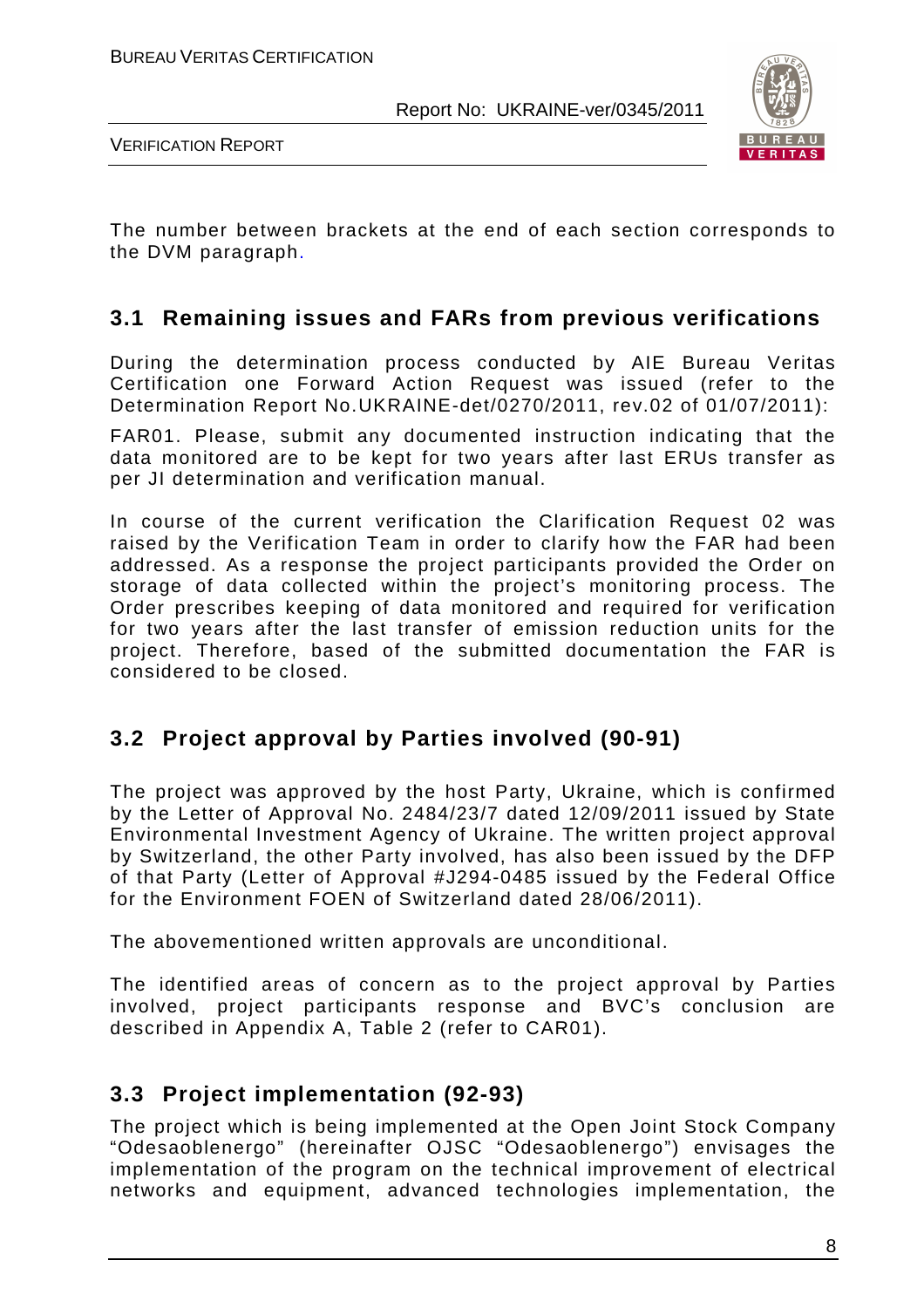

VERIFICATION REPORT

transition to a higher level of organization of transmission and distribution of electric energy which are aimed at improvement of the reliability and efficiency of electricity transmission in distribution electrical grids of OJSC "Odesaoblenergo". This in turn will help to reduce the amount of electricity that is lost during its transportation to the consumers of all forms of ownership, so the production of electricity at power plants will decrease causing the corresponding reduction of fossil fuels used to produce electric power and thus decrease of the GHG emissions in comparison to the situation that would exist without project implementation.

The project scenario provides for implementation of new energy efficient equipment and complex of organizational and technical measures aimed at reduction of process losses of electricity during its transmission as well as measures on development and improvement of methodological support of reduction of electricity process losses in the course of implementation of licensed types of activity of electricity supply and transfer. These measures include modernization works in electrical grids; improvement of the reliability of electricity supply to consumers; introduction of automated system of electricity consumption commercial recording within the framework of the power supply company, consumers and sub-plants etc.

Implementation of project activities started in 2003, as provided for in the determined PDD, version 02. However, emission reductions generated in 2003 were conservatively excluded from the calculation. Therefore, 01/01/2004 was taken as a starting date of the crediting period.

Project implementation status in the reporting period of 01/01/2008 – 31/12/2010 is provided in the Table 2 below.

| Nº                                                                                                   | Measures                                     | Number of units of works done<br>in the period of $01/01/2008 - 31/12/2010$<br>0,38kV | Year of<br>impleme<br>ntation |       |       |       |      |
|------------------------------------------------------------------------------------------------------|----------------------------------------------|---------------------------------------------------------------------------------------|-------------------------------|-------|-------|-------|------|
| Implementation of<br>new or<br>reconstruction of<br>existing wires of<br>electricity<br>transmission | 104,2                                        | $\mathbf 0$                                                                           | 24,62                         | 26,1  | 0, 10 | 2008  |      |
|                                                                                                      | lines, km                                    | 120                                                                                   | $\Omega$                      | 18,93 | 10,6  | 0, 10 | 2009 |
|                                                                                                      |                                              | 92,6                                                                                  | $\Omega$                      | 26,63 | 2,9   | 1,1   | 2010 |
|                                                                                                      | Replacement of                               | $\overline{0}$                                                                        | 1141                          | 2115  | 5299  | 3763  | 2008 |
| 2                                                                                                    | insulators of<br>electricity<br>transmission | $\overline{0}$                                                                        | 1546                          | 2871  | 6259  | 4008  | 2009 |
|                                                                                                      |                                              | $\Omega$                                                                              | 1322                          | 2455  | 7438  | 5315  | 2010 |

Table 2. Status of project implementation during the monitoring period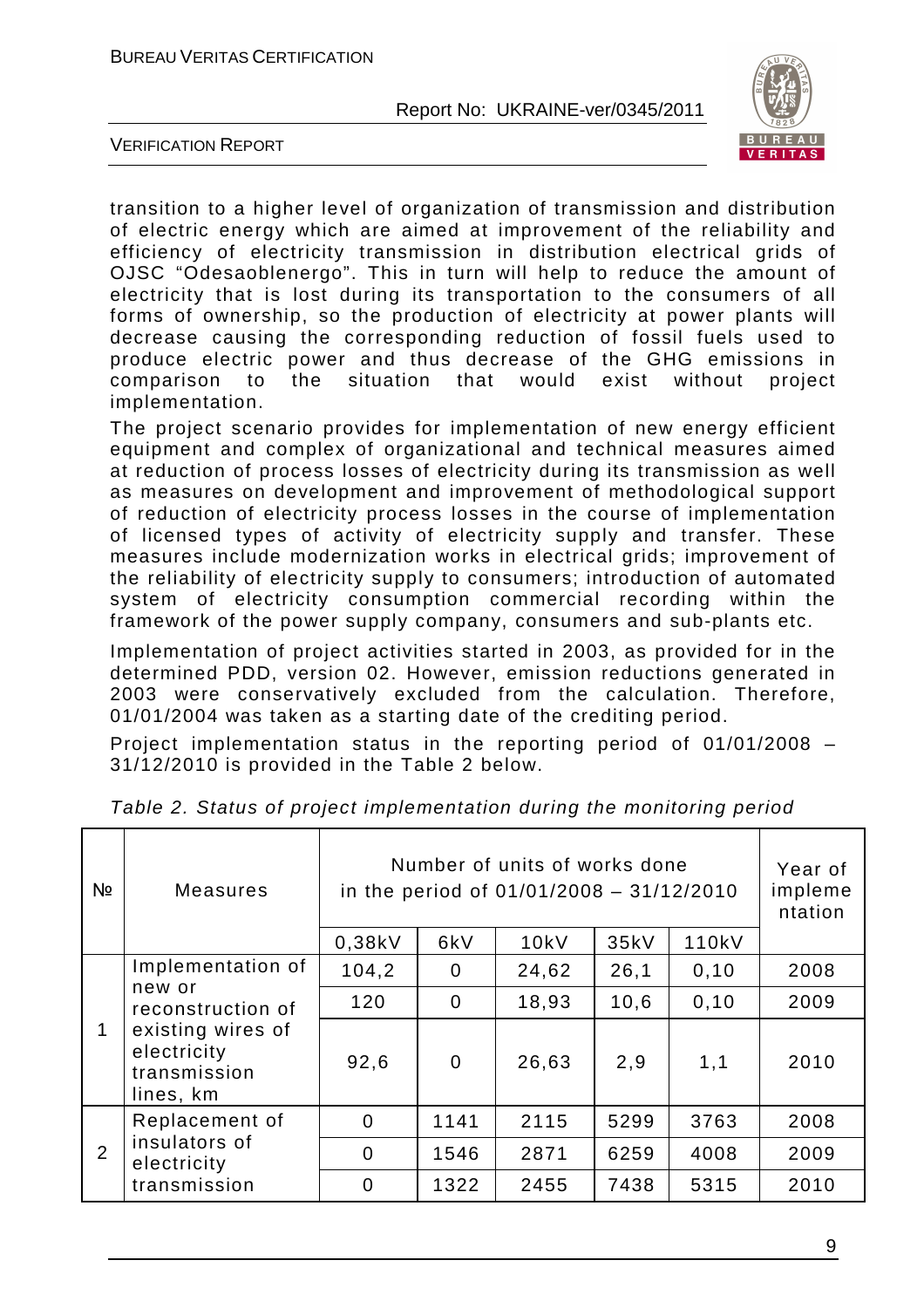

#### VERIFICATION REPORT

|                  | lines, units                                                                 |                  |                  |                  |                  |                  |      |
|------------------|------------------------------------------------------------------------------|------------------|------------------|------------------|------------------|------------------|------|
|                  | Replacement of                                                               | $\mathbf 0$      | $\mathbf 0$      | $\mathbf 0$      |                  | 321              | 2008 |
| 3                | signal lamps with<br>light emitting                                          | $\mathbf 0$      | $\mathbf 0$      | $\boldsymbol{0}$ | 12               | 451              | 2009 |
|                  | diodes, units                                                                | $\mathbf 0$      | $\mathbf 0$      | $\mathbf 0$      | 4                | 447              | 2010 |
|                  | Implementation of                                                            | 400              | $\mathbf 0$      | $\mathbf 0$      | $\mathbf 0$      | $\mathbf 0$      | 2008 |
|                  | reactive power<br>compensation                                               | 400              | $\mathbf 0$      | $\mathsf 0$      | $\mathbf 0$      | $\mathbf 0$      | 2009 |
| $\overline{4}$   | devices at<br>consumer's place,<br>kV                                        | 400              | $\mathbf 0$      | $\mathbf 0$      | $\boldsymbol{0}$ | $\mathbf 0$      | 2010 |
|                  | Replacement of                                                               | 125272           | $\mathbf 0$      | $\boldsymbol{0}$ | $\mathbf 0$      | 158              | 2008 |
| 5                | electricity meters,                                                          | 108796           | $\mathbf 0$      | $\mathbf 0$      | $\mathbf 0$      | 369              | 2009 |
|                  | units                                                                        | 123131           | $\boldsymbol{0}$ | $\boldsymbol{0}$ | $\boldsymbol{0}$ | 603              | 2010 |
|                  | Replacement of<br>oil switches with                                          | $\mathbf 0$      | 72               | $\mathbf 0$      | 3                | 15               | 2008 |
| 6                | vacuum and                                                                   | $\mathbf 0$      | 136              | $\pmb{0}$        | 3                | 6                | 2009 |
|                  | sulphur<br>hexafluoride<br>switches, units                                   | $\boldsymbol{0}$ | 144              | $\boldsymbol{0}$ | 1                | 3                | 2010 |
|                  | Implementation of<br>new or<br>reconstruction of<br>existing branches,<br>km | 0,025            | $\mathbf 0$      | $\mathbf 0$      | $\mathbf 0$      | $\boldsymbol{0}$ | 2008 |
| $\overline{7}$   |                                                                              | 0,025            | $\mathbf 0$      | $\mathbf 0$      | $\mathbf 0$      | $\mathbf 0$      | 2009 |
|                  |                                                                              | 0,025            | $\mathbf 0$      | $\mathbf 0$      | $\mathbf 0$      | $\mathbf 0$      | 2010 |
|                  | Reconstruction of                                                            | $\mathbf 0$      | $\mathbf 0$      | 5                | $\mathbf 0$      | $\mathbf 0$      | 2008 |
| 8                | existing segments<br>of the electrical                                       | $\mathbf 0$      | $\mathbf 0$      | 16               | $\mathbf 0$      | $\mathbf 0$      | 2009 |
|                  | grid, units                                                                  | $\boldsymbol{0}$ | $\mathbf 0$      | 23               | $\boldsymbol{0}$ | $\mathbf 0$      | 2010 |
|                  | Introduction of<br>new or                                                    | $\mathbf 0$      | $\overline{4}$   | 12               | $\boldsymbol{0}$ | $\mathsf 0$      | 2008 |
| $\boldsymbol{9}$ | reconstruction of                                                            | $\mathbf 0$      | $\overline{4}$   | 14               | $\mathbf 0$      | $\mathbf 0$      | 2009 |
|                  | existing double-<br>winding<br>transformers                                  | $\mathbf 0$      | $\mathbf 0$      | 16               | $\mathbf 0$      | $\mathbf 0$      | 2010 |
|                  | Introduction of                                                              | $\overline{0}$   | 17,84            | 29,10            | $\mathbf 0$      | $\mathbf 0$      | 2008 |
|                  | new or<br>reconstruction of                                                  | $\mathbf 0$      | 14,10            | 23,00            | $\mathbf 0$      | $\mathbf 0$      | 2009 |
| 10               | existing wires of<br>electricity<br>transmission lines                       | $\mathbf 0$      | 18,80            | 30,70            | $\mathbf 0$      | $\mathbf 0$      | 2010 |

Status of project activity implementation during the considered monitoring period complies with the determined PDD version 02.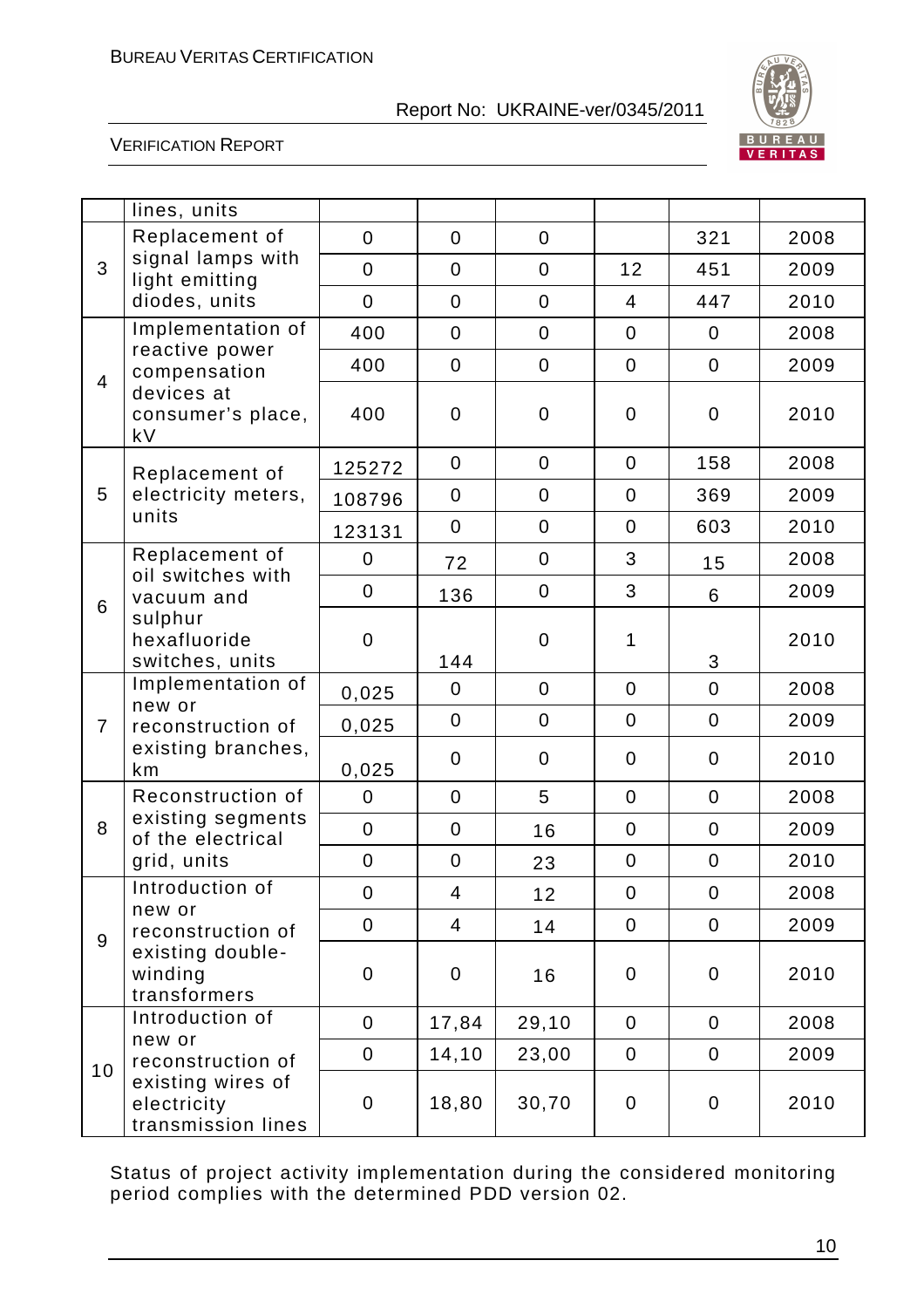

VERIFICATION REPORT

The verification team can confirm, through the visual inspection and document review, that all physical features of the proposed JI project activity including data collecting and storage systems have been implemented according to the PDD.

The identified areas of concern as to the project implementation, project participants response and BVC's conclusion are described in Appendix A, Table 2 (refer to CAR02, CAR03, CAR04, CL01).

#### **3.4 Compliance of the monitoring plan with the monitoring methodology (94-98)**

The monitoring occurred in accordance with the PDD regarding which the determination has been deemed final and is so listed on the UNFCCC JI website.

For calculating the emission reductions, key factors, such as electricity losses due to the introduction of new or reconstruction of existing wires of electricity transmission lines; electricity losses due to the replacement of defected insulators of electricity transmission lines; electricity losses due to the replacement of electricity meters; electricity losses due to the implementation of reactive power compensation devices at consumer's place; electricity losses due to the replacement of oil switches with vacuum and sulphur hexafluoride switches; electricity losses due to replacement or reconstruction of existing electric motors of power transformers blower cooling and others, influencing the baseline emissions and the activity level of the project and the emissions as well as risks associated with the project were taken into account.

Data sources used for calculating emission reductions such as appropriately calibrated measuring devices, passport data of the measuring equipment, sectoral methodologies, data for Ukrainian power grid published by National Environmental Agency of Ukraine and others, are clearly identified, reliable and transparent.

Emission factors, including default emission factors, are selected by carefully balancing accuracy and reasonableness, and appropriately justified of the choice.

The calculation of emission reductions is based on conservative assumptions and the most plausible scenarios in a transparent manner.

The identified areas of concern as to the compliance of the monitoring plan with the monitoring methodology, project participants response and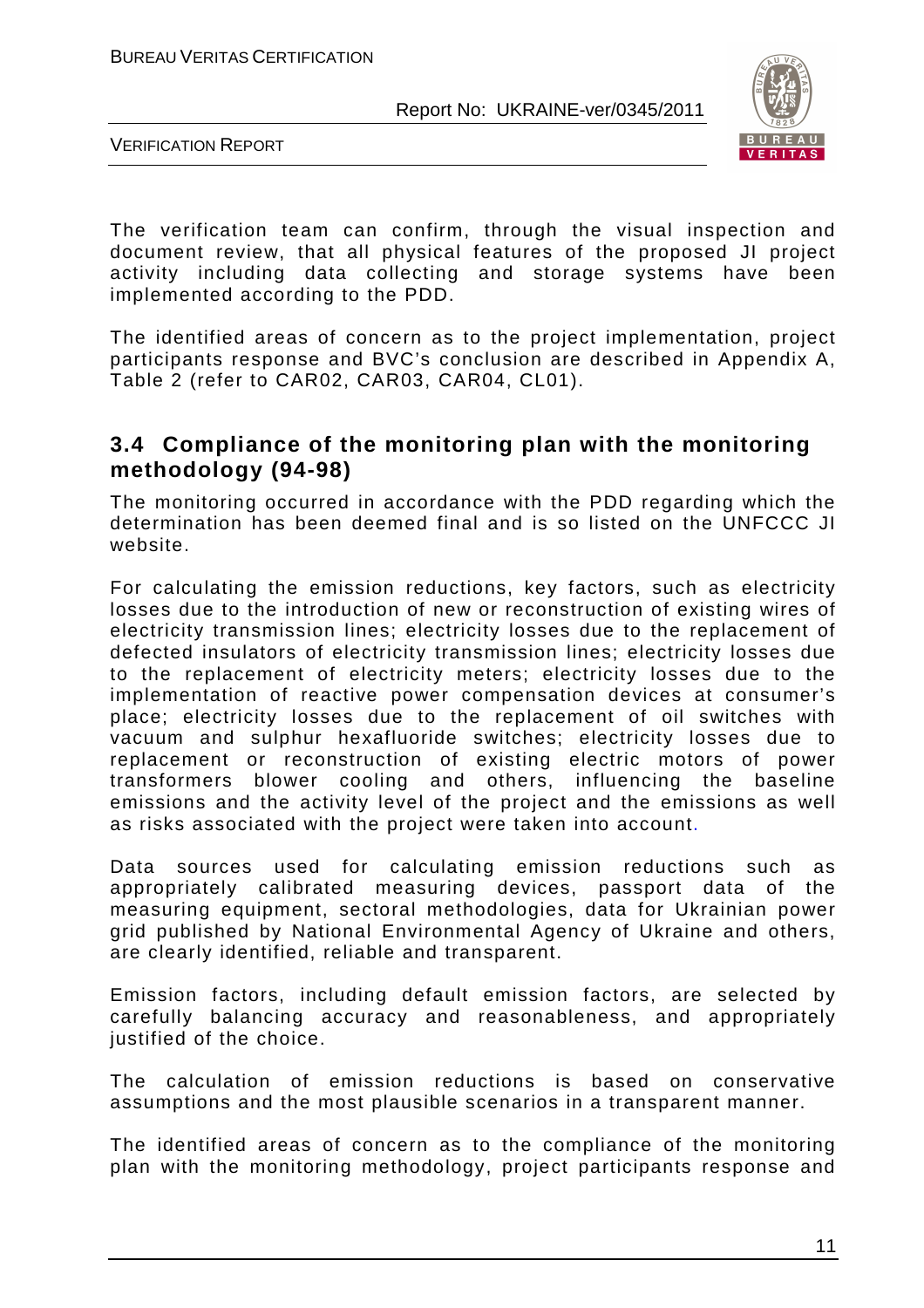



BVC's conclusion are described in Appendix A, Table 2 (refer to CAR05, CAR06, CAR07, CAR08, CAR09).

## **3.5 Revision of monitoring plan (99-100)**

Not applicable.

## **3.6 Data management (101)**

The data and their sources, provided in monitoring report, are clearly identified, reliable and transparent.

The implementation of data collection procedures is in accordance with the monitoring plan, including the quality control and quality assurance procedures. The project monitoring is conducted according to standard operational practices established at OJSC "Odesaoblenergo" within the existing system of the data collection, accounting and reporting. Detailed operational and management structure in presented on the figure 7 in the section C.1 of the Monitoring Report. The scheme of data collection using automated system of electricity consumption commercial recording within the framework of the energy supply company is provided on the figure 8 in the Monitoring Report. Scheme of data collection prior to implementation of the automated system of electricity consumption commercial accounting is shown on the figure 9.

The function of the monitoring equipment, including its calibration status, is in order. The measurement equipment used for project monitoring is serviced, calibrated and maintained in accordance with the original manufacturer's instructions and industry standards; relevant records on measuring devices are kept as required.

The evidence and records used for the monitoring are maintained in a traceable manner. All necessary information for monitoring of GHGs emission reductions are stored in paper or/and electronic formats.

The data collection and management system for the project is in accordance with the monitoring plan.

The Monitoring Report provides sufficient information on the assigning roles, responsibilities and authorities for implementation and maintenance of monitoring procedures including control of data. The verification team confirms effectiveness of the existing management and operational systems and found them eligible for reliable project monitoring.

The identified areas of concern as to the data management, project participants response and BVC's conclusion are described in Appendix A, Table 2 (refer to CAR10, CAR11, CAR12, CL02).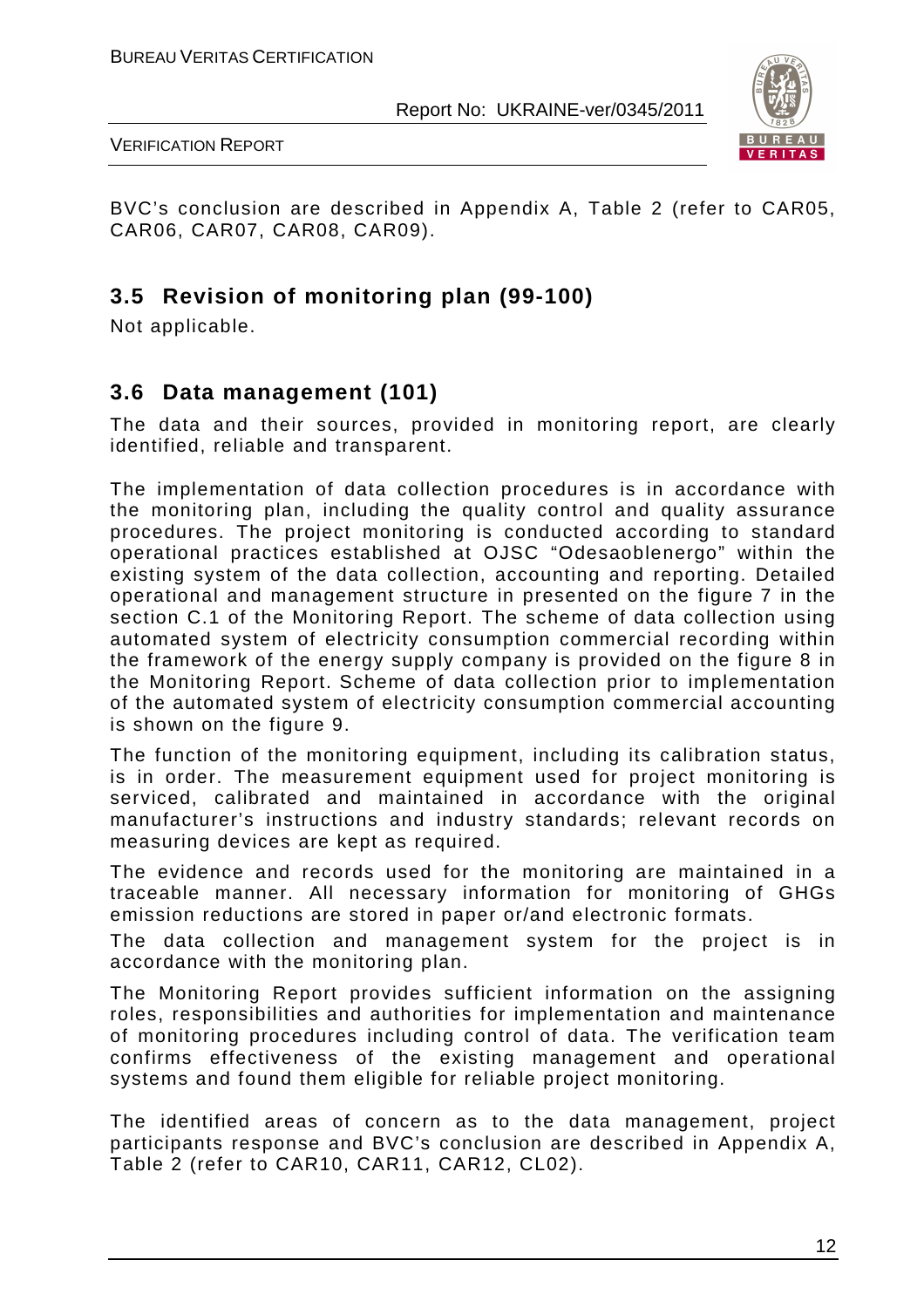

VERIFICATION REPORT

## **3.7 Verification regarding programmes of activities (102- 110)**

Not applicable.

## **4 VERIFICATION OPINION**

Bureau Veritas Certification has performed the first periodic verification for the period from 01 January 2008 to 31 December 2010 of the "Modernization of electric power distribution system at OJSC "Odesaoblenergo" project in Odesa region, Ukraine, which applies JI specific approach. The verification was performed on the basis of UNFCCC criteria and host country criteria and also on the criteria given to provide for consistent project operations, monitoring and reporting.

The verification consisted of the following three phases: i) desk review of monitoring reports, project design and the baseline and monitoring plan; ii) follow-up interviews with project stakeholders; iii) resolution of outstanding issues and the issuance of the final verification report and opinion.

The management of VEMA S.A. is responsible for the preparation of the GHG emissions data and the reported GHG emissions reductions of the project on the basis set out within the project Monitoring and Verification Plan indicated in the final PDD version 02. The development and maintenance of records and reporting procedures are in accordance with that plan, including the calculation and determination of GHG emission reductions from the project, is the responsibility of the management of the project.

Bureau Veritas Certification verified the Project Monitoring Report, version 02, for the reporting period from 01/01/2008 to 31/12/2010 as indicated below. Bureau Veritas Certification confirms that the project is implemented as planned and described in approved project design documents. Installed equipment being essential for generating emission reduction runs reliably and is calibrated appropriately. The monitoring system is in place and the project is generating GHG emission reductions.

Bureau Veritas Certification can confirm that the GHG emission reduction is accurately calculated and is free of material errors, omissions, or misstatements. Our opinion relates to the project's GHG emissions and resulting GHG emissions reductions reported and related to the approved project baseline and monitoring, and its associated documents. Based on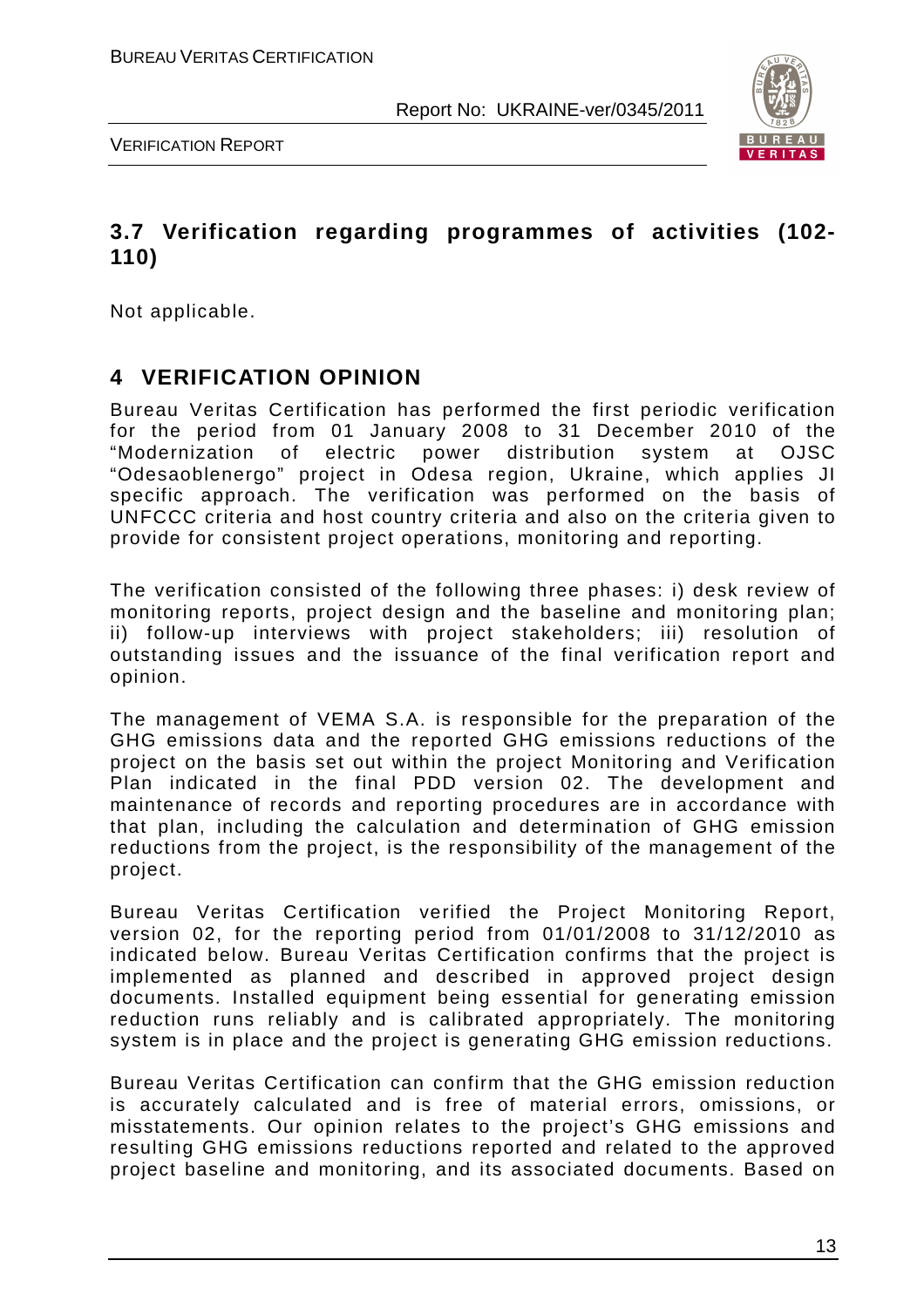

VERIFICATION REPORT

the information we have seen and evaluated, we confirm, with a reasonable level of assurance, the following statement:

Reporting period: From 01/01/2008 to 31/12/2010

| For the period from 01/01/2008 to 31/12/2008 |          |                              |
|----------------------------------------------|----------|------------------------------|
| <b>Baseline emissions</b>                    | :572647  | t CO2 equivalents;           |
| Project emissions                            | : 189466 | t CO2 equivalents;           |
| <b>Emission Reductions</b>                   | : 383181 | t CO2 equivalents.           |
| For the period from 01/01/2009 to 31/12/2009 |          |                              |
| <b>Baseline emissions</b>                    | : 772663 | t CO2 equivalents;           |
| <b>Project emissions</b>                     | : 253628 | t CO2 equivalents;           |
| <b>Emission Reductions</b>                   | : 519035 | t CO2 equivalents.           |
| For the period from 01/01/2010 to 31/12/2010 |          |                              |
| <b>Baseline emissions</b>                    |          | : 1005333 t CO2 equivalents; |

| Baseline emissions         |         | $: 1005333$ t CO2 equivalents; |
|----------------------------|---------|--------------------------------|
| Project emissions          |         | $: 324342$ t CO2 equivalents;  |
| <b>Emission Reductions</b> | :680991 | t CO2 equivalents.             |

#### Total for the period from 01/01/2008 to 31/12/2010:

| Baseline emissions         | $: 2350643$ t CO2 equivalents;         |
|----------------------------|----------------------------------------|
| Project emissions          | $: 767436$ $\qquad$ t CO2 equivalents; |
| <b>Emission Reductions</b> | $: 1583207$ t CO2 equivalents.         |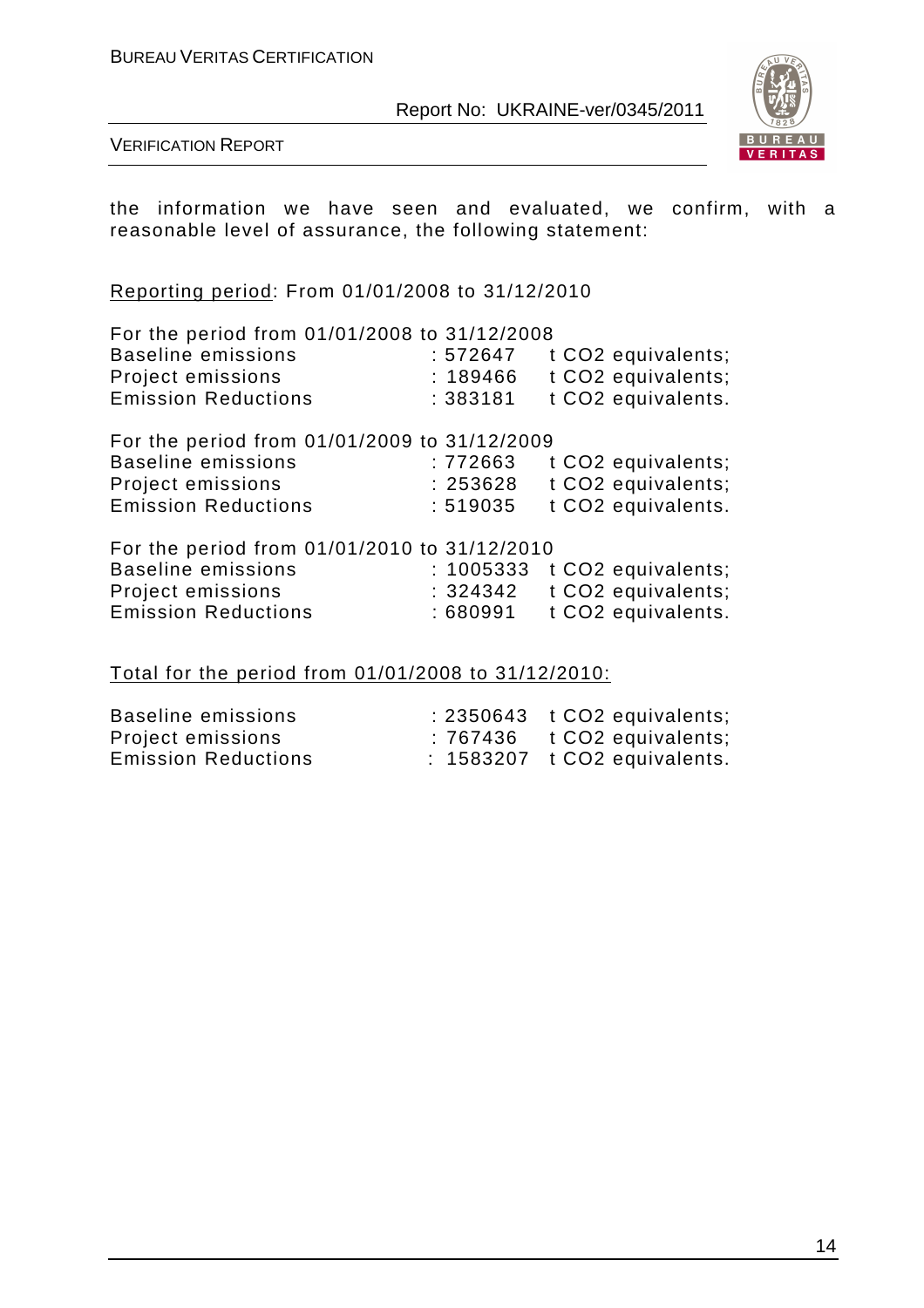

VERIFICATION REPORT

## **5 REFERENCES**

#### **Category 1 Documents:**

Documents provided by the project participants that relate directly to the GHG components of the project.

- /1/ Monitoring Report for the period from 01/01/2008 till 31/12/2010 version 01 dated 18/08/2011
- /2/ Monitoring Report for the period from 01/01/2008 till 31/12/2010 version 02 dated 16/09/2011
- /3/ Annex 1 to the Monitoring Report for the period 01/01/2008- 31/12/2010. Information about implementation of new and reconstruction of existing elements of the electrical grid in the monitoring period (Excel file)

Annex 2 to the Monitoring Report for the period 01/01/2008-

- /4/ 31/12/2010: Data about reconstruction of existing segments of the electrical grid that was executed in the monitoring period (Excel file)
- $/5/$  Annex 3 to the Monitoring Report for the period 01/01/2008-31/12/2010: List of metering equipment (Excel file)
- /6/ Annex 4 to the Monitoring Report for the period 01/01/2008- 31/12/2010: Calculation of GHG emission reductions (Excel file)
- /7/ Project Design Document of the project "Modernization of electric power distribution system at OJSC "Odesaoblenergo", version 02 dated 30/06/2011

/8/ Determination Report "Modernization of electric power distribution system at OJSC "Odesaoblenergo" No. UKRAINE-det/0270/2011,

rev.02 of 01/07/2011 issued by Bureau Veritas Certification

/9/ Letter of Approval of the Joint Implementation project "Modernization of electric power distribution system at OJSC "Odesaoblenergo" #2484/23/7 of 12/09/2011 issued by State Environmental Investment Agency of Ukraine

Letter of Approval of the project under article 6 of Kyoto protocol

/10/ (JI) "Modernization of electric power distribution system at OJSC "Odesaoblenergo" # J294-0485 issued by the Federal Office for the Environment of Switzerland dated 28/06/2011

#### **Category 2 Documents:**

Background documents related to the design and/or methodologies employed in the design or other reference documents.

/1/ Guidance on Criteria for Baseline Setting and Monitoring, version 02, JISC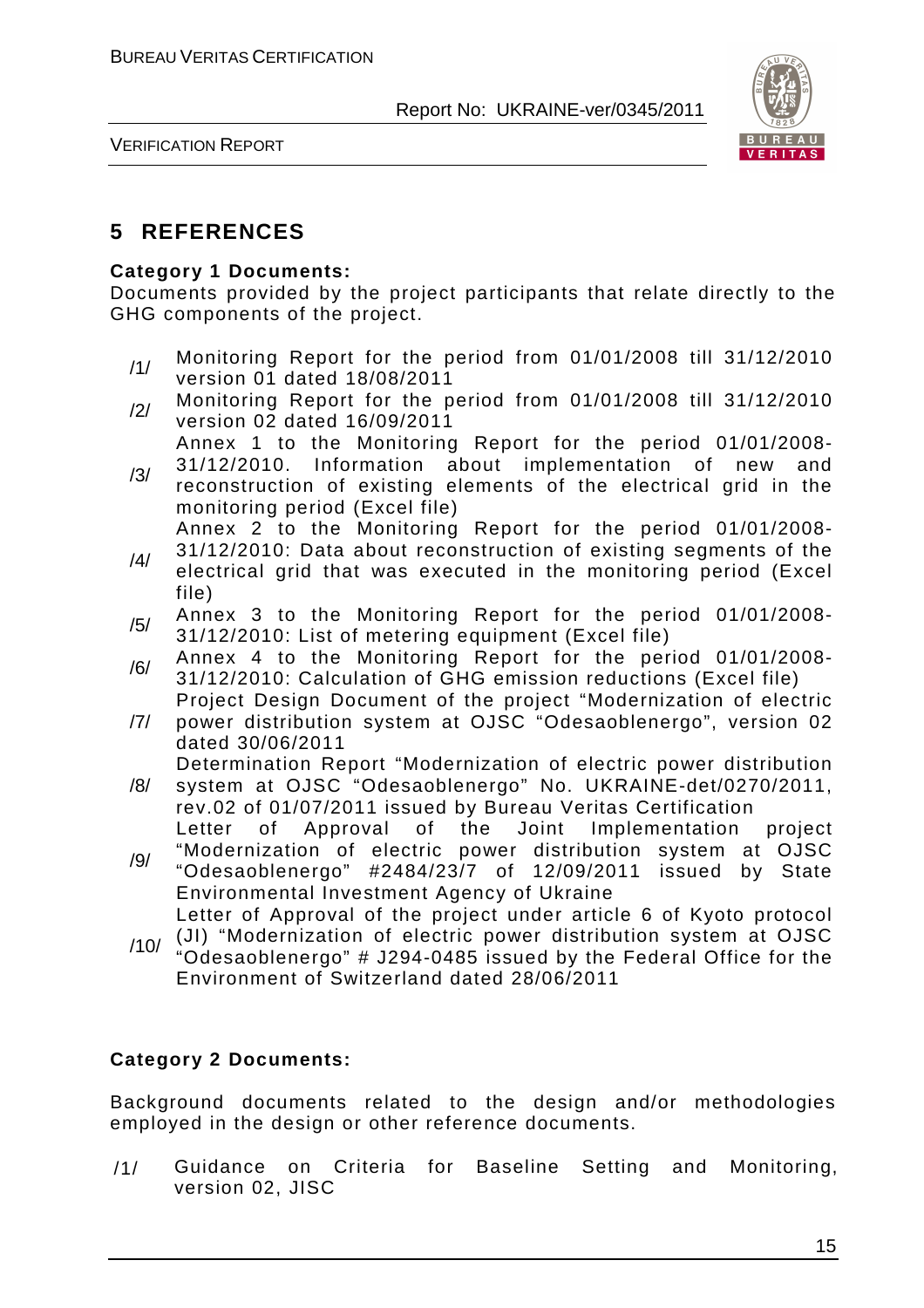

- /2/ Order of the National Environmental Investment Agency of Ukraine (NEIA) № 62 of 15/04/2011 on approval of specific carbon dioxide emission indicators for 2008
- /3/ Order of the National Environmental Investment Agency of Ukraine (NEIA) № 63 of 15/04/2011 on approval of specific carbon dioxide emission indicators for 2009
- /4/ Order of the National Environmental Investment Agency of Ukraine (NEIA) № 43 of 28/03/2011 on approval of specific carbon dioxide emission indicators for 2010
- /5/ Order of the National Environmental Investment Agency of Ukraine (NEIA) № 75 of 12/05/2011 on approval of specific carbon dioxide emission indicators for 2011
- /6/ The Cabinet of Ministers of Ukraine. State enterprise "Energorynok". Certificate on including automated systems of commercial electricity market account of JSC «Odesaoblenergo» (ASCEA) into the Register
- /7/ The State Committee of Ukraine for Technical Regulation and Consumer Policy. State Scientific Research Institute of Metrology of Measuring and Control Systems "(SE RI"System"). Certificate on state metrological certification # C8,248-2010 of 18/10/2010. Automated systems of commercial energy account of JSC «Odesaoblenergo» (ASCEA). 466453.118
- /8/ Protocol # U04728690/8.248-2010 P on state metrological certification of the automated systems of commercial energy account of JSC «Odesaoblenergo» (ASCEA). 466453 of 18/10/2010, Lviv city
- /9/ Annex A to the Protocol # U04728690/8.248-2010 P. List of measuring channels of ASCEA of JS "Odesaoblenergo"
- /10/ Annex to the Letter of 28/12/2010 # 10/12-1-7997. Schedule of departmental inspection of meters installed within the ORE Ukraine in the region of Southern ES for 2011
- /11/ Passport-Protocol of measuring complex of SS "Biliaivka-110 kW". Facilities: VL-110 kW "MGRES". October, 2005. e/e meter: SL-761, # 36066239, current transformers: TFЗМ - 110 B, # 6333; 5419; 6403, power transformers: NKF - 110: 1 s.sh. # 24252, 1123957, 24244. 2 s.sh. # 1010333, 1010391, 13833
- /12/ Passport-Protocol of measuring complex of SS "Kuchurgany-110 kW". Facilities: VL-110 kW "MGRES-Rozdilna", September, 2005. e/e meter: SL-7618, # 36037450, # 36037454, current transformer: TFЗМ - 110 B, # 60198; 60194; 60197, power transformer: NКF - 110
- /13/ Passport-Protocol of measuring complex of SS "Kuchurgany-110 kW". Facilities: VL-110 kW "MGRES-Biliaivka", September, 2005. e/e meter: SL-761B, # 36037450, # 36037454, current transformer: TFЗМ - 110 B, # 60213; 60211; 60244, current transformer: NКF - 110: 1 s.sh. # 60384, 60391, 60421. 2 s.sh. # 60378, 60416, 60372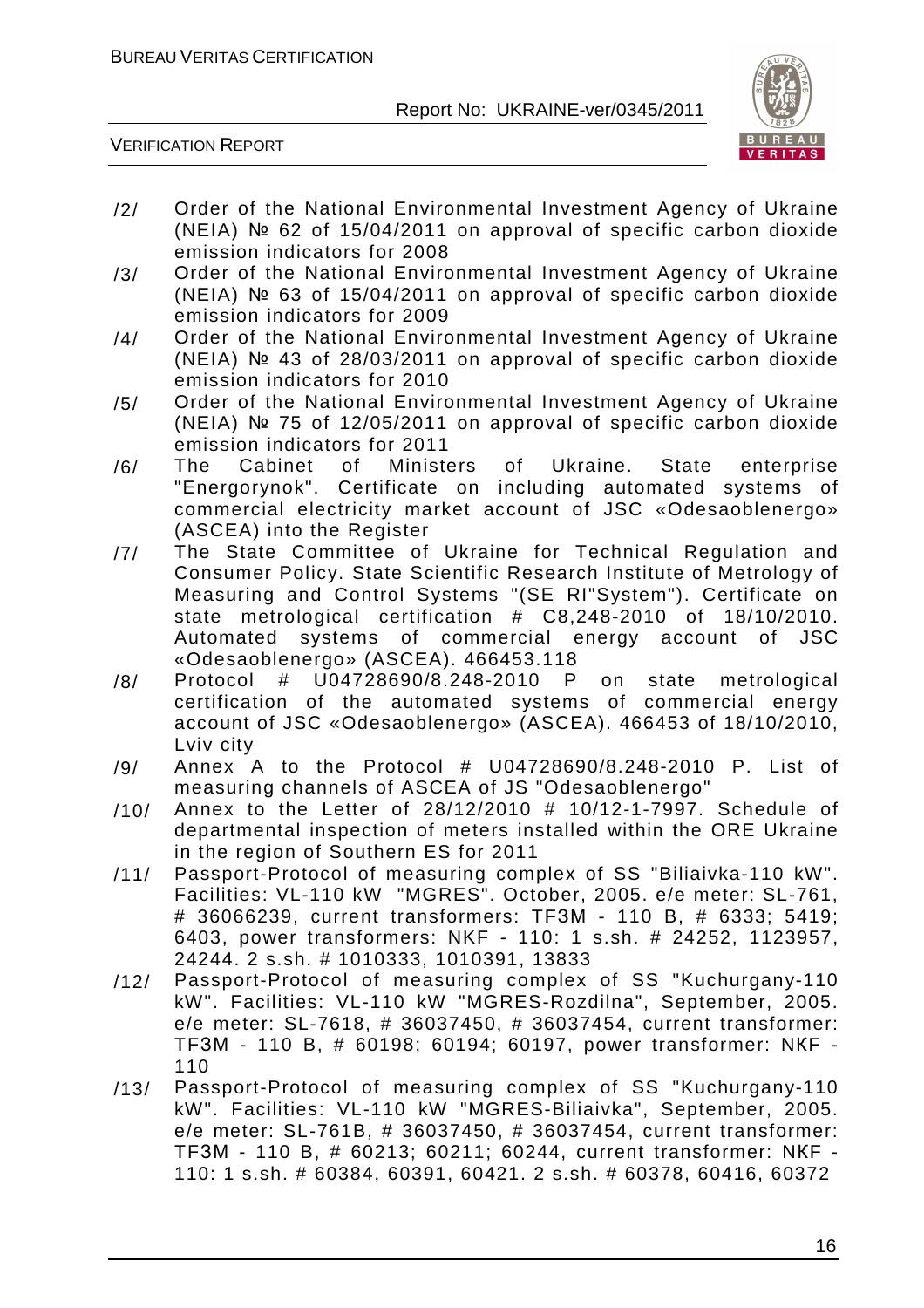

- /14/ Passport-Protocol of measuring complex of SS "Kuchurgany-110 kW". Facilities: VL-110 kW "MGRES", October, 2005. e/e meter: SL-761В, № 53026619, current transformerу: ТFЗМ - 110 B, # 60263; 60284; 60272, power transformer: NКF - 110: 1 s.sh. # 24252, 1123957, 24244. 2 s.sh. # 11152, 11068, 11158
- /15/ Passport-Protocol of measuring complex of SS "Starokozache-110 kW". Facilities: VL-110 kW "Artsyz", September, 2005. e/e meter: SL-761, # 36128049, current transformer: ТFЗМ - 110 B, # 62363; 6319; 29132, power transformer: NКF - 110: 1 s.sh. # 048045, 46696, 46639. 2 s.sh. # 1036184, 48047, 907902
- /16/ Passport-Protocol of measuring complex of SS "Starokozache-110 kW". Facilities: VL-110 kW "Artsyz", September, 2005. e/e meter: SL-761, № 30318585, current transformer: ТFЗМ - 110 B, # 1719; 1743; 1767, power transformer: NКF - 110: 1 s.sh. # 048045, 46696, 46639. 2 s.sh. # 1036184, 48047, 907902
- /17/ Regulation on cooperation between JSC «Odesaoblenergo» and Southern ES during collection, formation and exchange per hour data of commercial electricity accounting, derived from ASCEA (automated systems of commercial energy account) during model 30817 formation
- /18/ Regulation on cooperation between JSC «Odesaoblenergo» and PJSC "Odeska TETS" during collection, formation and exchange per hour data of commercial electricity accounting, derived from ASCEA (automated systems of commercial energy account) during model 30817 formation
- /19/ Regulation on cooperation between JSC «Odesaoblenergo» and "LUKOIL ENERGY AND GAS UKRAINE" LLC during collection, formation and exchange per hour data of commercial electricity accounting, derived from ASCEA (automated systems of commercial energy account) during model 30817 formation
- /20/ Schedule of e/e meters control installed on interstate routes in the region of ES for 2011
- /21/ Act on conducting replacement and control of accounting devices of ES Nagirne 35 kW of 28/04/2011, Southern ES
- /22/ Verification protocol of measuring transformers secondary circuits of SS Artsyz of 14/04/2011
- /23/ Act on conducting verification of accounting devices of SS Nagirne 35 kW of 28/04/2011, VL 35 kW
- /24/ Act on conducting verification of accounting devices of SS Artsyz 35 kW of 14/04/2011, Southern ES, Odeski MES, Starokozache
- /25/ Act on conducting verification of accounting devices of SS Artsyz 35 kW of 14/04/2011, Southern ES, Odeski MES, Muhaylivka
- /26/ Act on conducting verification of accounting devices of SS Artsyz 35 kW of 14/04/2011, Southern ES, Odeski MES, Borodino
- /27/ Act on conducting verification of accounting devices of SS Artsyz 35 kW of 14/04/2011, Southern ES, Odeski MES, Bolgrad-2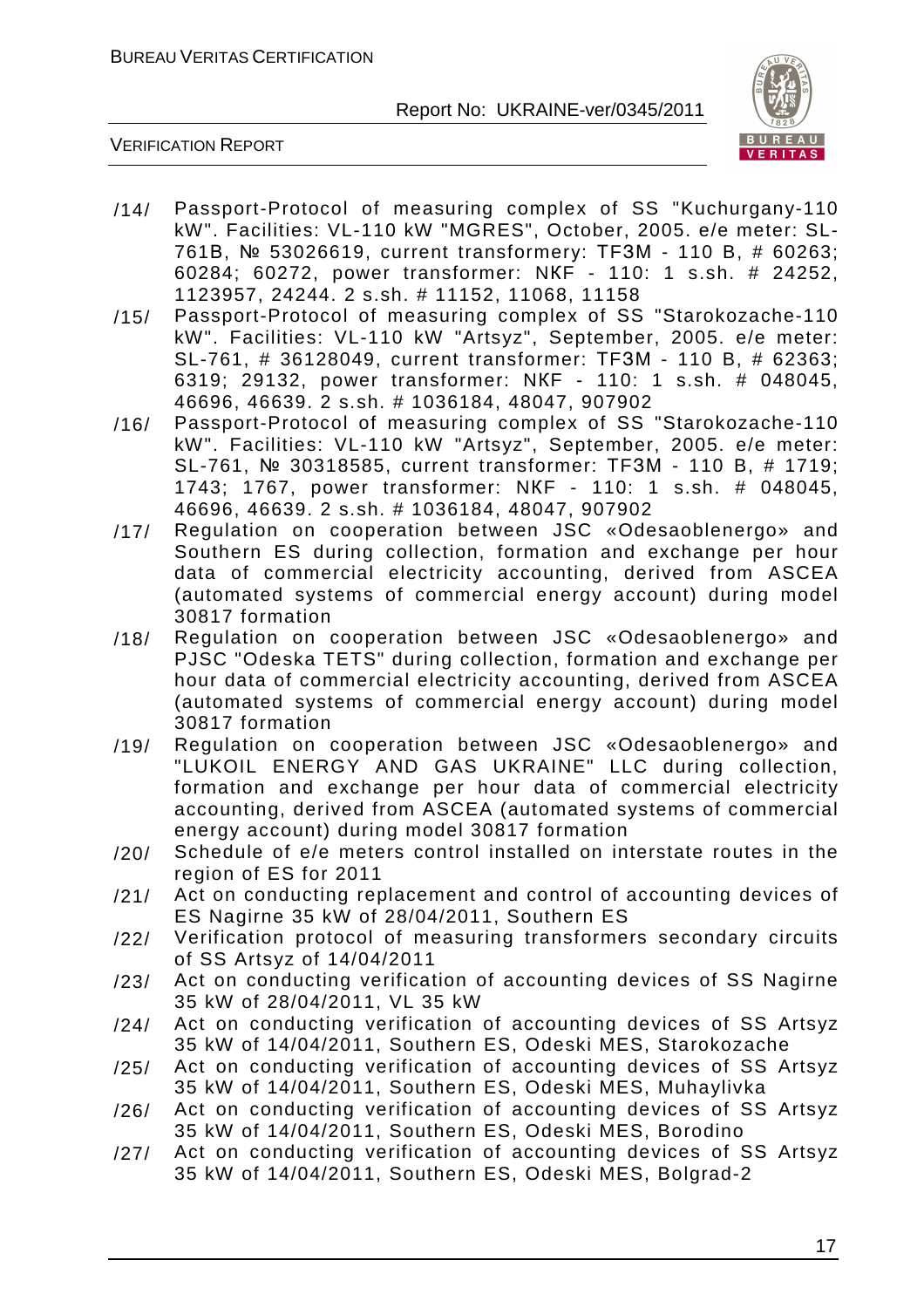

- /28/ Act on conducting verification of accounting devices of SS Artsyz 35 kW of 14/04/2011, Southern ES, Odeski MES, Bolgrad-1
- /29/ Act on conducting verification of accounting devices of SS Artsyz 35 kW of 14/04/2011, Southern ES, Odeski MES, Bilolissia
- /30/ Act on conducting verification of e/e meter of branch "6G": TT type TPSHF-10, Ктт-4000/5; ТN type NТМI-6; Ктн-6000/100 of 12/11/2009, ОТЕTS
- /31/ Act on conducting verification of accounting devices on branches 22 SH: replacement of meter SL 761 C # 30318547 to meter SL 761 # 35004999 of 05/11/2009, ОТЕTS
- /32/ Act on conducting verification of accounting devices on branches 6 kW 2 SHRB: replacement of meter SL 761 C # 35005030 to meter SL 761B # 36147844 of 06/10/2009, ОТЕTS
- /33/ Verification protocol of measuring transformers secondary circuits of SS OTETS, branch 41 T
- /34/ Protocol of feature determination of e/e meter SL 7000 Actaris # 30013469
- /35/ Protocol of feature determination of e/e meter SL 7000 Schlumberger # 30013469
- /36/ Act on e/e meter installation at the branch "OV 110 kW": meter SL 761 # 35005014
- /37/ Act on conducting verification of e/e meter of branch L-397; VL-35 kW "Savran": e/e meter ZFD 410# 76703789
- /38/ Act on replacement of internal PO devices of electricity account on the following branches: 1. VL-220 kW "Tryhaty": e/e meter type SL 761 # 30315106; 2. VL-200 kW "Tsentrolit": meter type SL 761 # 30315116
- /39/ Departmental Reporting Form 1B-TVE DAEK. Balance structure of electricity and technological electricity expenses (ETE) for transmission within electrical networks 154-0,38 kW of JSC «Odesaoblenergo» of Southern region for 2000, ths. kW\*hour
- /40/ Departmental Reporting Form 1B-TVE DAEK. Balance structure of electricity and technological electricity expenses (ETE) for transmission within electrical networks 154-0,38 kW of JSC «Odesaoblenergo» of Southern region for 2001, ths. kW\*hour
- /41/ Departmental Reporting Form 1B-TVE DAEK. Balance structure of electricity and technological electricity expenses (ETE) for transmission within electrical networks 154-0,38 kW of JSC «Odesaoblenergo» of Southern region for 2002, ths. kW\*hour
- /42/ Departmental Reporting Form 1B-TVE DAEK. Balance structure of<br>electricity and technological electricity expenses (ETE) for electricity and technological electricity expenses (ETE) for transmission within electrical networks 154-0,38 kW of JSC «Odesaoblenergo» of Southern region for 2003, ths. kW\*hour
- /43/ Departmental Reporting Form 1B-TVE DAEK. Balance structure of electricity and technological electricity expenses (ETE) for transmission within electrical networks 154-0,38 kW of JSC «Odesaoblenergo» of Southern region for 2004, ths. kW\*hour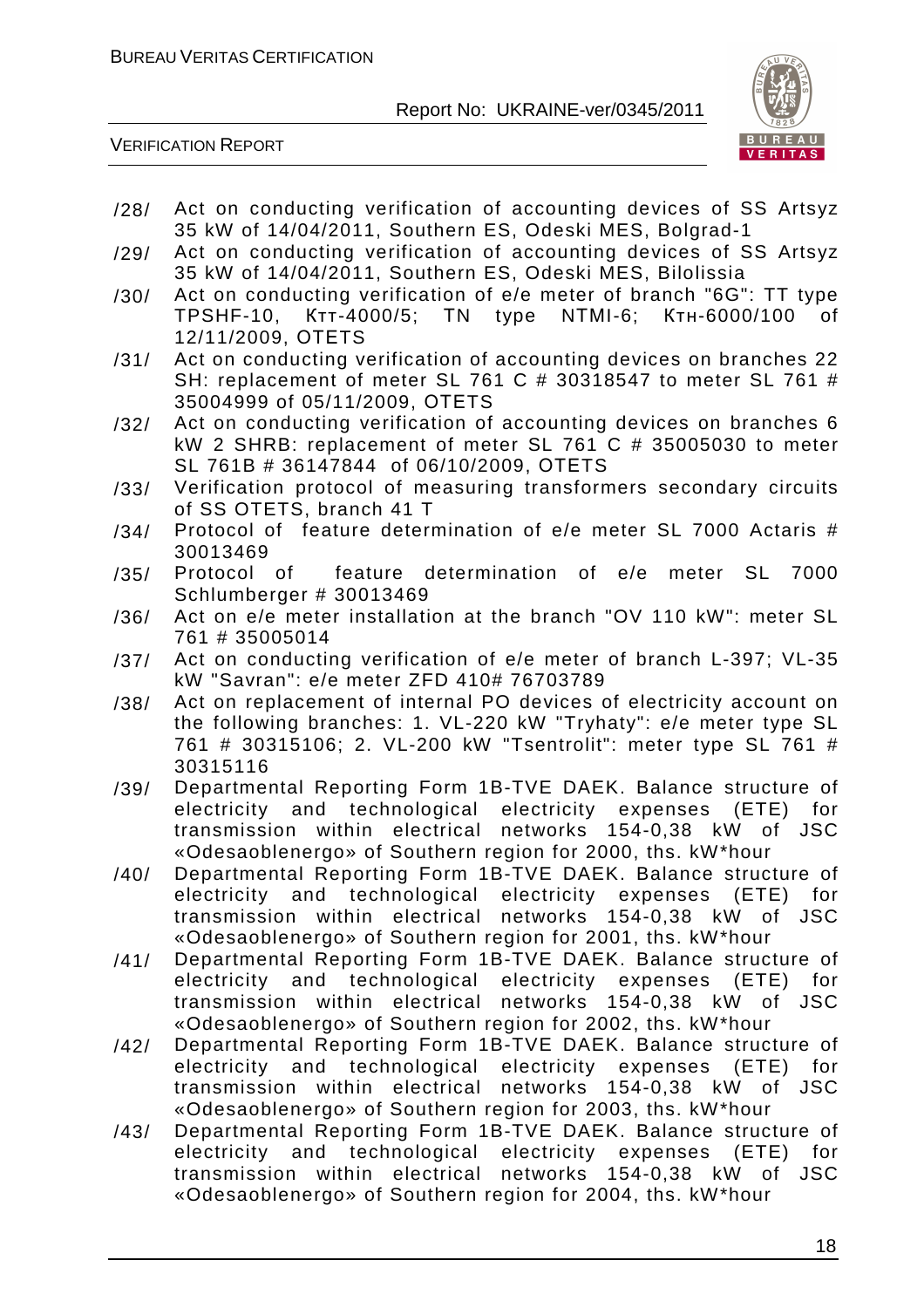

- /44/ Departmental Reporting Form 1B-TVE DAEK. Balance structure of electricity and technological electricity expenses (ETE) for transmission within electrical networks 154-0,38 kW of JSC «Odesaoblenergo» of Southern region for 2005, ths. kW\*hour
- /45/ Departmental Reporting Form 1B-TVE DAEK. Balance structure of electricity and technological electricity expenses (ETE) for transmission within electrical networks 154-0,38 kW of JSC «Odesaoblenergo» of Southern region for 2006, ths. kW\*hour
- /46/ Departmental Reporting Form 1B-TVE DAEK. Balance structure of electricity and technological electricity expenses (ETE) for transmission within electrical networks 154-0,38 kW of JSC «Odesaoblenergo» of Southern region for 2007, ths. kW\*hour
- /47/ Departmental Reporting Form 1B-TVE DAEK. Balance structure of electricity and technological electricity expenses (ETE) for transmission within electrical networks 154-0,38 kW of JSC «Odesaoblenergo» of Southern region for 2008, ths. kW\*hour
- /48/ Departmental Reporting Form 1B-TVE DAEK. Balance structure of electricity and technological electricity expenses (ETE) for transmission within electrical networks 154-0,38 kW of JSC «Odesaoblenergo» of Southern region for 2009, ths. kW\*hour
- /49/ Departmental Reporting Form 1B-TVE DAEK. Balance structure of electricity and technological electricity expenses (ETE) for transmission within electrical networks 154-0,38 kW of JSC «Odesaoblenergo» of Southern region for 2010, ths. kW\*hour
- /50/ Departmental Reporting Form 1B-TVE DAEK. Balance structure of electricity and technological electricity expenses (ETE) for transmission within electrical networks 154-0,38 kW of JSC «Odesaoblenergo» of Southern region for January 2011, ths. kW\*hour
- /51/ Departmental Reporting Form 1B-TVE DAEK. Balance structure of electricity and technological electricity expenses (ETE) for transmission within electrical networks 154-0,38 kW of JSC «Odesaoblenergo» of Southern region for February 2011, ths. kW\*hour
- /52/ Departmental Reporting Form 1B-TVE DAEK. Balance structure of electricity and technological electricity expenses (ETE) for transmission within electrical networks 154-0,38 kW of JSC «Odesaoblenergo» of Southern region for 2 months 2011, ths. kW\*hour
- /53/ Departmental Reporting Form 1B-TVE DAEK. Balance structure of<br>electricity and technological electricity expenses (ETE) for electricity and technological electricity expenses (ETE) for transmission within electrical networks 154-0,38 kW of JSC «Odesaoblenergo» of Southern region for March 2011, ths. kW\*hour
- /54/ Departmental Reporting Form 1B-TVE DAEK. Balance structure of electricity and technological electricity expenses (ETE) for transmission within electrical networks 154-0,38 kW of JSC «Odesaoblenergo» of Southern region for Q 1 2011, ths. kW\*hour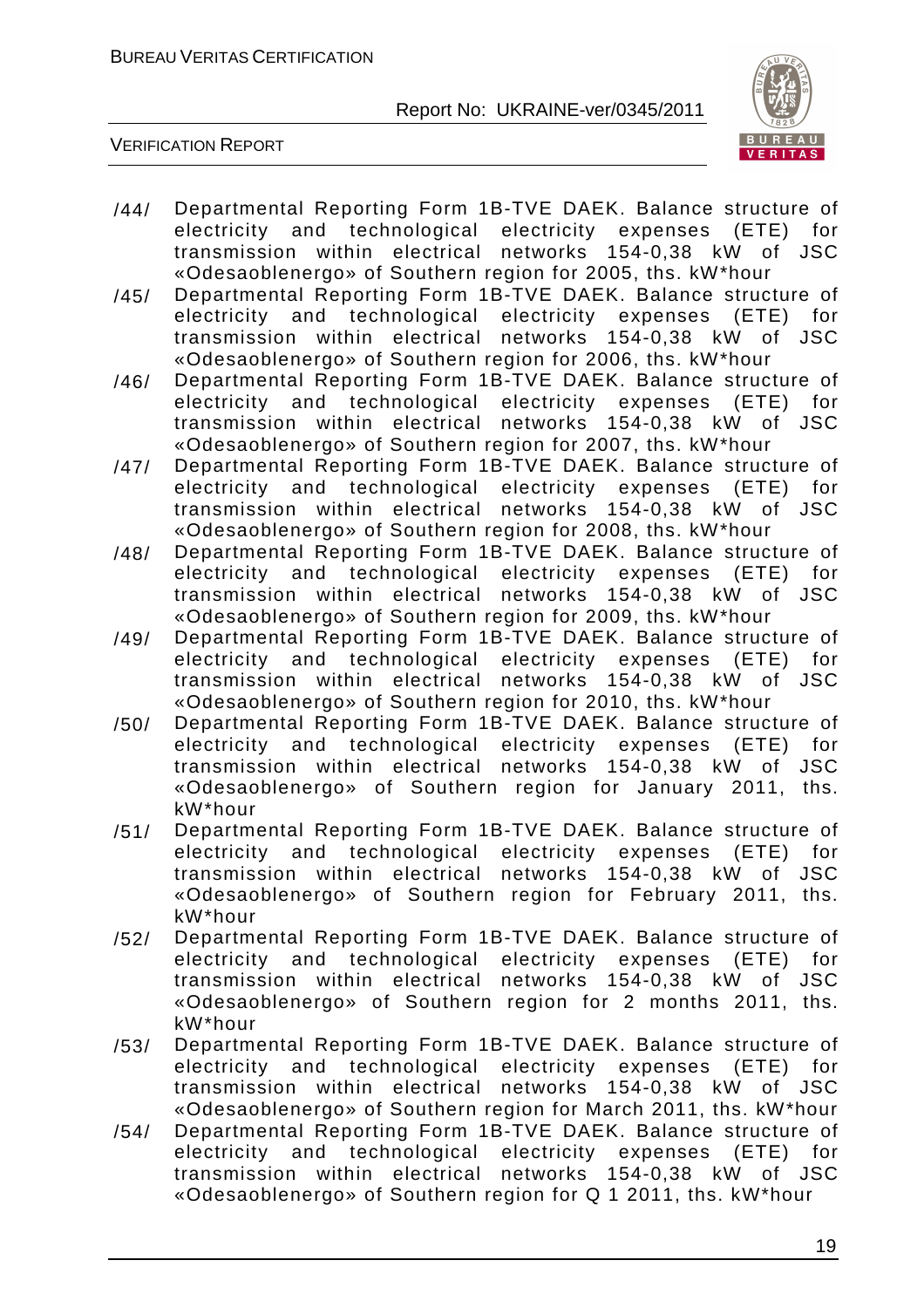

- /55/ The actual balance of electricity of JSC «Odesaoblenergo» for 2000-2010
- /56/ Reconciliation Act of calculation meters registrations at the boundaries between JSC «Odesaoblenergo» and Southern ES during December, 2008
- /57/ Act on electricity outflows between JSC «Odesaoblenergo» and PJSC "Power supplying Company "Khersonoblenergo", November, 2008
- /58/ Confirmation act on electricity outflows between JS "Power Supplying Company "Odesaoblenergo" and PJSC "Kirovogradoblenergo", November, 2008
- /59/ Reconciliation Act of calculation meters concerning obtained and supplied value of electricity and outflows electricity balance during November 2008 between JSC "Vinnytsiaoblenergo" and JS "Odesaoblenergo"
- /60/ Reconciliation Act of electricity supplied in JSC «Odesaoblenergo» network generated by JS "Odeska TETS" during December, 2008
- /61/ Calculation sheet of electricity supplied (generated) within the network of JSC «Odesaoblenergo» for November, 2008
- /62/ Reconciliation Act of calculation meters registrations at the boundaries between JSC «Odesaoblenergo» and Southern ES during November, 2009
- /63/ Reconciliation Act of calculation meters concerning obtained and supplied value of electricity and outflows electricity balance during November 2009 between JSC "Vinnytsiaoblenergo" and JS "Odesaoblenergo"
- /64/ Confirmation act on electricity outflows between JS "Power Supplying Company "Odesaoblenergo" and PJSC "Kirovogradoblenergo", November, 2009
- /65/ Act on electricity outflows between JSC «Odesaoblenergo» and PJSC "Power supplying Company "Khersonoblenergo", November, 2009
- /66/ Calculation sheet of electricity supplied (generated) within the network of JSC «Odesaoblenergo» for November, 2009
- /67/ Data for power losses calculation in AT, VL and electricity consumption at SN and HN in the points of calculation installed on TSN that is powered from winding NN of powered AT substations 330, 220 kW that is on the balance of Southern SS, December, 2006
- /68/ Reconciliation Act of calculation meters concerning obtained and supplied value of electricity and outflows electricity balance during December 2010 between JSC "Vinnytsiaoblenergo" and JS "Odesaoblenergo"
- /69/ Act on electricity outflows between JSC «Odesaoblenergo» and PJSC "Power supplying Company "Khersonoblenergo", December, 2010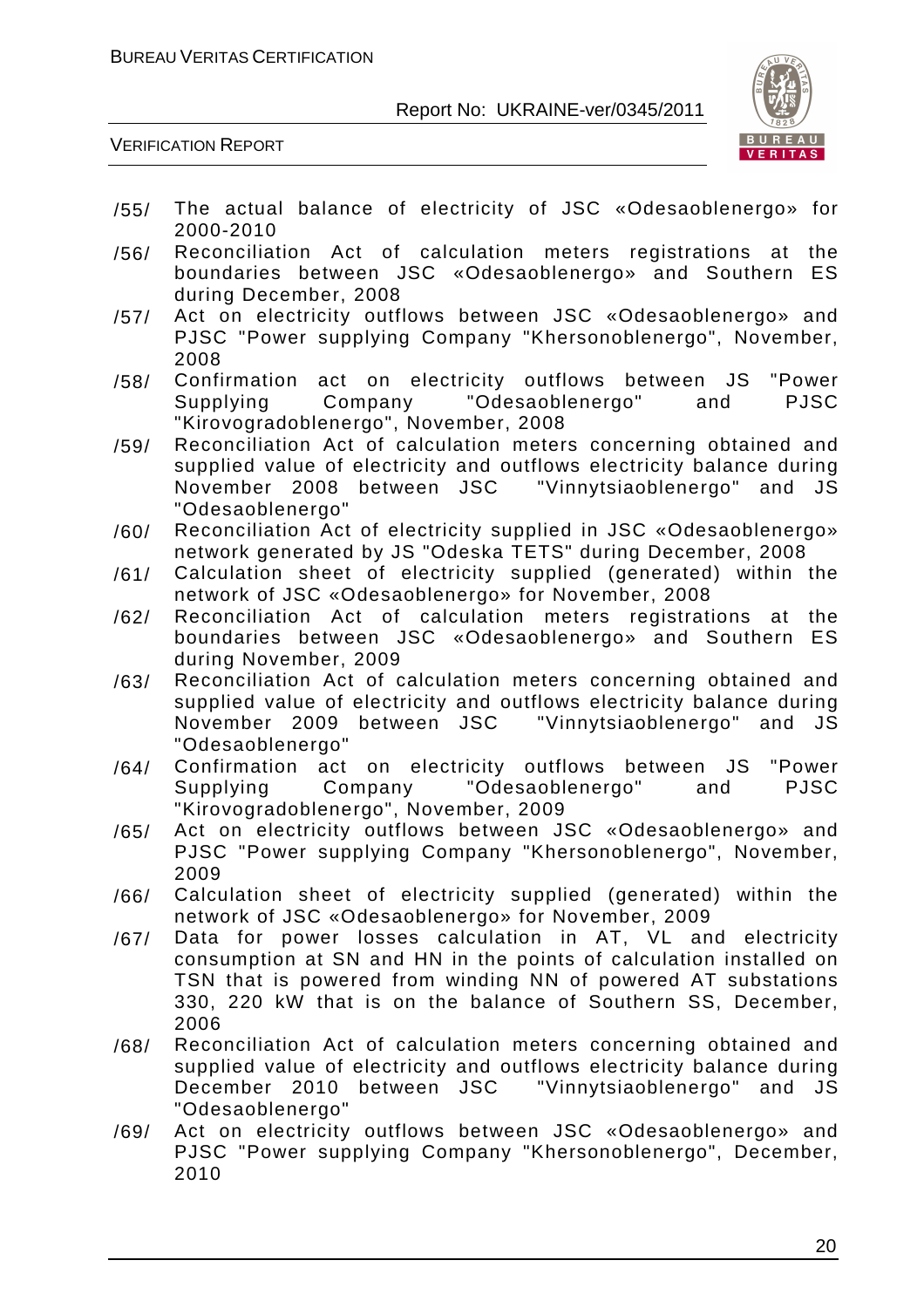

- /70/ Reconciliation Act of calculation meters concerning obtained and supplied value of electricity and outflows electricity balance during December 2010 between JSC "Vinnytsiaoblenergo" and JS "Odesaoblenergo"
- /71/ Confirmation act on electricity outflows between JS "Power Supplying Company "Odesaoblenergo" and PJSC "Kirovogradoblenergo", December, 2010
- /72/ Calculation sheet of electricity supplied (generated) within the network of JSC «Odesaoblenergo» for December, 2010
- /73/ Data for power losses calculation in AT, VL and electricity consumption at SN and HN in the points of calculation installed on TSN that is powered from winding NN of powered AT substations 330, 220 kW that is on the balance of Southern SS, December, 2010
- /74/ Reconciliation Act of electricity supplied to the wholesale market of electricity generated by "LUKOIL ENERGY AND GAS UKRAINE" LLC during December, 2010
- /75/ Reconciliation Act of electricity supplied to the wholesale market of electricity generated by PJSC "Odeska TETS" during December, 2010
- /76/ Calculation sheet of electricity supplied (generated) within the network of JSC «Odesaoblenergo» for March, 2011
- /77/ Calculation of losses within networks 110 kW of Bolgrad-Etalon (with branch to SS "Kosa"), 110 kW Bolgrad-Reni and 110 kW Bolgrad-Budjak, that are on the balance of Southern ES during March, 2011
- /78/ Reconciliation Act of calculation meters registrations at the boundaries between JSC «Odesaoblenergo» and Southern ES during March, 2011
- /79/ Data for power losses calculation in AT, VL and electricity consumption at SN and HN in the points of calculation installed on TSN that is powered from winding NN of powered AT substations 330, 220 kW that is on the balance of Southern SS, March, 2011
- /80/ Reconciliation Act of calculation meters concerning obtained and supplied value of electricity and outflows electricity balance during March 2010 between JSC "Vinnytsiaoblenergo" and JS "Odesaoblenergo"
- /81/ Act on electricity outflows between JSC «Odesaoblenergo» and PJSC "Power supplying Company "Khersonoblenergo", March, 2011
- /82/ Confirmation act on electricity outflows between JS "Power Supplying Company "Odesaoblenergo" and PJSC "Kirovogradoblenergo", March, 2011
- /83/ Reconciliation Act of electricity supplied to the wholesale market of electricity generated by PJSC "Odeska TETS" during March, 2011
- /84/ Reconciliation Act of electricity supplied to the wholesale market of electricity generated by "LUKOIL ENERGY AND GAS UKRAINE" LLC during March, 2011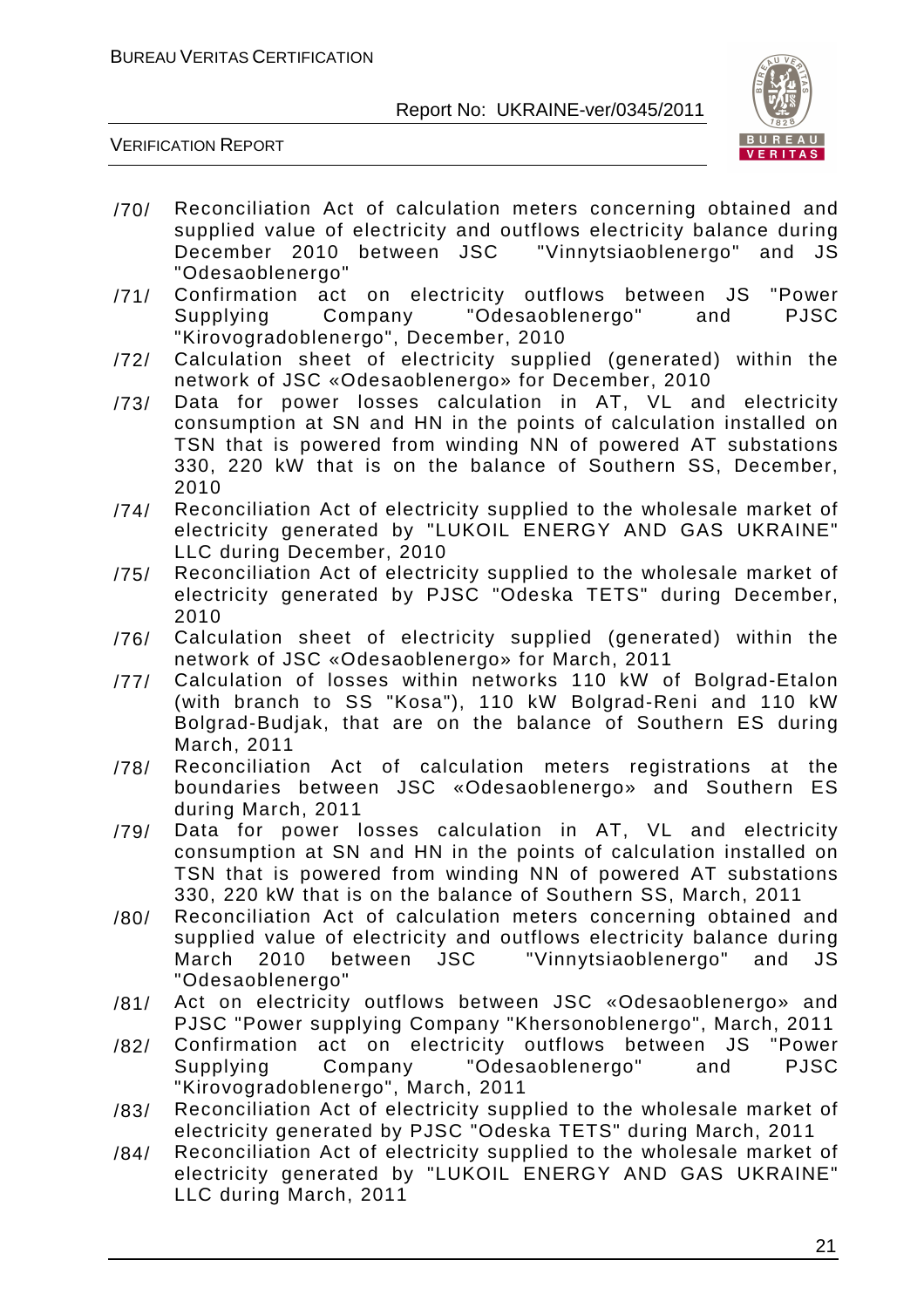

VERIFICATION REPORT

| /85/ | Switch list at substations of JSC «Odesaoblenergo» technical<br>direction                                                                                                                                                                                                                                                          |
|------|------------------------------------------------------------------------------------------------------------------------------------------------------------------------------------------------------------------------------------------------------------------------------------------------------------------------------------|
| /86/ | Data on SF6 circuit breaker 110 kW substation division of<br>01/01/2011                                                                                                                                                                                                                                                            |
| /87/ | power transformer NOG 110 II II 41. Passport, VLIE 671244.008 SS                                                                                                                                                                                                                                                                   |
| /88/ | current transformer. TRG-110.<br>Passport.<br>Gas-insulated<br>$\overline{1}$<br>BP.769.001 SS                                                                                                                                                                                                                                     |
| /89/ | Passport of power switch Siemens. Technical data of gas-insulated<br>switches type ZAR1 FG-145 kW                                                                                                                                                                                                                                  |
| /90/ | Letter to the Chairman of National Electricity Regulatory<br>Commission of Ukraine Kalchenko V.M # 01/12-10 of 22/01/2008                                                                                                                                                                                                          |
| /91/ | Chairman<br>National Electricity Regulatory<br>the<br>of<br>Letter<br>to<br>Commission of Ukraine Kalchenko V.M #36/09-57 of 12/05/2009                                                                                                                                                                                            |
| /92/ | Act # 34 of Technical Commission of 15/10/2008 on the operating<br>readiness of completed facilities, buildings, apartments, Odesa city.<br>Facilities: Reconstruction of SS "Krumska"                                                                                                                                             |
| /93/ | Act # 16 of Technical Commission of 18/04/2008 on the operating<br>readiness of completed facilities, buildings, apartments, Kiliia city.<br>Facilities: Reconstruction of VL 10/0,4 kW of SS Kiliia pr. Misto.<br>Kiliia city using insulated wire                                                                                |
| /94/ | Act # 19,38 of Technical Commission of 11/08/2008 on the<br>operating readiness of completed facilities, buildings, apartments,<br>Biliaivka city. Facilities: Reconstruction of VL 6 kW from SS<br>"Maiaky" pr. Petrodolynska of Biliaivskyi district                                                                             |
| /95/ | Act # 38 of Technical Commission of 05/11/2008 on the operating<br>readiness of completed facilities, buildings, apartments, Ovidiopol<br>city. Facilities: Reconstruction of VL 0,4 kW TP # 444 f. 1,<br>Ovidiopolskyi RES using self-bearing insulated wires                                                                     |
| /96/ | Act # 63 of Technical Commission of 08/07/2008 on the operating<br>readiness of completed facilities, buildings, apartments,<br><b>Bolgrad</b><br>city.                                                                                                                                                                            |
| /97/ | Act # 63 of Technical Commission of 31/12/2008 on the operating<br>readiness of completed facilities, buildings, apartments, Bolgrad<br>city. Facilities: Reconstruction of SS 110/10 kW "Suvorovska" (2nd<br>turn)                                                                                                                |
| /98/ | Act # 58 of Technical Commission of 30/12/2008 on the operating<br>readiness of completed facilities, buildings, apartments, Bolgrad<br>city. Facilities: Reconstruction of SS 110 kW, Bolgrad (transformer<br>T1 and ORU 35 kW)                                                                                                   |
| /99/ | Letter to the Chairman of National Electricity Regulatory                                                                                                                                                                                                                                                                          |
|      | Commission of Ukraine Titenko S.M. # TD 36/09-82 of 27/05/2010<br>$/100/$ Act # 194 of Technical Commission of 30/12/2009 on the operating<br>readiness of completed facilities, buildings, apartments, Odesa city.<br>Facilities: Reconstruction-installation of gas-insulated<br>ORU<br>switches 110 kW SS 110/35/10 kW "Chunka" |
|      | /101/ Act # 182 of Technical Commission of 30/12/2009 on the operating                                                                                                                                                                                                                                                             |

22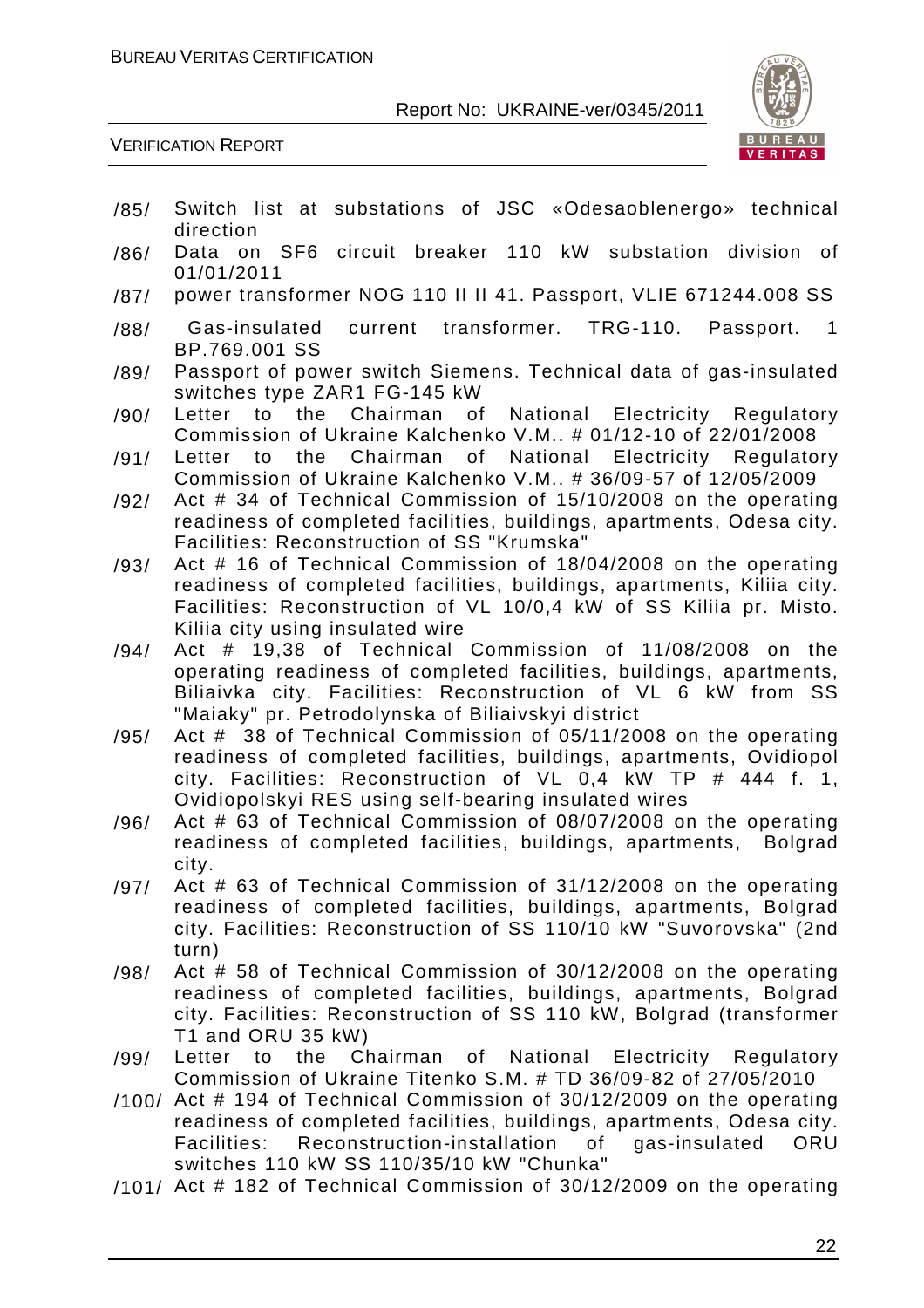

VERIFICATION REPORT

readiness of completed facilities, buildings, apartments, B.- Dnistrovskyi city. Facilities: Reconstruction of VL-0,4 kW pr. Selushche from TP-447, B.-Dnistrovskyi city RES

- /102/ Act # 188 of Technical Commission of 30/12/2009 on the operating readiness of completed facilities, buildings, apartment, Odesa city. Facilities: Reconstruction of VL 110 kW "Usatovo-Chunka, OTETS-Chunka" (1st stage, areas 23-33, support # 93 a; areas 44-50, 50- 64, 82-87, 90-98)
- /103/ Act # 186 of Technical Commission of 30/12/2009 on the operating readiness of completed facilities, buildings, apartment, Odesa city. Facilities: Reconstruction of ORU-110 kW "Epsilon"; ZRU-10 kW from each SS "Epsilon", Odesa city
- /104/ Act # 100 of Technical Commission of 08/10/2009 on the operating readiness of completed facilities, buildings, apartment, Reni city. Facilities: Reconstruction of Vl 10 kW Reni-Silskyi Reiniyskyi RES
- /105/ Letter to the Chairman of National Electricity Regulatory Commission of Ukraine Titenko S.M. # TD 36/05-82 of 20/01/2011
- /106/ Act # 47 of Technical Commission of 20/08/2010 on the operating readiness of completed facilities, buildings, apartment, Odesa city. Facilities: Reconstruction of Vl-0,4 kW RP-1 pr. Dunayskyi, Ismail city, Odesa region
- /107/ Act # 57 of Technical Commission of 17/09/2010 on the operating readiness of completed facilities, buildings, apartment, Odesa city. Facilities: Construction of KL 10 kW RP "Electro" - SS "Selelectro" of Southern RES
- /108/ Act # 68 of Technical Commission of 12/10/2010 on the operating readiness of completed facilities, buildings, apartment, Odesa city. Facilities: Reconstruction of KL 6 kW TP 708- SS Holodyln Central RES
- /109/ Act # 43 of Technical Commission of 30/07/2010 on the operating readiness of completed facilities, buildings, apartment, Odesa city. Facilities: reconstruction of 2 KL 10 kW of SS Arkadiia-RP Sanatornyi (s/n 10112606/0) (perezavod), k. 1; Reconstruction of 2 KL 10 kW of SS Arkadiia-RP Sanatornyi (s/n 10112606/1) k.2; Reconstruction of 2 KL 10 kW of SS Arkadiia-RP Collective k.1, k.3 (s/n 10112139/0) k. 1(perezavod); Reconstruction of 2 KL 10 kW of SS Arkadiia-PP Krasni zori (s/n 10113027) (perezavod); Reconstruction of 2 KL 10 kW of SS Arkadiia-VL Chornomorka (s/n 10112703/0) (perezavod)
- /110/ Act # 44 of Technical Commission of 23/07/2010 on the operating readiness of completed facilities, buildings, apartment, Odesa city. Facilities: Reconstruction of VL 6 kW of TP 17-TP 35 Izmailskyi RES
- /111/ Act # 126 of Technical Commission of 28/10/2010 on the operating readiness of completed facilities, buildings, apartment, Odesa city. Facilities: Reconstruction of VL 110 kW "Usatovo-Chunka, OTETS-Chunka" 3rd stage in Odesa city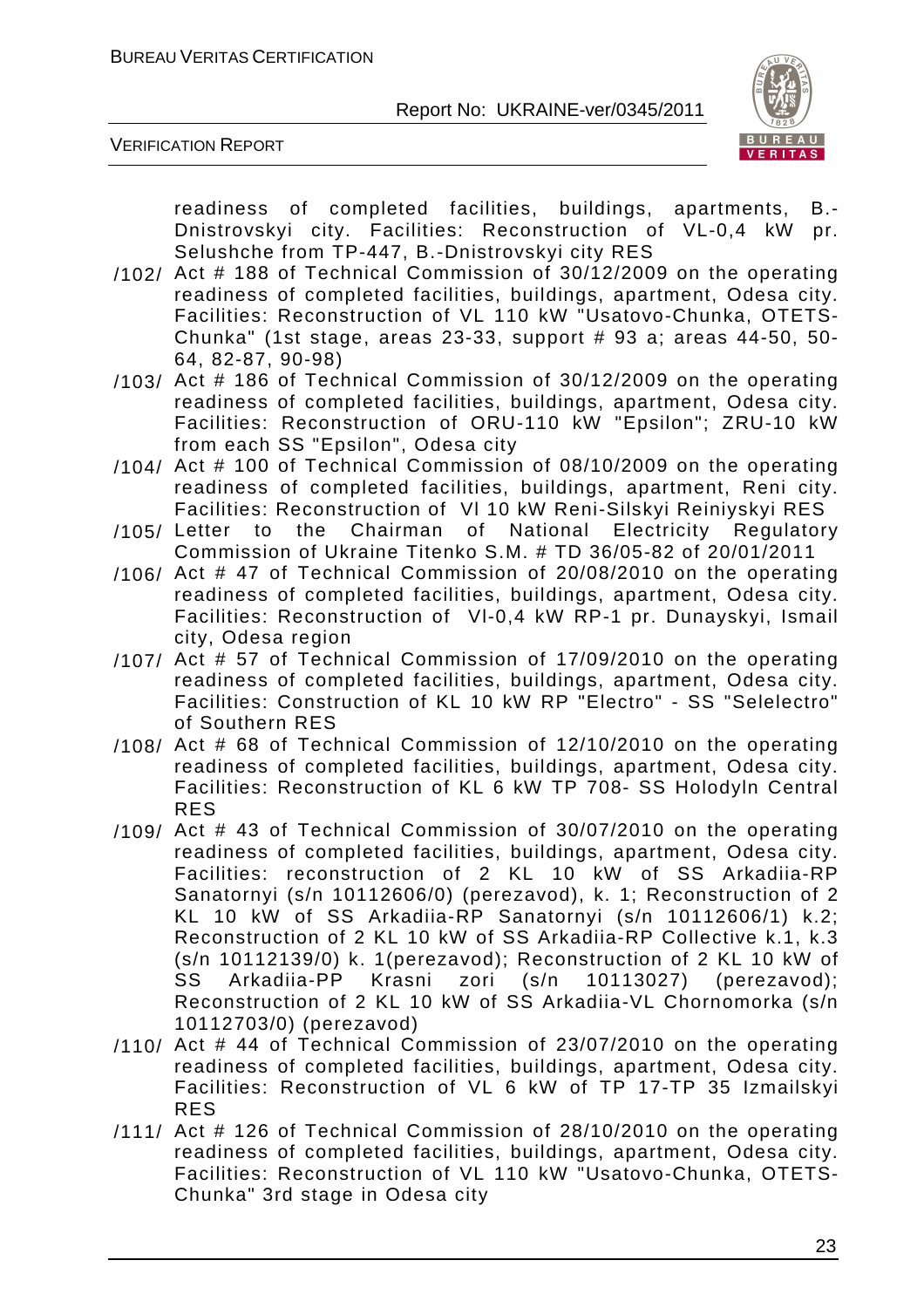

VERIFICATION REPORT

/112/ Act # 77 of Technical Commission of 26/10/2010 on the operating readiness of completed facilities, buildings, apartment, Odesa city. Facilities: Reconstruction of VL-10 kW of SS Vylkovo PR "Likarnia" Kiliiskyi RES

#### **Persons interviewed:**

List of persons interviewed during the verification or persons that contributed with other information that are not included in the documents listed above.

- /1/ Volodymyr Lysniak Commercial Director of OJSC "Odesaoblenergo"
- /2/ Yurii Kolomiichuk Deputy Commercial Director of OJSC "Odesaoblenergo"
- /3/ Oleksandr Somsikov Head of automated system of electricity consumption commercial recording (ASECCR) department of OJSC "Odesaoblenergo"
- /4/ Yaroslav Protsak Technical Director of OJSC "Odesaoblenergo"
- /5/ Olena Liubarska Head of Capital Construction department of OJSC "Odesaoblenergo"
- /6/ Dmitriy Palamarchuk JI project consultant of VEMA S.A.
- /7/ Yevgen Vorobyov JI project consultant of VEMA S.A.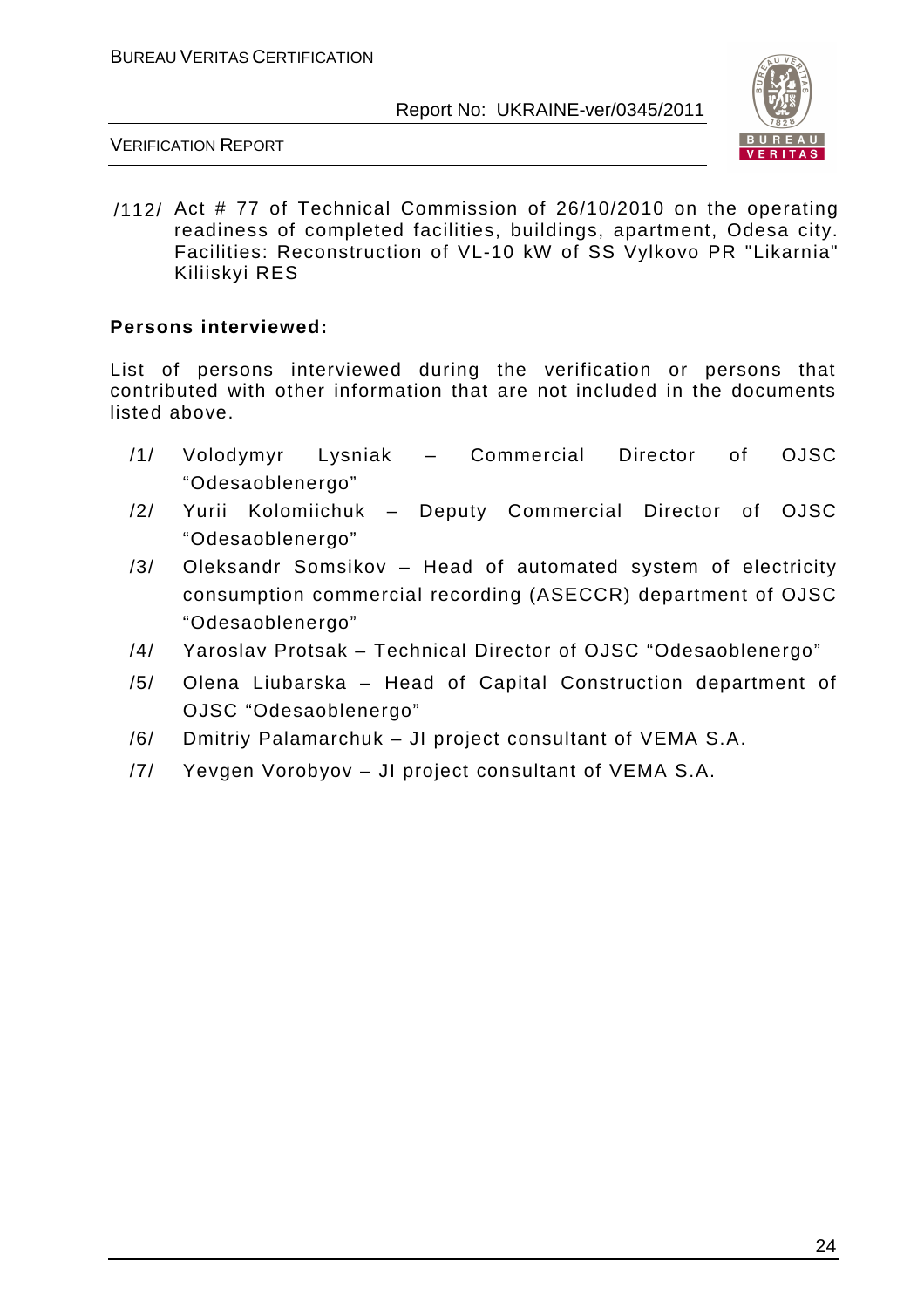

VERIFICATION REPORT

APPENDIX A: PROJECT VERIFICATION PROTOCOL

#### **BUREAU VERITAS CERTIFICATION HOLDING SAS**

**VERIFICATION PROTOCOL** 

**Table 1. Check list for verification, according to the JOINT IMPLEMENTATION DETERMINATION AND VERIFICATION MANUAL (Version 01)** 

| <b>DVM</b><br><b>Paragraph</b> | <b>Check Item</b>                                                                                                                                                                                  | Initial finding                                                                                                                                                                                                                                                                                  | <b>Draft</b> | <b>Final</b><br><b>Conclusion Conclusion</b> |
|--------------------------------|----------------------------------------------------------------------------------------------------------------------------------------------------------------------------------------------------|--------------------------------------------------------------------------------------------------------------------------------------------------------------------------------------------------------------------------------------------------------------------------------------------------|--------------|----------------------------------------------|
|                                |                                                                                                                                                                                                    |                                                                                                                                                                                                                                                                                                  |              |                                              |
| 90                             | Has the DFPs of at least one <b>CAR01</b><br>report to the secretariat for of the Monitoring Report.<br>publication in accordance with<br>paragraph 38 of the<br>JI.<br>quidelines, at the latest? | Party involved, other than the Please, submit the written<br>project<br>host Party, issued a written   approval by the sponsor Party. Please,<br>project approval when add the relevant information concerning<br>submitting the first verification   project approval to the respective section | CAR01        | OK                                           |
| 91                             | Are all the written project<br>approvals by Parties involved   CAR01.<br>unconditional?                                                                                                            | Conclusion is pending a response to                                                                                                                                                                                                                                                              | Pending      | OK                                           |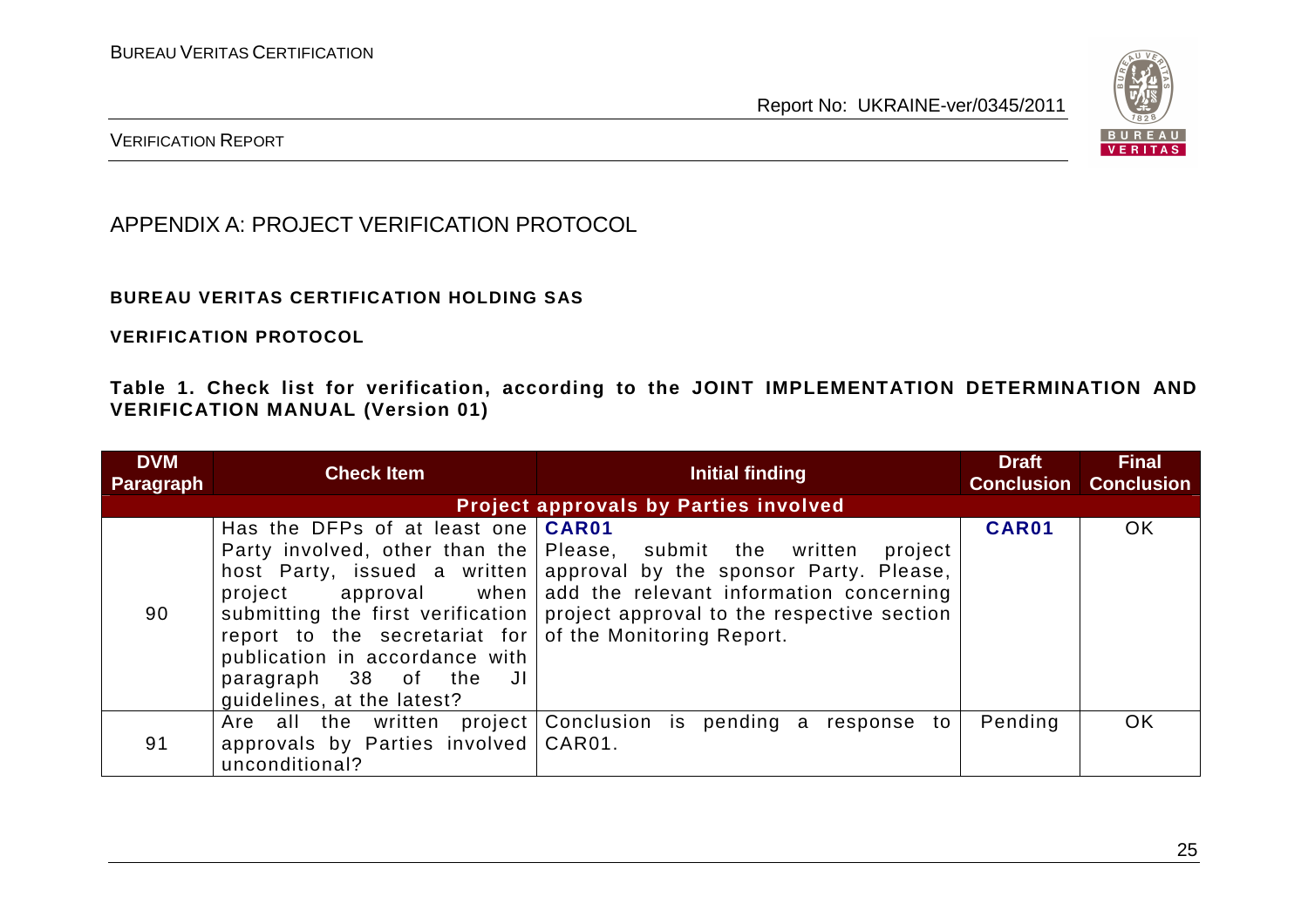

| <b>DVM</b><br>Paragraph | <b>Check Item</b>                                                                                                                              | <b>Initial finding</b>                                                                                                                                                                                                                                                                                                                                                                                                                                                                                                                                                                                                                                                                                                                                                                                                                                                                                                                                              | <b>Draft</b><br><b>Conclusion</b>                    | <b>Final</b><br><b>Conclusion</b> |
|-------------------------|------------------------------------------------------------------------------------------------------------------------------------------------|---------------------------------------------------------------------------------------------------------------------------------------------------------------------------------------------------------------------------------------------------------------------------------------------------------------------------------------------------------------------------------------------------------------------------------------------------------------------------------------------------------------------------------------------------------------------------------------------------------------------------------------------------------------------------------------------------------------------------------------------------------------------------------------------------------------------------------------------------------------------------------------------------------------------------------------------------------------------|------------------------------------------------------|-----------------------------------|
|                         |                                                                                                                                                |                                                                                                                                                                                                                                                                                                                                                                                                                                                                                                                                                                                                                                                                                                                                                                                                                                                                                                                                                                     |                                                      |                                   |
| 92                      | Has<br>the<br>project<br>implemented in accordance<br>the determination has been<br>deemed final and is so listed<br>on the UNFCCC JI website? | <b>Project implementation</b><br>been The implementation of the measures<br>under the project during the period of<br>with the PDD regarding which   monitoring was carried out according to<br>the determined PDD version 02. The<br>detailed<br>information<br>about<br>of<br>implementation<br>and<br>new<br>reconstruction of existing elements of the<br>electrical grid in the monitoring period is<br>provided in the Annex 1 - supporting<br>Excel file.<br>CAR02<br>Please, indicate in the MR if the actual<br>amount of emission reductions, achieved<br>during the monitoring period, differs form<br>the amount foreseen and specified in the<br>determined PDD. If yes, please, indicate<br>the reason for this.<br>CAR03<br>The amount of GHG emission reductions,<br>project and baseline emissions, indicated<br>in the MR version 01 is not equal to the<br>one specified in the supplementary Excel<br>file. Please, make corrections in the MR. | <b>CAR02</b><br>CAR03<br><b>CAR04</b><br><b>CL01</b> | OK<br>OK<br>OK<br>OK              |
|                         |                                                                                                                                                | CAR04                                                                                                                                                                                                                                                                                                                                                                                                                                                                                                                                                                                                                                                                                                                                                                                                                                                                                                                                                               |                                                      |                                   |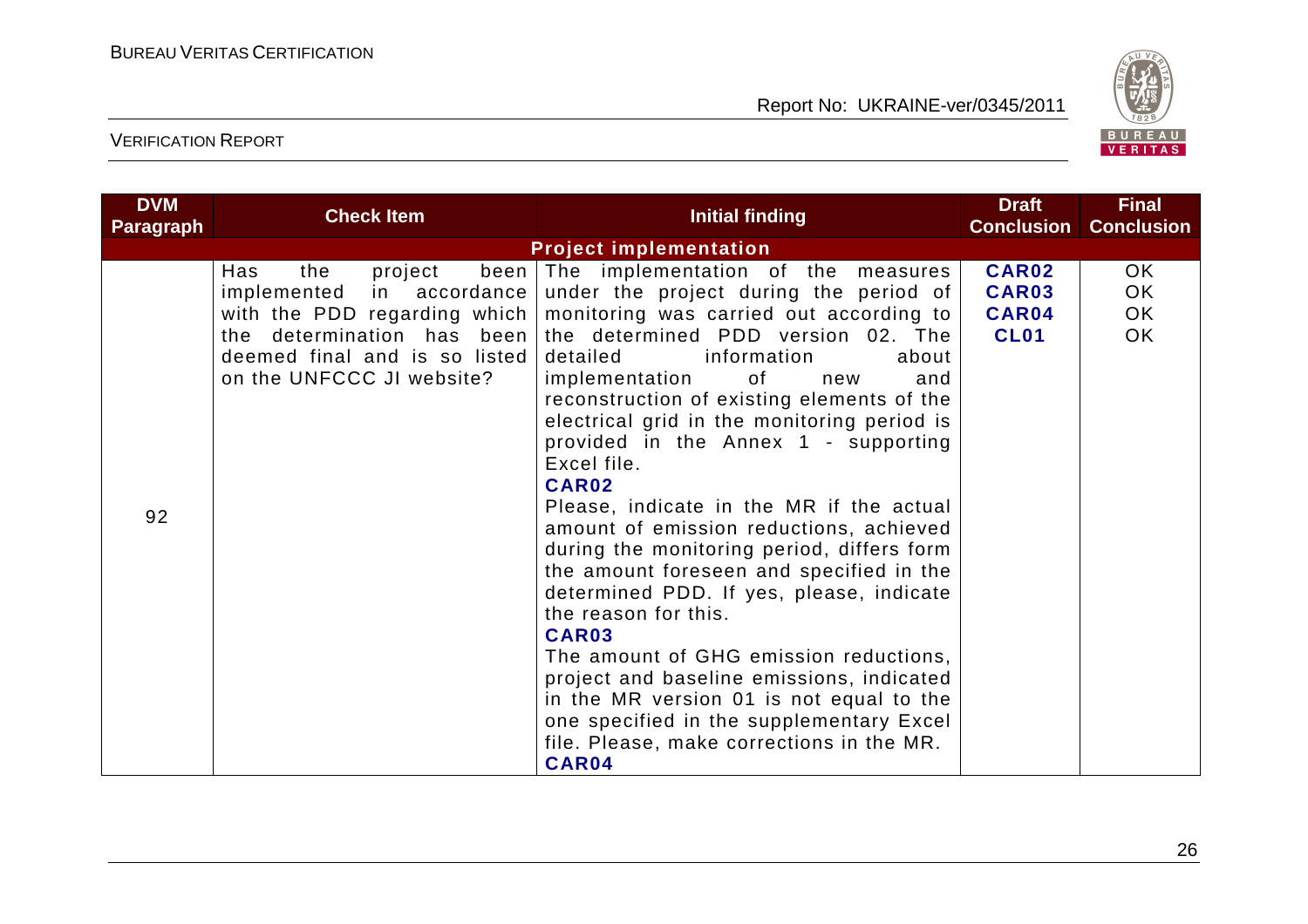

| <b>DVM</b><br><b>Paragraph</b> | <b>Check Item</b>                                                                                   | <b>Initial finding</b>                                                                                                                                                                                                                                                                                                                                                                                                    | <b>Draft</b><br><b>Conclusion</b> | <b>Final</b><br><b>Conclusion</b> |
|--------------------------------|-----------------------------------------------------------------------------------------------------|---------------------------------------------------------------------------------------------------------------------------------------------------------------------------------------------------------------------------------------------------------------------------------------------------------------------------------------------------------------------------------------------------------------------------|-----------------------------------|-----------------------------------|
|                                |                                                                                                     | Please, add to the MR information<br>concerning amount of electricity meters<br>installed under the project and the<br>amount of oil switches replaced with<br>sulphur<br>hexafluoride<br>vacuum<br>and<br>switches.<br><b>CL01</b><br>Section names and numbering in the MR<br>does not correspond to the information<br>provided in the content. Please, provide<br>explanation or make the appropriate<br>corrections. |                                   |                                   |
| 93                             | What is the status of operation The<br>of the project during the<br>monitoring period?              | project's<br>measures<br>were<br>implemented without any deviations form<br>the implementation plan included in the<br>determined PDD version 02.                                                                                                                                                                                                                                                                         | OK.                               | OK.                               |
|                                |                                                                                                     | <b>Compliance with monitoring plan</b>                                                                                                                                                                                                                                                                                                                                                                                    |                                   |                                   |
| 94                             | plan included in the PDD<br>which<br>regarding<br>determination<br>has<br>on the UNFCCC JI website? | Did the monitoring occur in The monitoring occurred in accordance<br>accordance with the monitoring with the monitoring plan included in the<br>determined PDD regarding which the<br>the   determination has been deemed final.<br>been   CAR05<br>deemed final and is so listed Please, indicate in the section B.2.1 of<br>the MR all fixed parameters that are not<br>controlled during the monitoring period in      | <b>CAR05</b><br>CAR06             | OK.<br>OK                         |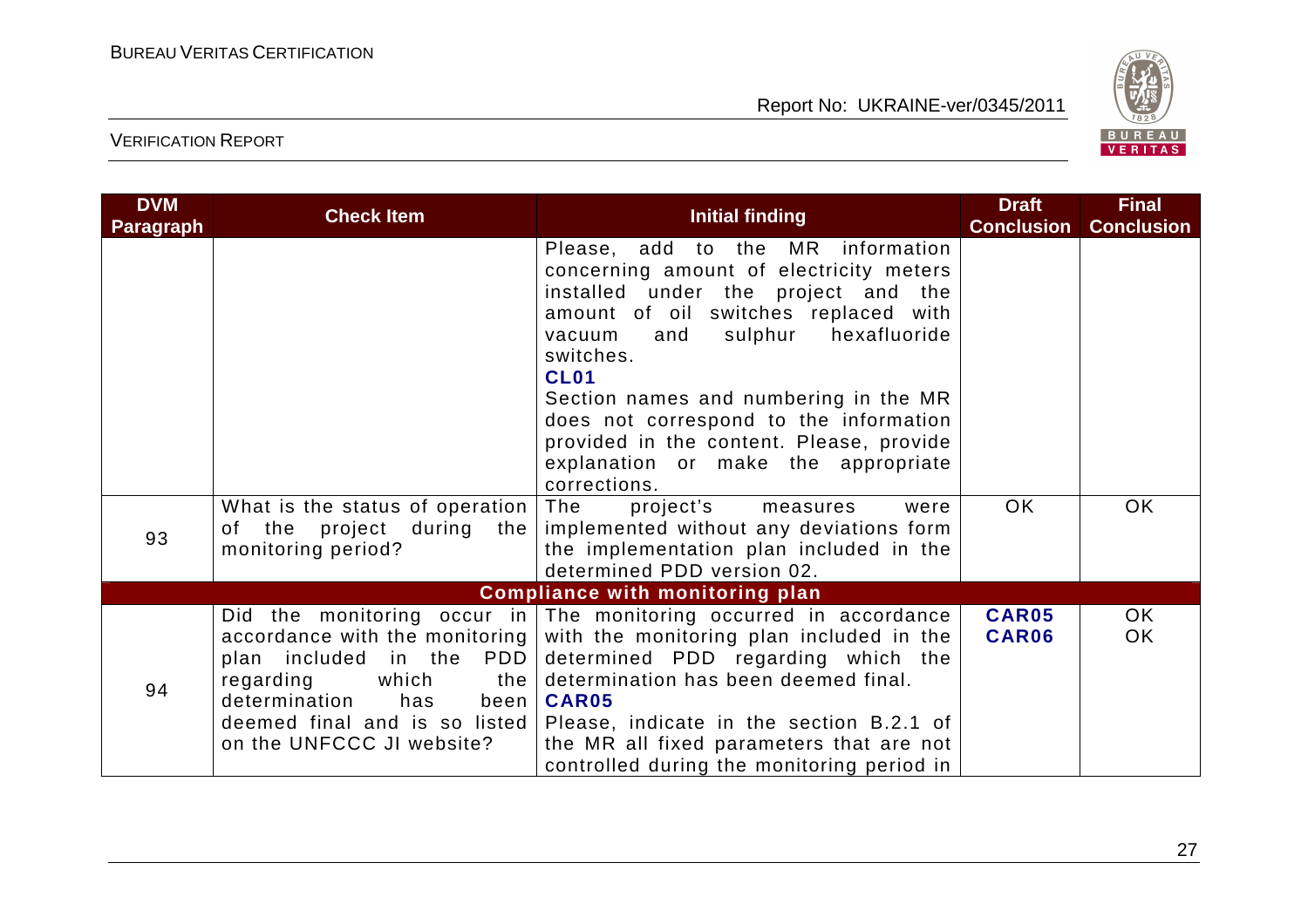

| <b>DVM</b><br><b>Paragraph</b> | <b>Check Item</b>                                                                                                                                                                                                                                                                                    | <b>Initial finding</b>                                                                                                                                                                                                                                                                                                                                                                                                                                                                                                                                                                                                                                                                                                                                                                                                   | <b>Draft</b><br><b>Conclusion</b> | <b>Final</b><br><b>Conclusion</b> |
|--------------------------------|------------------------------------------------------------------------------------------------------------------------------------------------------------------------------------------------------------------------------------------------------------------------------------------------------|--------------------------------------------------------------------------------------------------------------------------------------------------------------------------------------------------------------------------------------------------------------------------------------------------------------------------------------------------------------------------------------------------------------------------------------------------------------------------------------------------------------------------------------------------------------------------------------------------------------------------------------------------------------------------------------------------------------------------------------------------------------------------------------------------------------------------|-----------------------------------|-----------------------------------|
|                                |                                                                                                                                                                                                                                                                                                      | accordance with the monitoring plan,<br>included in the determined PDD version<br>02.<br>CAR06<br>Please, in the section B.2.2 specify the<br>units for each parameter that are<br>controlled during the whole monitoring<br>period.                                                                                                                                                                                                                                                                                                                                                                                                                                                                                                                                                                                     |                                   |                                   |
| 95(a)                          | For calculating the emission<br>reductions or enhancements of<br>net removals, were key factors,  <br>the baseline emissions or net   taken into account, such as:<br>the<br>of l<br>emissions or removals as well<br>as risks associated with the<br>project taken into account, as<br>appropriate? | For calculating the emission reductions,<br>the key factors, influencing the baseline<br>emissions and the activity level of the<br>e.g. those listed in 23 (b) (i)- project and the emissions as well as<br>(vii) of the DVM, influencing risks associated with the project were<br>removals and the activity level   - electricity losses due to the introduction<br>project and the of new or reconstruction of existing<br>double-winding transformers;<br>$\vert$ - electricity losses due to the introduction<br>of new or reconstruction of existing<br>three-winding transformers;<br>- electricity losses due to the introduction<br>of new or reconstruction of existing wires<br>of electricity transmission lines;<br>- electricity losses in insulation due to<br>the introduction of new or reconstruction | <b>OK</b>                         | OK                                |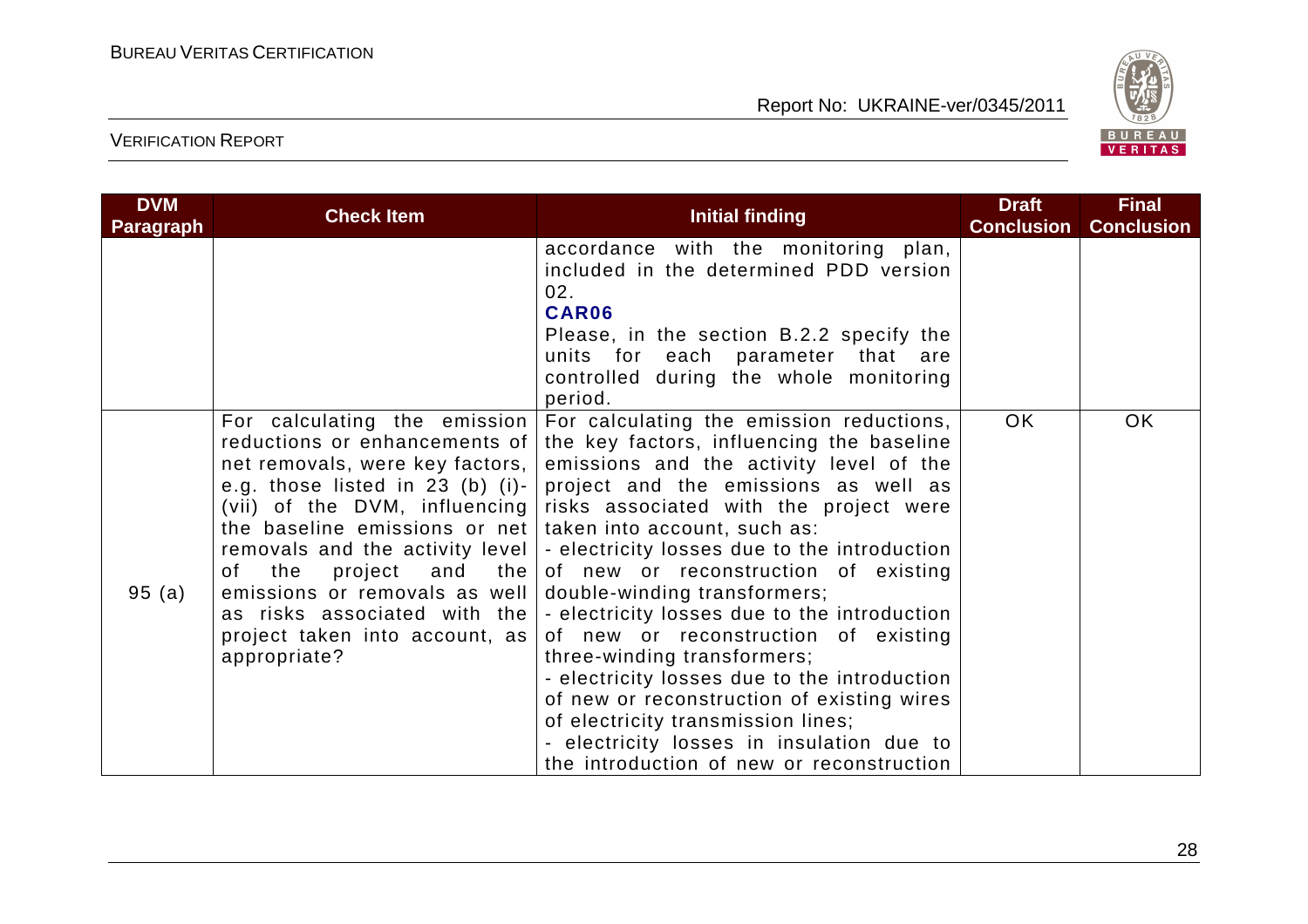

| <b>DVM</b><br><b>Paragraph</b> | <b>Check Item</b>                     | <b>Initial finding</b>                                                     | <b>Draft</b><br><b>Conclusion</b> | <b>Final</b><br><b>Conclusion</b> |
|--------------------------------|---------------------------------------|----------------------------------------------------------------------------|-----------------------------------|-----------------------------------|
|                                |                                       | electricity<br>of<br>wires<br>of<br>existing                               |                                   |                                   |
|                                |                                       | transmission lines;                                                        |                                   |                                   |
|                                |                                       | electricity losses<br>due<br>the<br>to                                     |                                   |                                   |
|                                |                                       | replacement of defected insulators of                                      |                                   |                                   |
|                                |                                       | electricity transmission lines;                                            |                                   |                                   |
|                                |                                       | electricity losses<br>due<br>to<br>the                                     |                                   |                                   |
|                                |                                       | replacement of signalling lamps with light                                 |                                   |                                   |
|                                |                                       | emitting diodes;                                                           |                                   |                                   |
|                                |                                       | electricity<br>losses<br>due<br>the<br>to                                  |                                   |                                   |
|                                |                                       | implementation of reactive<br>power                                        |                                   |                                   |
|                                |                                       | compensation devices at consumer's                                         |                                   |                                   |
|                                |                                       | place;                                                                     |                                   |                                   |
|                                |                                       | electricity losses<br>the<br>due<br>to                                     |                                   |                                   |
|                                |                                       | replacement of electricity meters;                                         |                                   |                                   |
|                                |                                       | electricity losses<br>due to<br>the                                        |                                   |                                   |
|                                |                                       | replacement of oil switches with vacuum                                    |                                   |                                   |
|                                |                                       | and sulphur hexafluoride switches;                                         |                                   |                                   |
|                                |                                       | - electricity losses due to replacement or                                 |                                   |                                   |
|                                |                                       | reconstruction of existing electric motors                                 |                                   |                                   |
|                                |                                       | of power transformers blower cooling;                                      |                                   |                                   |
|                                |                                       | electricity losses<br>due<br>to<br>the                                     |                                   |                                   |
|                                |                                       | replacement or reconstruction of existing                                  |                                   |                                   |
|                                |                                       | electricity lines with distributed load.                                   |                                   |                                   |
|                                | for<br>data<br>used<br>Are<br>sources | <b>CAR07</b>                                                               | <b>CAR07</b>                      | OK                                |
| 95(b)                          |                                       | calculating emission reductions   Please, adjust the MR in accordance with |                                   |                                   |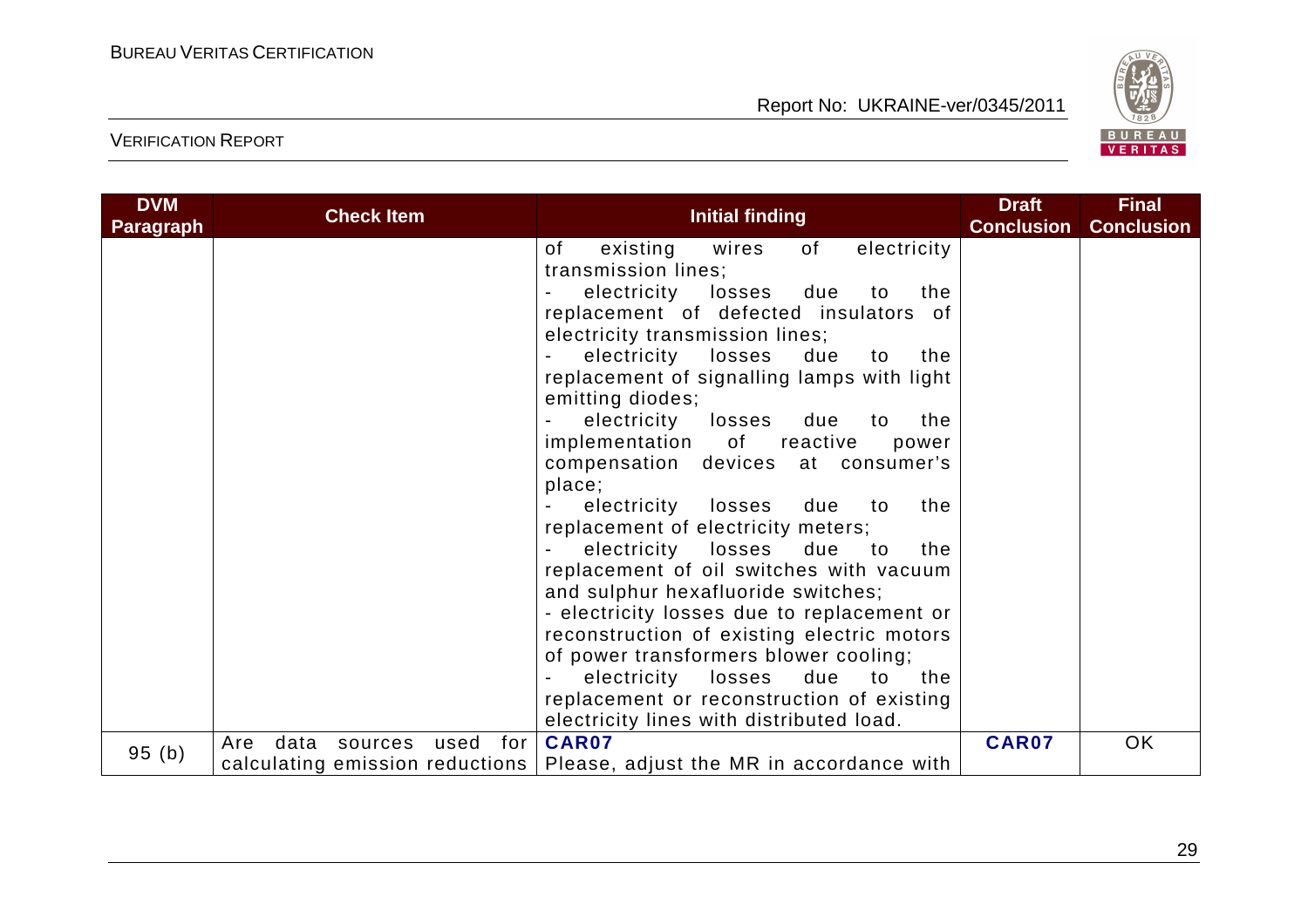

| <b>DVM</b><br><b>Paragraph</b> | <b>Check Item</b>                                                                                                                                                                                                                                                                             | <b>Initial finding</b>                                                                                                                                                                                                                                   | <b>Draft</b><br><b>Conclusion</b> | <b>Final</b><br><b>Conclusion</b> |
|--------------------------------|-----------------------------------------------------------------------------------------------------------------------------------------------------------------------------------------------------------------------------------------------------------------------------------------------|----------------------------------------------------------------------------------------------------------------------------------------------------------------------------------------------------------------------------------------------------------|-----------------------------------|-----------------------------------|
|                                | of<br>enhancements<br>$\alpha r$<br>identified,<br>removals clearly<br>reliable and transparent?                                                                                                                                                                                              | net the monitoring plan provided in the PDD<br>version 02. Please, add to the section B<br>the information concerning the actual<br>monitoring frequency for each parameter.                                                                             |                                   |                                   |
| 95(c)                          | Are emission factors, including<br>default emission factors, if<br>calculating<br>used<br>for<br>the<br>reductions<br>emission<br>or<br>enhancements of net removals,  <br>selected by carefully balancing  <br>accuracy and reasonableness,<br>and appropriately justified of<br>the choice? | CAR08<br>Please, in the section B of the MR<br>provide clear and traceable references to<br>the data sources for the parameter<br>«Carbon dioxide emission factor» for<br>each year of the monitoring period.                                            | CAR08                             | OK                                |
| 95(d)                          | Is the calculation of emission<br>reductions or enhancements of<br>removals<br>based<br>net<br>on<br>conservative assumptions and<br>the most plausible scenarios in<br>a transparent manner?                                                                                                 | the calculation<br>Yes,<br>of<br>emission<br>reductions is based on conservative<br>assumptions and the most plausible<br>scenarios in a transparent manner.<br>CAR09<br>Please, indicate in the MR how the<br>of sulphur hexafluoride<br>leakage<br>and | CAR09                             | <b>OK</b>                         |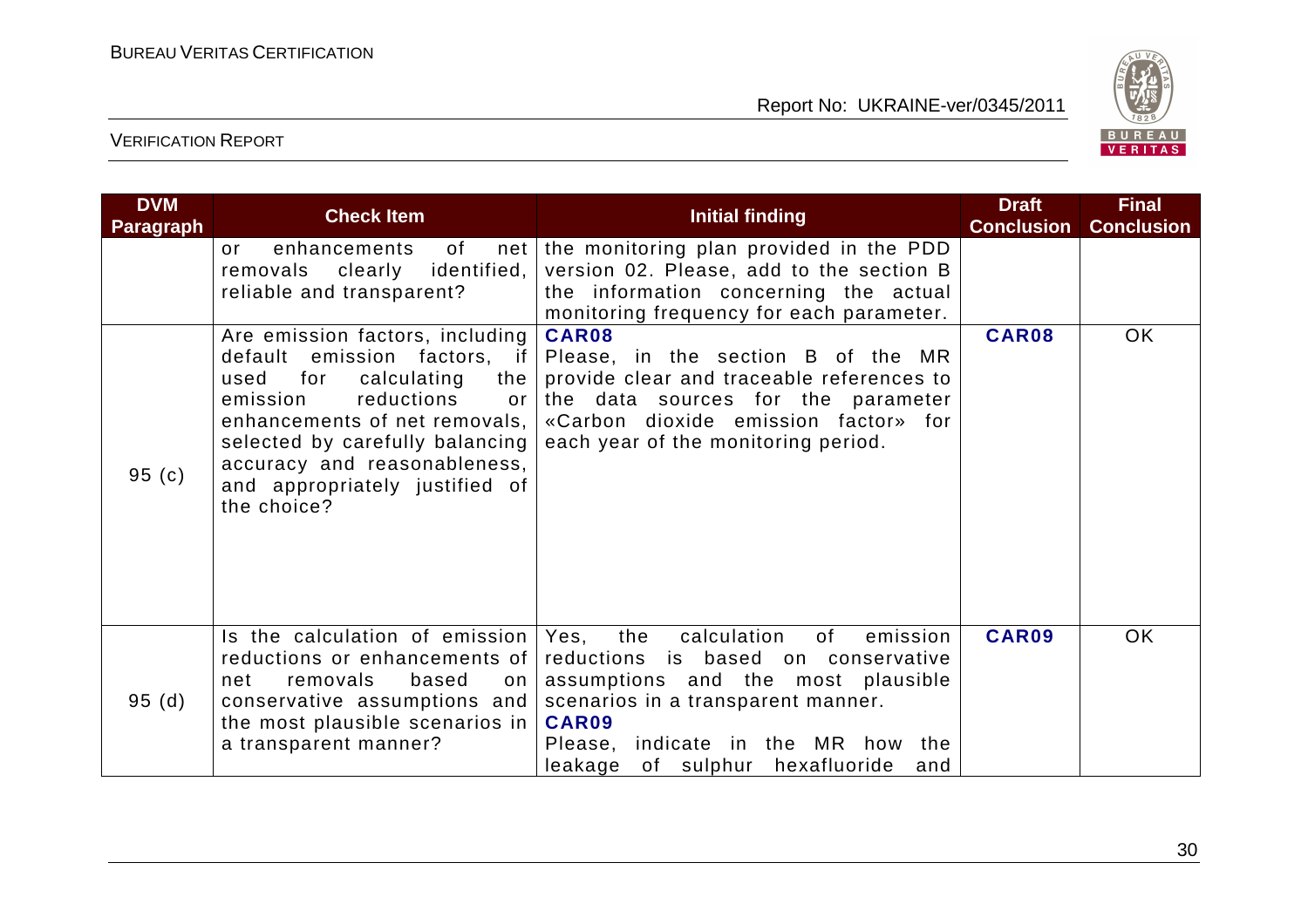

| <b>DVM</b><br><b>Paragraph</b> | <b>Check Item</b>                                                                                                                                                                                                                                                                                                                                  | <b>Initial finding</b>                                                                                                                                 | <b>Draft</b><br><b>Conclusion</b> | <b>Final</b><br><b>Conclusion</b> |
|--------------------------------|----------------------------------------------------------------------------------------------------------------------------------------------------------------------------------------------------------------------------------------------------------------------------------------------------------------------------------------------------|--------------------------------------------------------------------------------------------------------------------------------------------------------|-----------------------------------|-----------------------------------|
|                                |                                                                                                                                                                                                                                                                                                                                                    | indirect leakage of GHGs from fuel<br>extraction and transportation activities<br>were taken into consideration in emission<br>reduction calculations. |                                   |                                   |
|                                |                                                                                                                                                                                                                                                                                                                                                    | Applicable to JI SSC projects only                                                                                                                     |                                   |                                   |
| 96                             | Is the relevant threshold to be<br>classified as JI SSC project not<br>during<br>exceeded<br>the<br>monitoring period on an annual<br>average basis?<br>If the threshold is exceeded, is<br>emission<br>the<br>maximum<br>reduction level estimated in the<br>PDD for the JI SSC project or<br>the bundle for the monitoring<br>period determined? | Not applicable                                                                                                                                         | <b>Not</b><br>applicable          | <b>Not</b><br>applicable          |
|                                |                                                                                                                                                                                                                                                                                                                                                    | Applicable to bundled JI SSC projects only                                                                                                             |                                   |                                   |
| 97(a)                          | Has the composition of the<br>bundle not changed from that<br>is stated in F-JI-SSCBUNDLE?                                                                                                                                                                                                                                                         | Not applicable                                                                                                                                         | <b>Not</b><br>applicable          | <b>Not</b><br>applicable          |
| 97(b)                          | determination<br>If<br>the<br>was<br>conducted on the basis of an<br>overall monitoring plan, have<br>the<br>participants<br>project                                                                                                                                                                                                               | Not applicable                                                                                                                                         | <b>Not</b><br>applicable          | <b>Not</b><br>applicable          |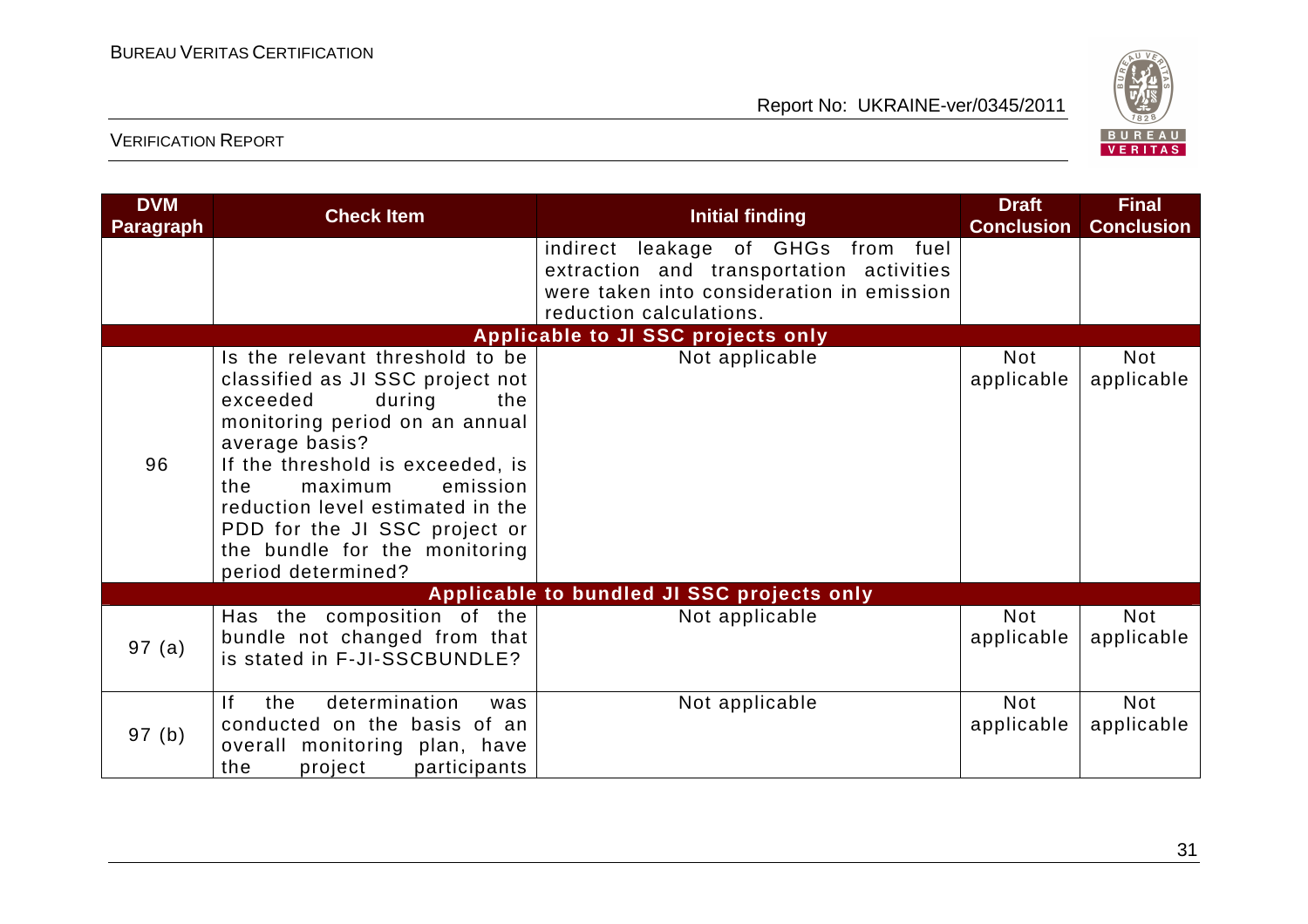

| <b>DVM</b><br><b>Paragraph</b> | <b>Check Item</b>                                                                                                                                                                                                                                                                                                                                            | <b>Initial finding</b>                                                                                              | <b>Draft</b><br><b>Conclusion</b> | <b>Final</b><br><b>Conclusion</b> |
|--------------------------------|--------------------------------------------------------------------------------------------------------------------------------------------------------------------------------------------------------------------------------------------------------------------------------------------------------------------------------------------------------------|---------------------------------------------------------------------------------------------------------------------|-----------------------------------|-----------------------------------|
|                                | submitted<br>common<br>a<br>monitoring report?                                                                                                                                                                                                                                                                                                               |                                                                                                                     |                                   |                                   |
| 98                             | If the monitoring is based on a<br>monitoring plan that provides<br>overlapping monitoring<br>for<br>periods, are the monitoring<br>periods per component of the<br>project clearly specified in the<br>monitoring report?<br>Do the monitoring periods not<br>overlap with those for which<br>verifications<br>were<br>already<br>deemed final in the past? | Not applicable                                                                                                      | Not<br>applicable                 | <b>Not</b><br>applicable          |
|                                |                                                                                                                                                                                                                                                                                                                                                              | <b>Revision of monitoring plan</b>                                                                                  |                                   |                                   |
|                                |                                                                                                                                                                                                                                                                                                                                                              | Applicable only if monitoring plan is revised by project participant                                                |                                   |                                   |
| 99(a)                          | provide<br>an<br>justification for the proposed<br>revision?                                                                                                                                                                                                                                                                                                 | Did the project participants There were no deviations and changes of<br>appropriate   the approved monitoring plan. | Not<br>applicable                 | <b>Not</b><br>applicable          |
| 99(b)                          | Does the proposed revision<br>improve the accuracy and/or<br>applicability of information<br>collected compared to the<br>original monitoring plan without<br>changing conformity with the                                                                                                                                                                   | Not applicable                                                                                                      | Not<br>applicable                 | Not<br>applicable                 |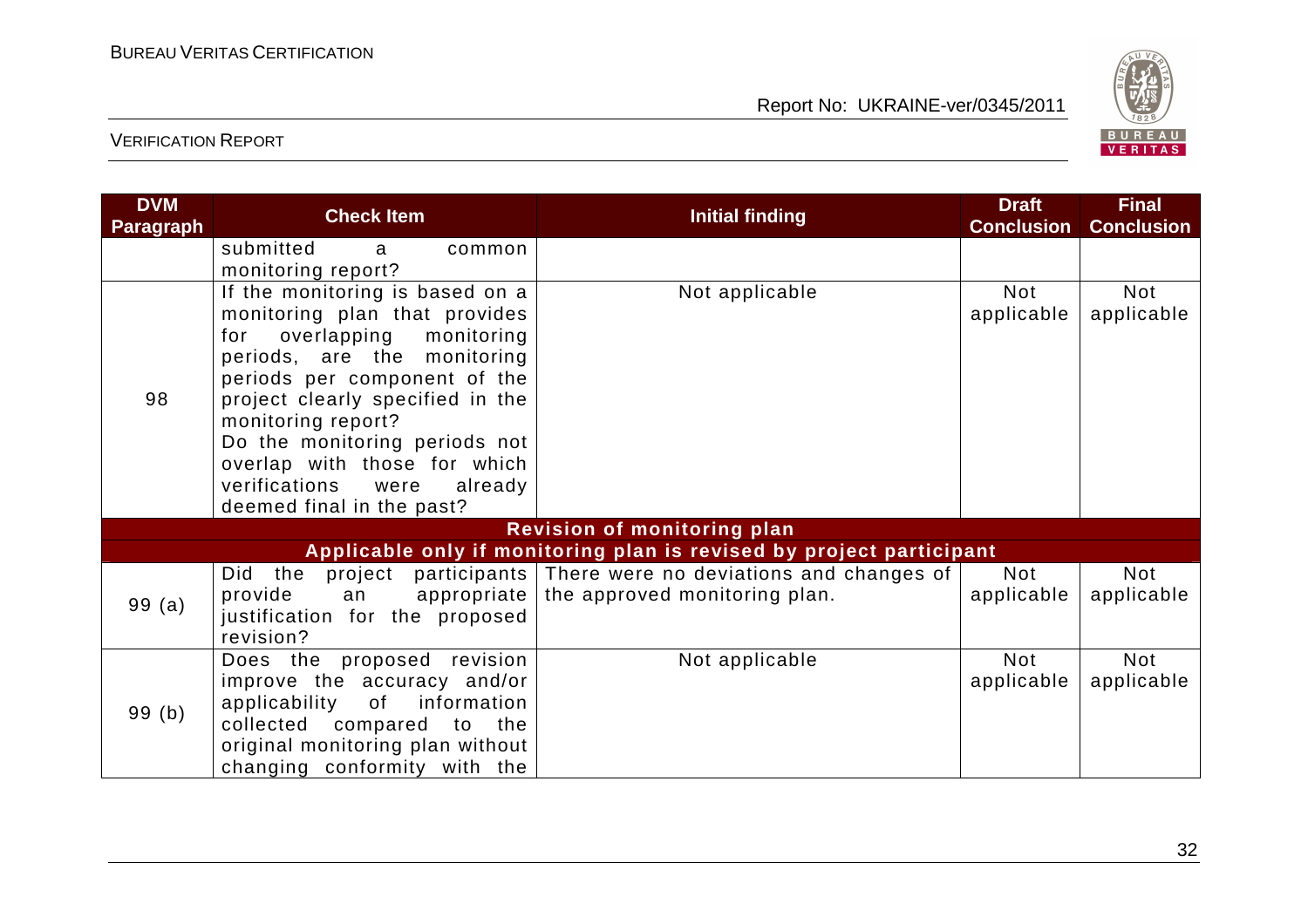

| <b>DVM</b><br><b>Paragraph</b> | <b>Check Item</b>                                                                                                                              | <b>Initial finding</b>                                                                                                                                                                                                                                                                                                                                                                                                                                                                                                                                                                                                                                                                                                                                                                | <b>Draft</b><br><b>Conclusion</b>            | <b>Final</b><br><b>Conclusion</b> |
|--------------------------------|------------------------------------------------------------------------------------------------------------------------------------------------|---------------------------------------------------------------------------------------------------------------------------------------------------------------------------------------------------------------------------------------------------------------------------------------------------------------------------------------------------------------------------------------------------------------------------------------------------------------------------------------------------------------------------------------------------------------------------------------------------------------------------------------------------------------------------------------------------------------------------------------------------------------------------------------|----------------------------------------------|-----------------------------------|
|                                | relevant rules and regulations<br>for the<br>establishment<br>0f<br>monitoring plans?                                                          |                                                                                                                                                                                                                                                                                                                                                                                                                                                                                                                                                                                                                                                                                                                                                                                       |                                              |                                   |
|                                |                                                                                                                                                | Data management                                                                                                                                                                                                                                                                                                                                                                                                                                                                                                                                                                                                                                                                                                                                                                       |                                              |                                   |
| 101 (a)                        | collection procedures<br>in l<br>accordance with the monitoring<br>plan, including the quality<br>control and quality assurance<br>procedures? | Is the implementation of data The implementation of data collection<br>procedures, including the quality control<br>and quality assurance procedures, are in<br>accordance with the PDD and the<br>determined monitoring plan.<br><b>CAR10</b><br>Please, in the section B.3 of the MR<br>provide the description<br>of<br>all<br>abbreviations and abridgements when<br>first mentioned.<br><b>CAR11</b><br>Please, add to the MR information<br>concerning involvement of the third<br>parties in the monitoring in the<br>framework of the project.<br><b>CAR12</b><br>Please, add to the MR information<br>concerning all types of the meters<br>(including their calibration<br>period)<br>involved in the project monitoring, which<br>are indicated in the supporting document | <b>CAR10</b><br><b>CAR11</b><br><b>CAR12</b> | OK.<br>OK<br>OK                   |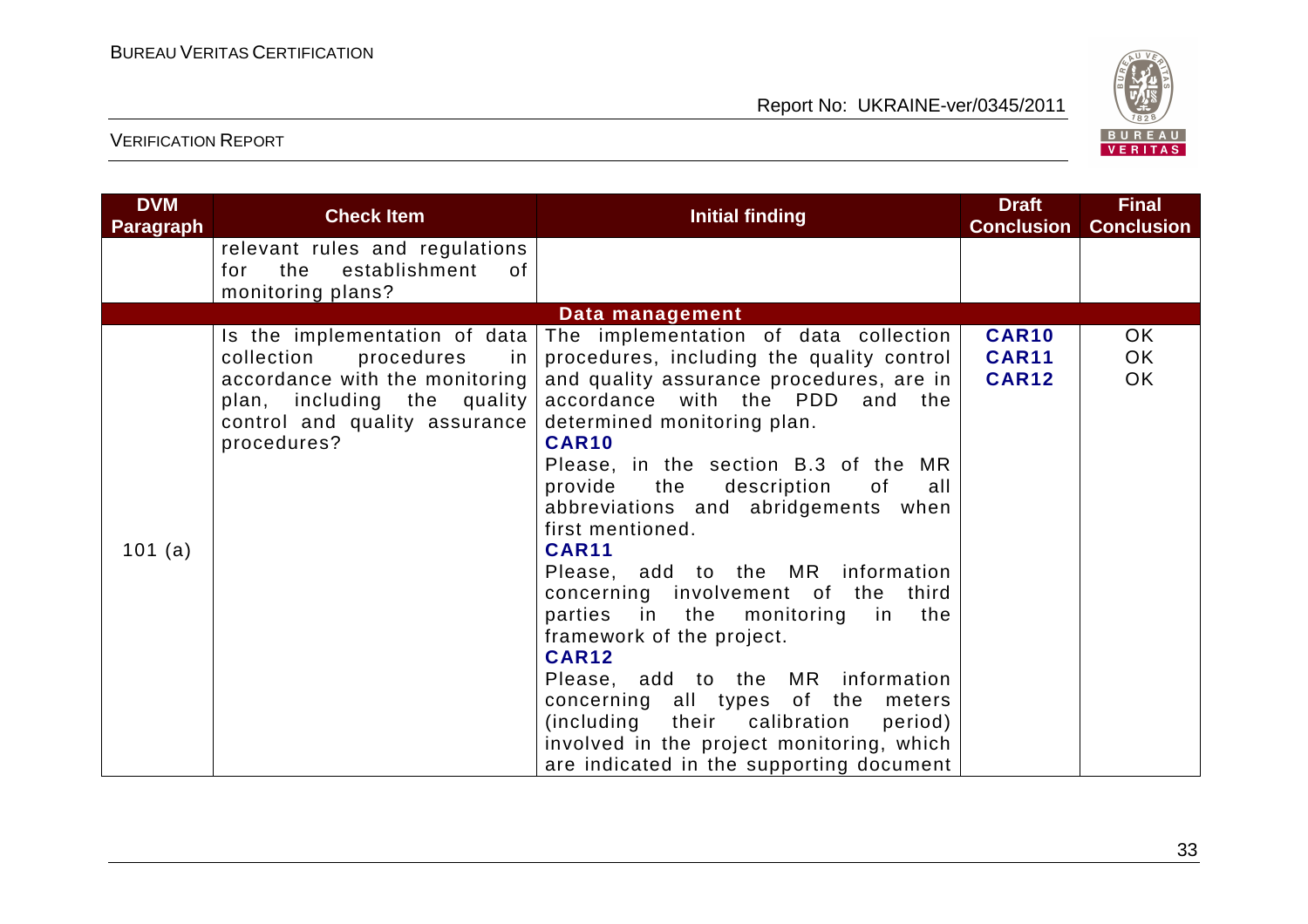

| <b>DVM</b><br><b>Paragraph</b> | <b>Check Item</b>                                                                                                    | <b>Initial finding</b>                                                                                                                                                                                                                                                                                                                                                                                                                                                                                                                                                                            | <b>Draft</b><br><b>Conclusion</b> | <b>Final</b><br><b>Conclusion</b> |
|--------------------------------|----------------------------------------------------------------------------------------------------------------------|---------------------------------------------------------------------------------------------------------------------------------------------------------------------------------------------------------------------------------------------------------------------------------------------------------------------------------------------------------------------------------------------------------------------------------------------------------------------------------------------------------------------------------------------------------------------------------------------------|-----------------------------------|-----------------------------------|
|                                |                                                                                                                      | - Annex 3.                                                                                                                                                                                                                                                                                                                                                                                                                                                                                                                                                                                        |                                   |                                   |
| 101 (b)                        | function<br>of<br>the<br>the<br>Is.<br>monitoring<br>equipment,<br>including its calibration status,<br>is in order? | All the equipment, involved in the project<br>monitoring, operated, was calibrated and<br>maintained according to manufacturer's<br>instructions<br>standards of<br>and<br>the<br>industry.                                                                                                                                                                                                                                                                                                                                                                                                       | <b>OK</b>                         | OK                                |
| 101(c)                         | Are the evidence and records<br>for<br>the<br>monitoring  <br>used<br>in a traceable<br>maintained<br>manner?        | All the information that is necessary for<br>GHG emission reductions monitoring is<br>stored in paper and/or electronic formats.<br>During the determination process AIE<br>issued the Forward Action Request<br>concerning issuing of documented<br>instruction/order about storage of the<br>data necessary for monitoring and<br>calculation of emission reductions during<br>2 years after last transfer of emission<br>reductions.<br>To clarify this, CL was issued:<br><b>CL02</b><br>submit<br>documented<br>Please,<br>the<br>instruction/order about data storage to<br>AIE for review. | <b>CL02</b>                       | OK                                |
| 101(d)                         | data collection and<br>the<br>Is.                                                                                    | The data collection and management<br>management system for the system for the project is in accordance<br>project in accordance with the with the PDD and the monitoring plan.                                                                                                                                                                                                                                                                                                                                                                                                                   | OK.                               | <b>OK</b>                         |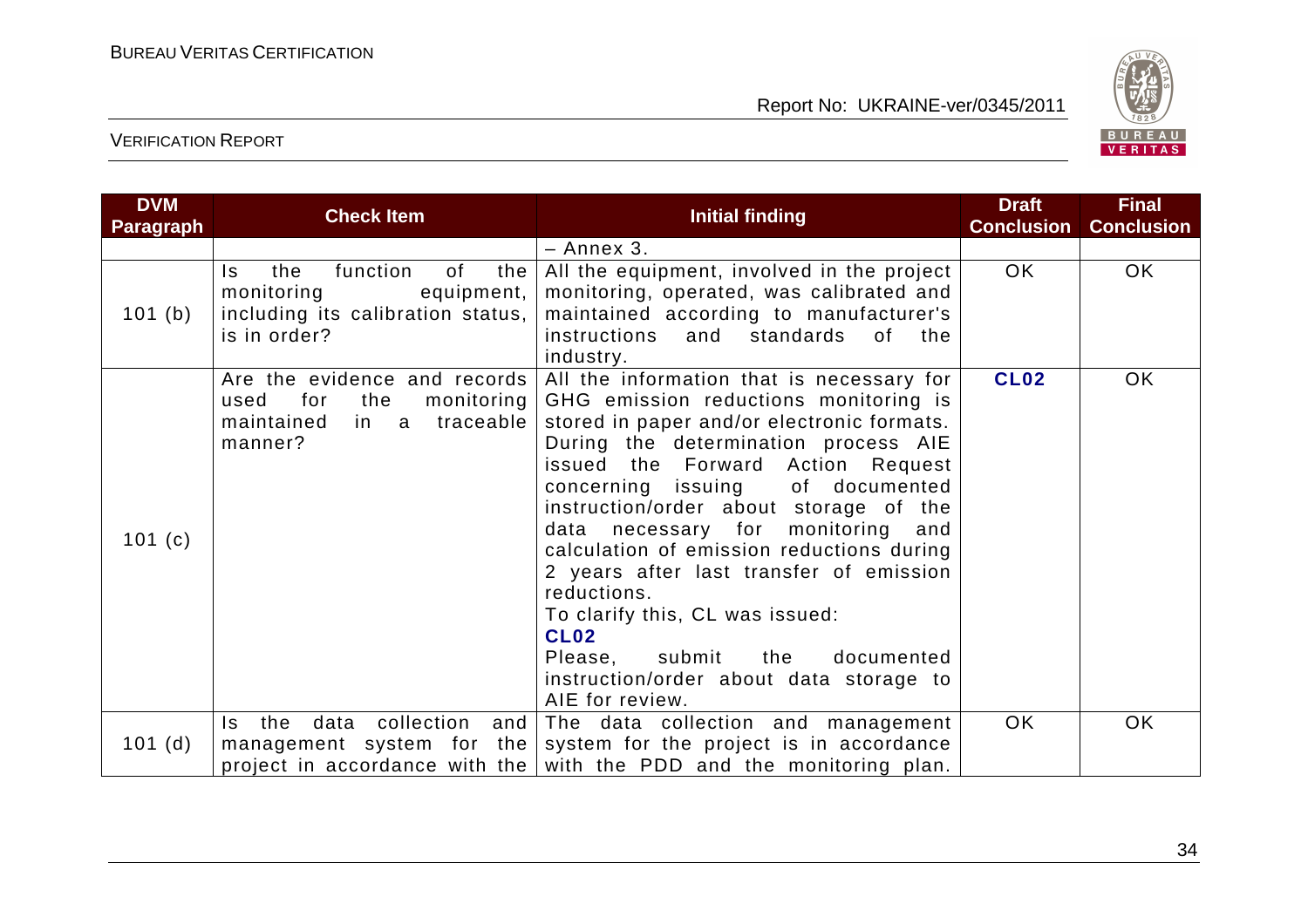

| <b>DVM</b><br><b>Paragraph</b> | <b>Check Item</b>                                                                                                                                                             | <b>Initial finding</b>                                                                                                                                                                  | <b>Draft</b><br><b>Conclusion</b> | <b>Final</b><br><b>Conclusion</b> |
|--------------------------------|-------------------------------------------------------------------------------------------------------------------------------------------------------------------------------|-----------------------------------------------------------------------------------------------------------------------------------------------------------------------------------------|-----------------------------------|-----------------------------------|
|                                | monitoring plan?                                                                                                                                                              | verification team confirms<br>The<br>the<br>effectiveness of the existing management<br>and operating systems and considers<br>them suitable for reliable monitoring of<br>the project. |                                   |                                   |
|                                |                                                                                                                                                                               | Verification regarding programs of activities (additional elements for assessment)                                                                                                      |                                   |                                   |
| 102                            | Is any JPA that has not been<br>added to the JI PoA not<br>verified?                                                                                                          | Not applicable                                                                                                                                                                          | <b>Not</b><br>applicable          | <b>Not</b><br>applicable          |
| 103                            | Is the verification based on the<br>monitoring reports of all JPAs<br>to be verified?                                                                                         | Not applicable                                                                                                                                                                          | <b>Not</b><br>applicable          | <b>Not</b><br>applicable          |
| 103                            | Does the verification ensure<br>the<br>and<br>accuracy<br>conservativeness<br>of<br>the<br>reductions<br>emission<br>or<br>enhancements of removals<br>generated by each JPA? | Not applicable                                                                                                                                                                          | <b>Not</b><br>applicable          | Not<br>applicable                 |
| 104                            | Does the monitoring period not<br>overlap<br>with<br>previous<br>monitoring periods?                                                                                          | Not applicable                                                                                                                                                                          | <b>Not</b><br>applicable          | <b>Not</b><br>applicable          |
| 105                            | the AIE learns<br><b>of</b><br>If.<br>an<br>erroneously included JPA, has<br>the AIE informed the JISC of<br>its findings in writing?                                         | Not applicable                                                                                                                                                                          | <b>Not</b><br>applicable          | <b>Not</b><br>applicable          |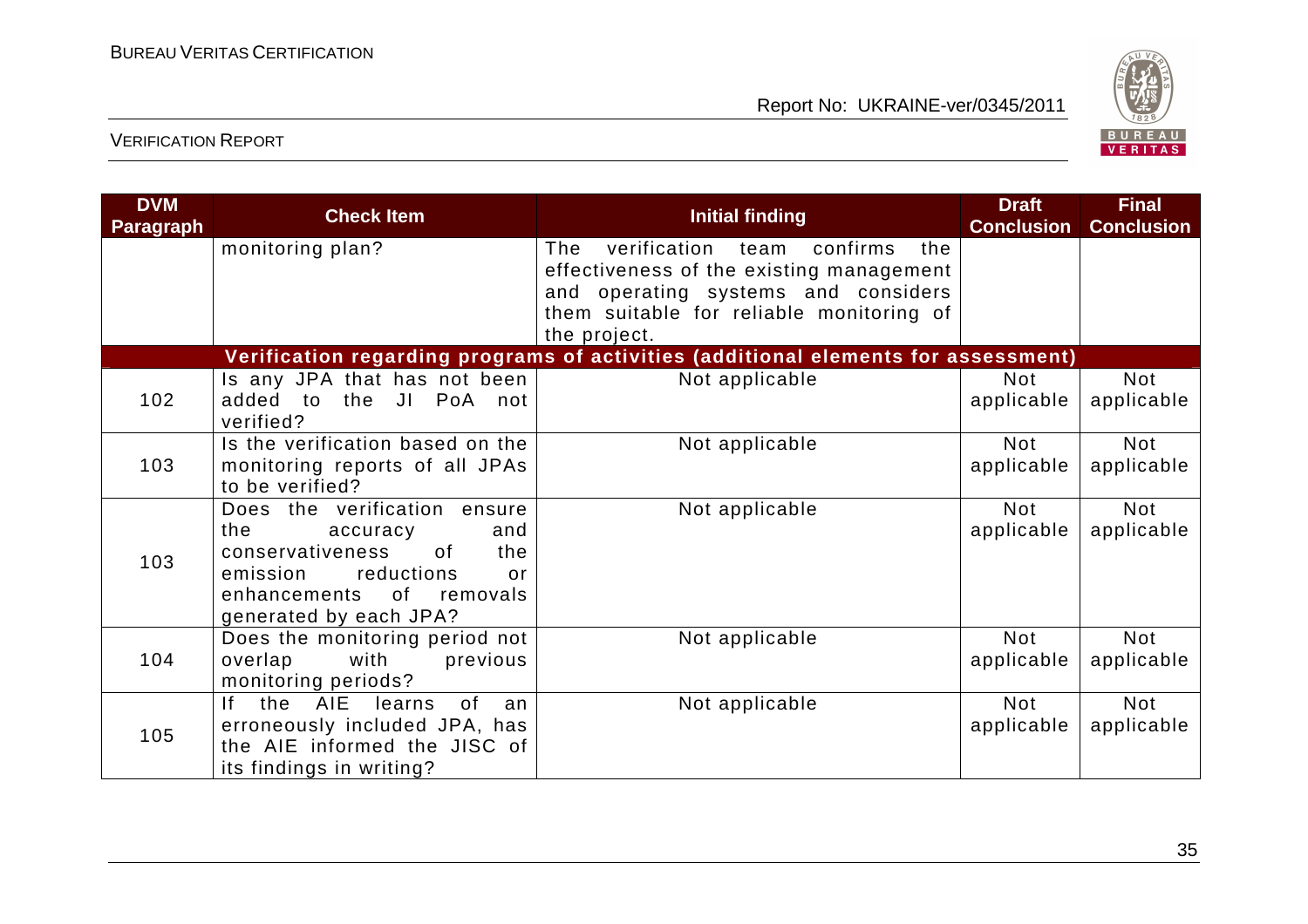

| <b>DVM</b><br><b>Paragraph</b> | <b>Check Item</b>                                                                                                                                                                                                                                                                                                                                                                                                                                                                                                                                                                                                                                                             | <b>Initial finding</b>                   | <b>Draft</b><br><b>Conclusion</b> | <b>Final</b><br><b>Conclusion</b> |
|--------------------------------|-------------------------------------------------------------------------------------------------------------------------------------------------------------------------------------------------------------------------------------------------------------------------------------------------------------------------------------------------------------------------------------------------------------------------------------------------------------------------------------------------------------------------------------------------------------------------------------------------------------------------------------------------------------------------------|------------------------------------------|-----------------------------------|-----------------------------------|
|                                |                                                                                                                                                                                                                                                                                                                                                                                                                                                                                                                                                                                                                                                                               |                                          |                                   |                                   |
|                                |                                                                                                                                                                                                                                                                                                                                                                                                                                                                                                                                                                                                                                                                               | Applicable to sample-based approach only |                                   |                                   |
| 106                            | the<br>sampling<br>Does<br>plan<br>prepared by the AIE:<br>Describe<br>sample<br>its<br>(a)<br>selection, taking into<br>account that:<br>(i) For each verification that<br>sample-based<br>uses a<br>approach, the<br>sample<br>selection shall be sufficiently<br>representative of the JPAs in<br>the JI PoA such extrapolation<br>to all JPAs identified for that<br>verification is reasonable,<br>taking<br><u>into the set</u><br>account<br>the<br>differences<br>among<br>characteristics of JPAs, such<br>as:<br>- The types of JPAs;<br>- The complexity of the<br>applicable technologies<br>and/or measures used;<br>- The geographical location<br>of each JPA; | Not applicable                           | <b>Not</b><br>applicable          | <b>Not</b><br>applicable          |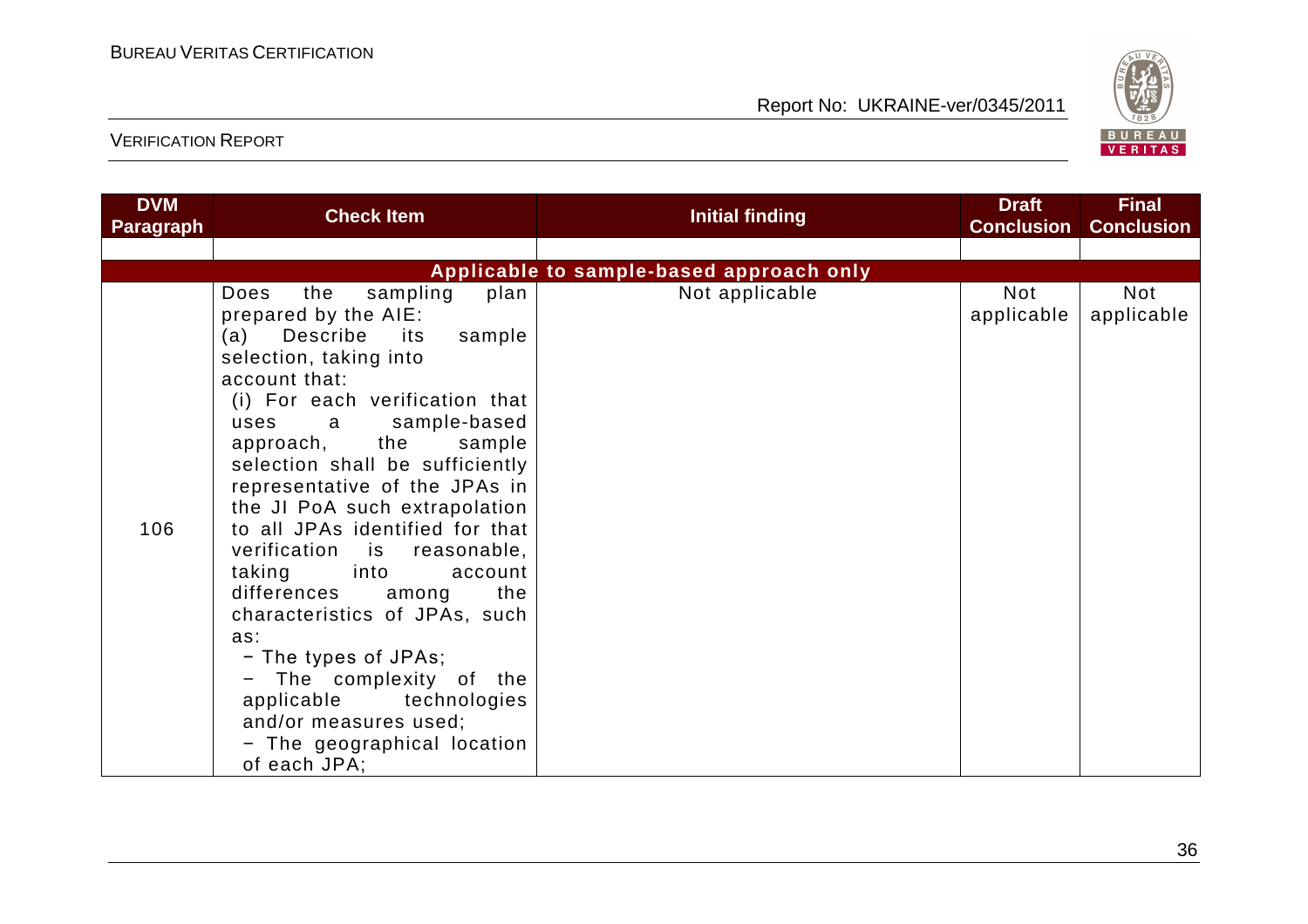

| <b>DVM</b><br><b>Paragraph</b> | <b>Check Item</b>                                                                                                                                                                                                                                                                                         | <b>Initial finding</b> | <b>Draft</b><br><b>Conclusion</b> | <b>Final</b><br><b>Conclusion</b> |
|--------------------------------|-----------------------------------------------------------------------------------------------------------------------------------------------------------------------------------------------------------------------------------------------------------------------------------------------------------|------------------------|-----------------------------------|-----------------------------------|
|                                | - The amounts of expected<br>emission reductions of the<br>JPAs being verified;<br>- The number of JPAs for<br>which emission reductions<br>are being verified;<br>- The length of monitoring<br>periods of the JPAs being<br>verified; and<br>- The samples selected for<br>prior verifications, if any? |                        |                                   |                                   |
| 107                            | Is the sampling plan ready for<br>publication<br>through<br>the<br>secretariat along with<br>the<br>verification<br>report<br>and<br>supporting documentation?                                                                                                                                            | Not applicable         | Not<br>applicable                 | Not<br>applicable                 |
| 108                            | the AIE made<br>Has<br>site<br>inspections of at least<br>the<br>square root of the number of<br>total JPAs, rounded to the<br>upper whole number? If the<br>AIE makes no site inspections<br>or fewer site inspections than<br>the square root of the number<br>of total JPAs, rounded to the            | Not applicable         | <b>Not</b><br>applicable          | Not<br>applicable                 |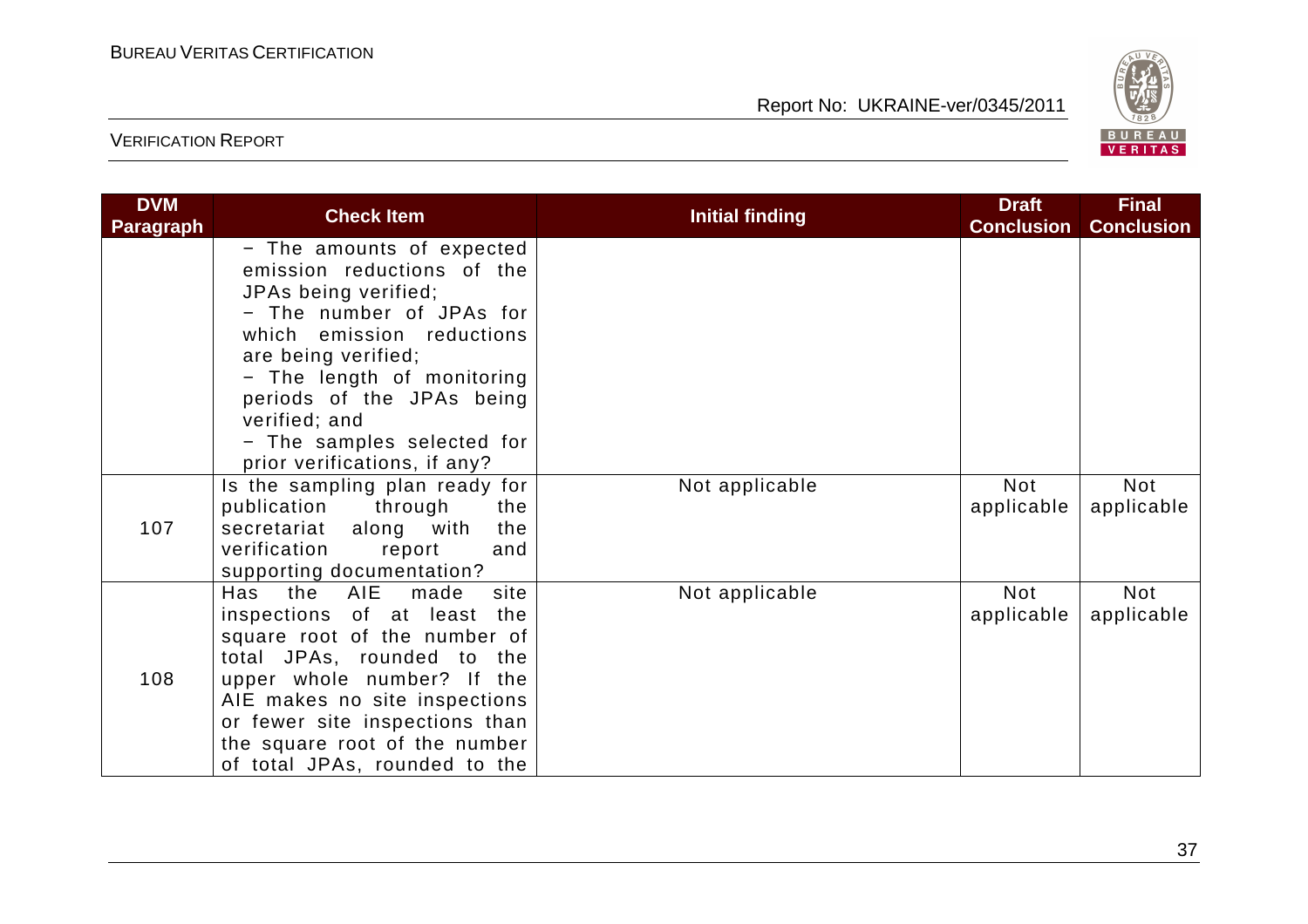

| <b>DVM</b><br><b>Paragraph</b> | <b>Check Item</b>                                                                                                                                                                                                                                 | <b>Initial finding</b> | <b>Draft</b><br><b>Conclusion</b> | <b>Final</b><br><b>Conclusion</b> |
|--------------------------------|---------------------------------------------------------------------------------------------------------------------------------------------------------------------------------------------------------------------------------------------------|------------------------|-----------------------------------|-----------------------------------|
|                                | whole number, then<br>upper<br>the AIE<br>provide<br>does<br>a<br>reasonable explanation<br>and<br>justification?                                                                                                                                 |                        |                                   |                                   |
| 109                            | Is the sampling plan available<br>submission to<br>the<br>for<br>secretariat for the JISC's ex<br>ante assessment? (Optional)                                                                                                                     | Not applicable         | <b>Not</b><br>applicable          | <b>Not</b><br>applicable          |
| 110                            | the AIE<br>0f<br>lf.<br>learns<br>$\mathbf{a}$<br>fraudulently included JPA, a<br>fraudulently monitored JPA or<br>an inflated number of emission<br>reductions claimed in a JI PoA,<br>has the AIE informed the JISC<br>of the fraud in writing? | Not applicable         | Not<br>applicable                 | <b>Not</b><br>applicable          |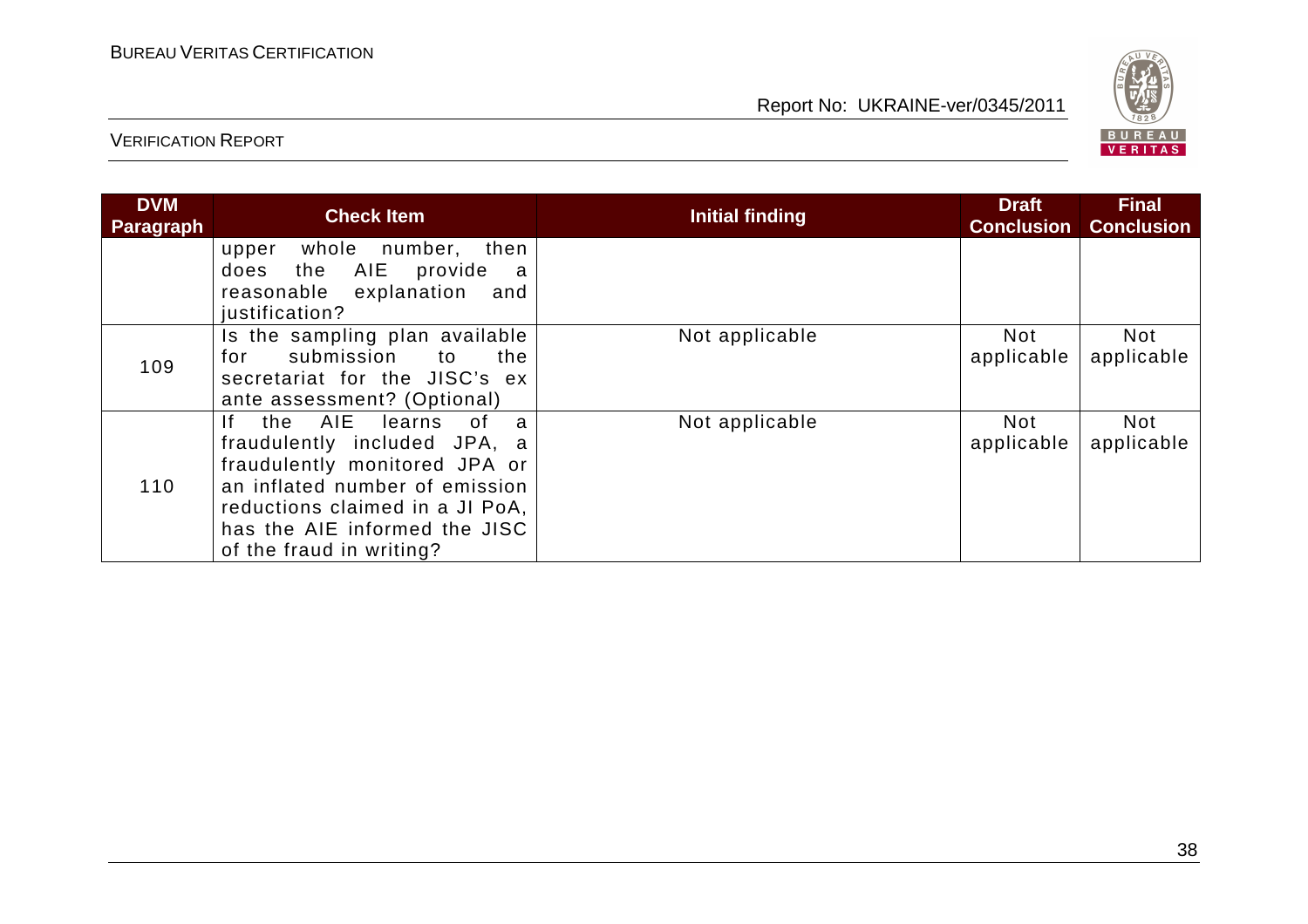

#### VERIFICATION REPORT

#### **Table 2. Resolution of Corrective Action and Clarification Requests**

| Draft report clarifications and<br>corrective action requests by<br>verification team                                                                                                                                                                                         | Ref. to<br>checklist<br>question<br>in table 1 | <b>Summary of project</b><br>participant response                                                                                                                                                                                                                                                                                                                             | <b>Verification team</b><br>conclusion                                                                                                                                                               |
|-------------------------------------------------------------------------------------------------------------------------------------------------------------------------------------------------------------------------------------------------------------------------------|------------------------------------------------|-------------------------------------------------------------------------------------------------------------------------------------------------------------------------------------------------------------------------------------------------------------------------------------------------------------------------------------------------------------------------------|------------------------------------------------------------------------------------------------------------------------------------------------------------------------------------------------------|
| <b>CAR01</b><br>Please, submit the written project<br>approval by the sponsor Party.<br>Please, add the relevant information<br>concerning project approval to the<br>respective section of the Monitoring<br>Report.                                                         | 90                                             | The project was approved by the $ $<br>Party<br>which<br>sponsor<br>is l<br>Switzerland<br>with Letter<br>of I<br>Approval $N2$ J294-0485, issued<br>by the Federal Office for the<br>(FOEN)<br>Environment<br>dated<br>28/06/2011.<br>of l<br>The<br>respective letters<br>approval were submitted to the<br>verification team for review.                                   | The project approvals by<br>the Parties involved were<br>reviewed. The issue is<br>closed on the basis of the<br>documentation<br>provided<br>corresponding<br>and<br>corrections made in the<br>MR. |
| <b>CAR02</b><br>Please, indicate in the MR if the<br>actual<br>of<br>emission<br>amount<br>reductions, achieved during the<br>monitoring period, differs form the<br>amount foreseen and specified in<br>the determined PDD. If yes, please,<br>indicate the reason for this. | 92                                             | The actual estimated amount of   The issue is closed on the<br>emission reductions for each<br>project year is slightly different<br>from those values that were<br>provided in the PDD. This is<br>because at the stage of the PDD<br>development before the project<br>implementation<br>it.<br>was<br>impossible<br>to<br>accurately<br>determine<br>duration<br>of<br>the | basis of the information<br>provided<br>and<br>the<br>corrections made in the<br>MR version 02.                                                                                                      |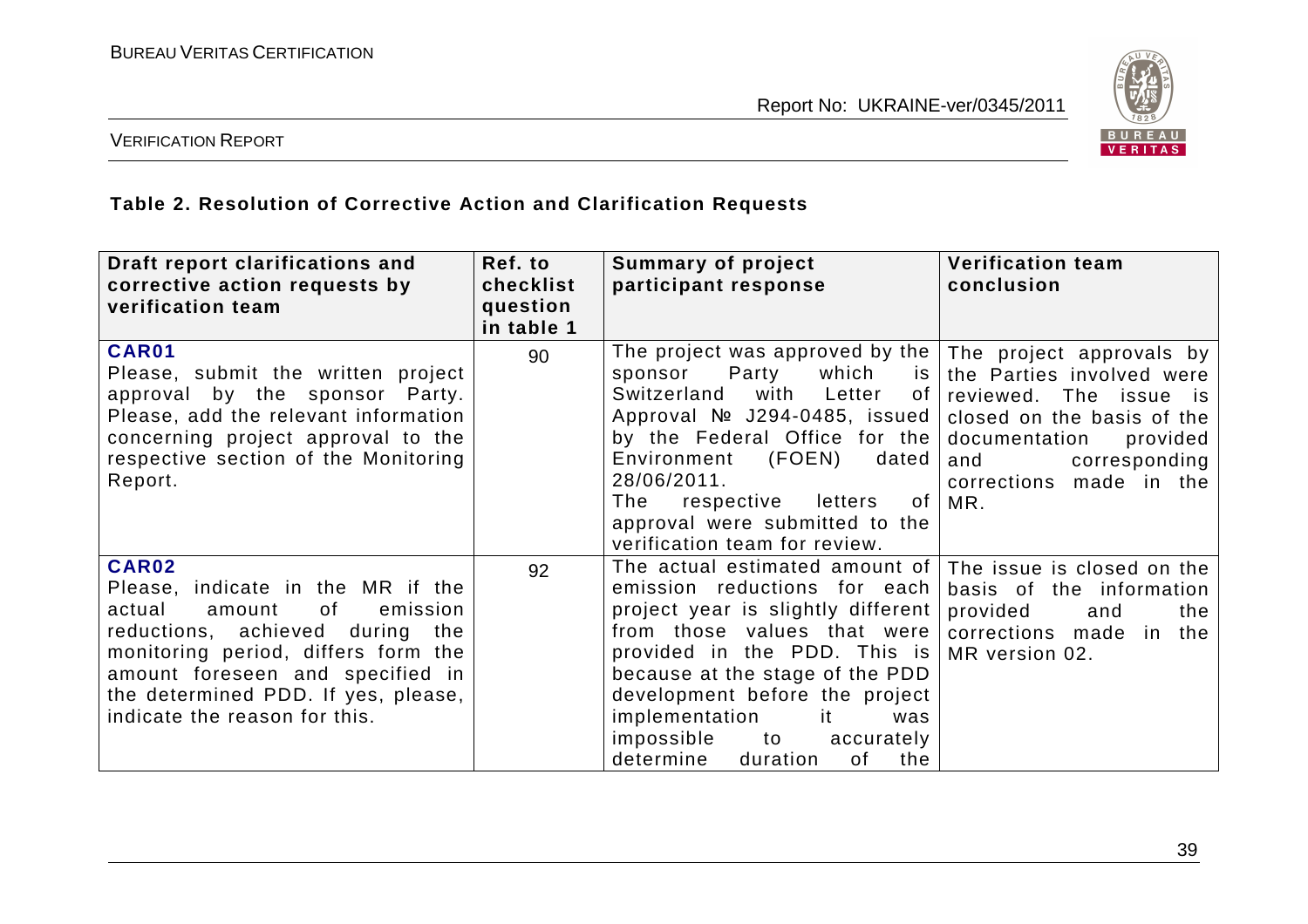

| CAR03                                                                                                                                                                                                                                | 92 | electrical equipment operation<br>per year and the number of days<br>electrical<br>(of<br>equipment<br>operation) with a temperature<br>below 5°C. So predicted values<br>were provided. The difference<br>between predicted and actual<br>values of these parameters also<br>led to differences in the number<br>of expected and actual emission<br>reductions under the project.<br>This information was also added<br>to the MR 02.<br>The<br>of the control<br>value | emission   The issue is closed taking                                                                |
|--------------------------------------------------------------------------------------------------------------------------------------------------------------------------------------------------------------------------------------|----|--------------------------------------------------------------------------------------------------------------------------------------------------------------------------------------------------------------------------------------------------------------------------------------------------------------------------------------------------------------------------------------------------------------------------------------------------------------------------|------------------------------------------------------------------------------------------------------|
| The amount of GHG<br>emission<br>reductions, project and<br>baseline<br>emissions, indicated in the MR<br>version 01 is not equal to the one<br>specified in the supplementary<br>Excel file. Please, make corrections<br>in the MR. |    | reductions indicated the MR and<br>the supplementary Excel files   corrections made in the<br>were checked. The necessary<br>corrections were made in the<br>MR version 02.                                                                                                                                                                                                                                                                                              | into<br>account<br>the<br>MR.                                                                        |
| CAR04<br>Please, add to the MR information<br>concerning amount of electricity<br>meters installed under the project<br>and the amount of oil switches<br>replaced with vacuum and sulphur                                           | 94 | information<br>The<br>amount of electricity meters<br>installed under the project and provided<br>the amount of oil switches   corrections made in the<br>with<br>replaced<br>vacuum<br>  and<br>sulphur hexafluoride switches                                                                                                                                                                                                                                           | concerning   The issue is closed on the<br>basis of the explanations<br>and<br>the<br>MR version 02. |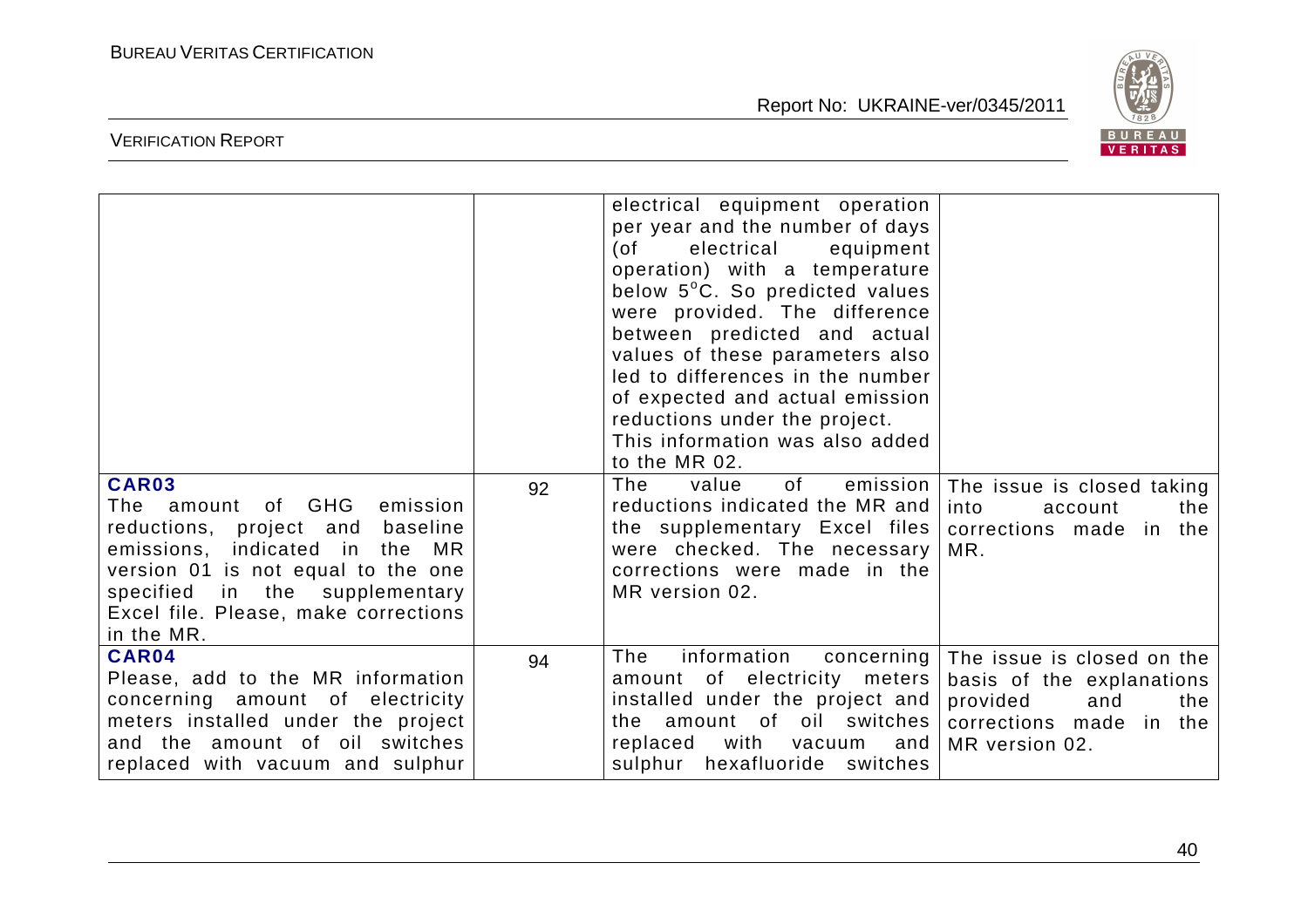

| hexafluoride switches.                                                                                                                                                                                                                                              |        | was added to the MR 02.                                                                                                                                                                                                                                                                                     |                                                                                                             |
|---------------------------------------------------------------------------------------------------------------------------------------------------------------------------------------------------------------------------------------------------------------------|--------|-------------------------------------------------------------------------------------------------------------------------------------------------------------------------------------------------------------------------------------------------------------------------------------------------------------|-------------------------------------------------------------------------------------------------------------|
| <b>CAR05</b><br>Please, indicate in the section B.2.1<br>of the MR all fixed parameters that<br>not controlled during the<br>are<br>monitoring period in accordance<br>with the monitoring plan, included in<br>the determined PDD version 02.                      | 94     | The issue was addressed in the  <br>MR version 02.<br>All fixed parameters that are not<br>controlled during the monitoring<br>period were added to the<br>section B of eth MR version 02.                                                                                                                  | The issue is closed based<br>on the corrections made in<br>the MR version 02.                               |
| CAR06<br>Please, in the section B.2.2 specify<br>the units for each parameter that<br>are controlled during the whole<br>monitoring period.                                                                                                                         | 95(a)  | The necessary corrections were<br>made in the section B.2.2 of the<br>MR version 02.                                                                                                                                                                                                                        | The MR version 02 was<br>checked.<br>The issue<br>is.<br>closed on the basis of the<br>correction provided. |
| <b>CAR07</b><br>adjust<br>MR<br>Please,<br>the<br><i>in</i><br>accordance with the monitoring plan<br>provided in the PDD version 02.<br>Please, add to the section B the<br>information concerning the actual<br>monitoring<br>frequency for<br>each<br>parameter. | 95(b)  | The issue was addressed in the<br>MR version 02. The information<br>concerning actual monitoring<br>frequency for each parameter<br>used for baseline and project<br>calculation,<br>emissions<br>in.<br>accordance with the monitoring<br>plan specified in the<br><b>PDD</b><br>version 02, was provided. | The MR version 02 was<br>checked.<br>The issue<br>is:<br>closed on the basis of the<br>correction provided. |
| CAR08<br>Please, in the section B of the MR<br>provide<br>clear<br>and<br>traceable<br>references to the data sources for<br>parameter «Carbon<br>dioxide<br>the                                                                                                    | 95 (c) | The necessary references to the<br>data sources for the parameter<br>«Carbon<br>dioxide<br>emission<br>factor» were added to the MR<br>version 02.                                                                                                                                                          | The MR version 02 was<br>checked.<br>The issue is<br>closed on the basis of the<br>correction provided.     |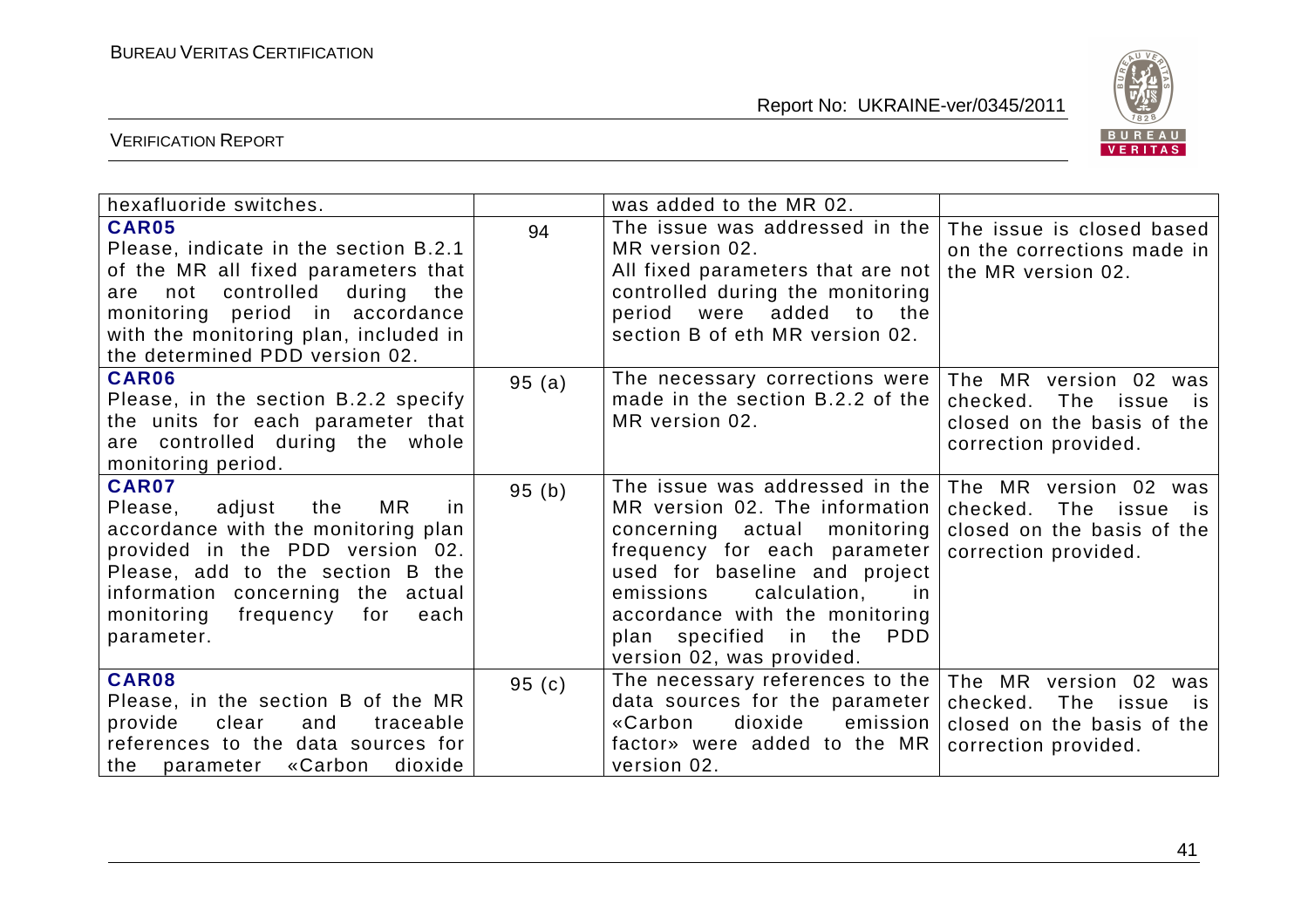

| emission factor» for each year of<br>the monitoring period.                                                                                                                                                                                                    |         |                                                                                                                                                                                                                                                                                                                                                                                                                                                 |                                                                                                                         |
|----------------------------------------------------------------------------------------------------------------------------------------------------------------------------------------------------------------------------------------------------------------|---------|-------------------------------------------------------------------------------------------------------------------------------------------------------------------------------------------------------------------------------------------------------------------------------------------------------------------------------------------------------------------------------------------------------------------------------------------------|-------------------------------------------------------------------------------------------------------------------------|
| CAR09<br>Please, indicate in the MR how the<br>leakage of sulphur hexafluoride and<br>indirect leakage of GHGs from fuel<br>extraction<br>and<br>transportation<br>taken<br>activities<br>were<br>into<br>consideration in emission reduction<br>calculations. | 95(d)   | The<br>hexafluoride<br>SF6<br>(Electronegative gas) that is<br>used as a heat rejection and<br>insulating medium in sulphur<br>hexafluoride circuit<br>breakers<br>and current transformers and<br>indirect extraneous leakage of<br>$CO2$ , $CH4$ , N <sub>2</sub> O from fuel<br>extraction and transportation<br>activities,<br>excluded<br>are<br>according to the monitoring<br>methodology provided in the<br>determined PDD, version 02. | leakage of sulphur The MR version 02 was<br>checked. The issue is<br>closed on the basis of the<br>correction provided. |
| <b>CAR10</b><br>Please, in the section B.3 of the MR<br>provide the description of all<br>abbreviations and<br>abridgements<br>when first mentioned.                                                                                                           | 101 (a) | The necessary description for<br>abbreviations<br>all a<br>and<br>abridgements was added to the $ $<br>MR version 02.                                                                                                                                                                                                                                                                                                                           | The issue is closed on the<br>basis of the corrections<br>made in the MR.                                               |
| <b>CAR11</b><br>Please, add to the MR information<br>concerning involvement of the third<br>parties in the monitoring in the<br>framework of the project.                                                                                                      | 101 (b) | The issue was addressed in the<br>MR version 02. The required<br>information<br>concerning<br>involvement of the third parties<br>the<br>monitoring in<br>the<br>in.<br>framework of the project was                                                                                                                                                                                                                                            | The issue is closed on the<br>basis of the corrections<br>made in the MR.                                               |